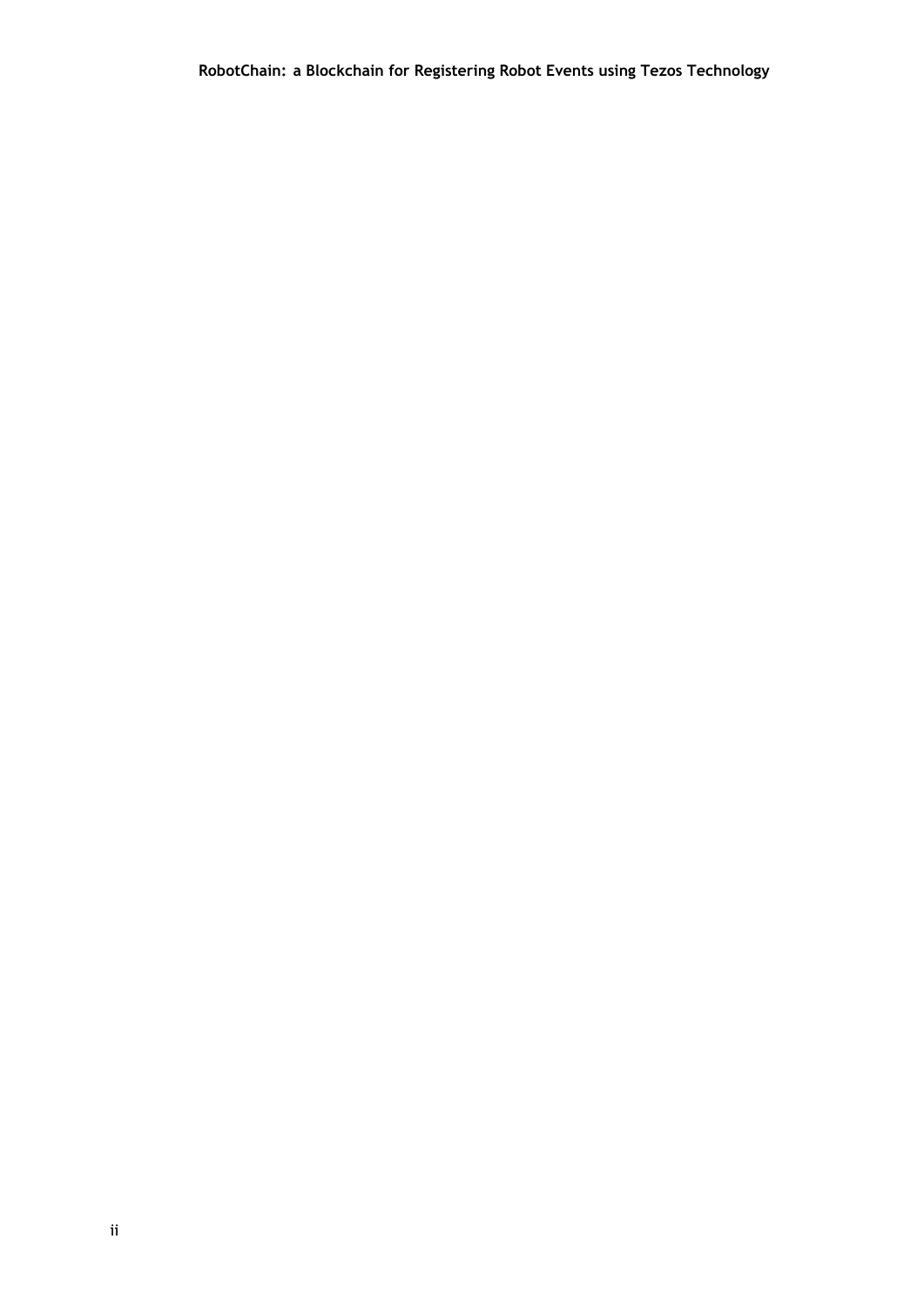## **Acknowledgements**

This project, and most of my academic life would not be possible without the only element of my direct family, my Mother, supporting and giving the help that an academic student needs throughout its academic career.

And also my advisor for the confidence in me and my abilities and the opportunity given in this and previous works.

Finally but not least I would like to thank my friends and the various members of the SOCIA lab. Supported by the Tezos Foundation through a grant for project RobotChain.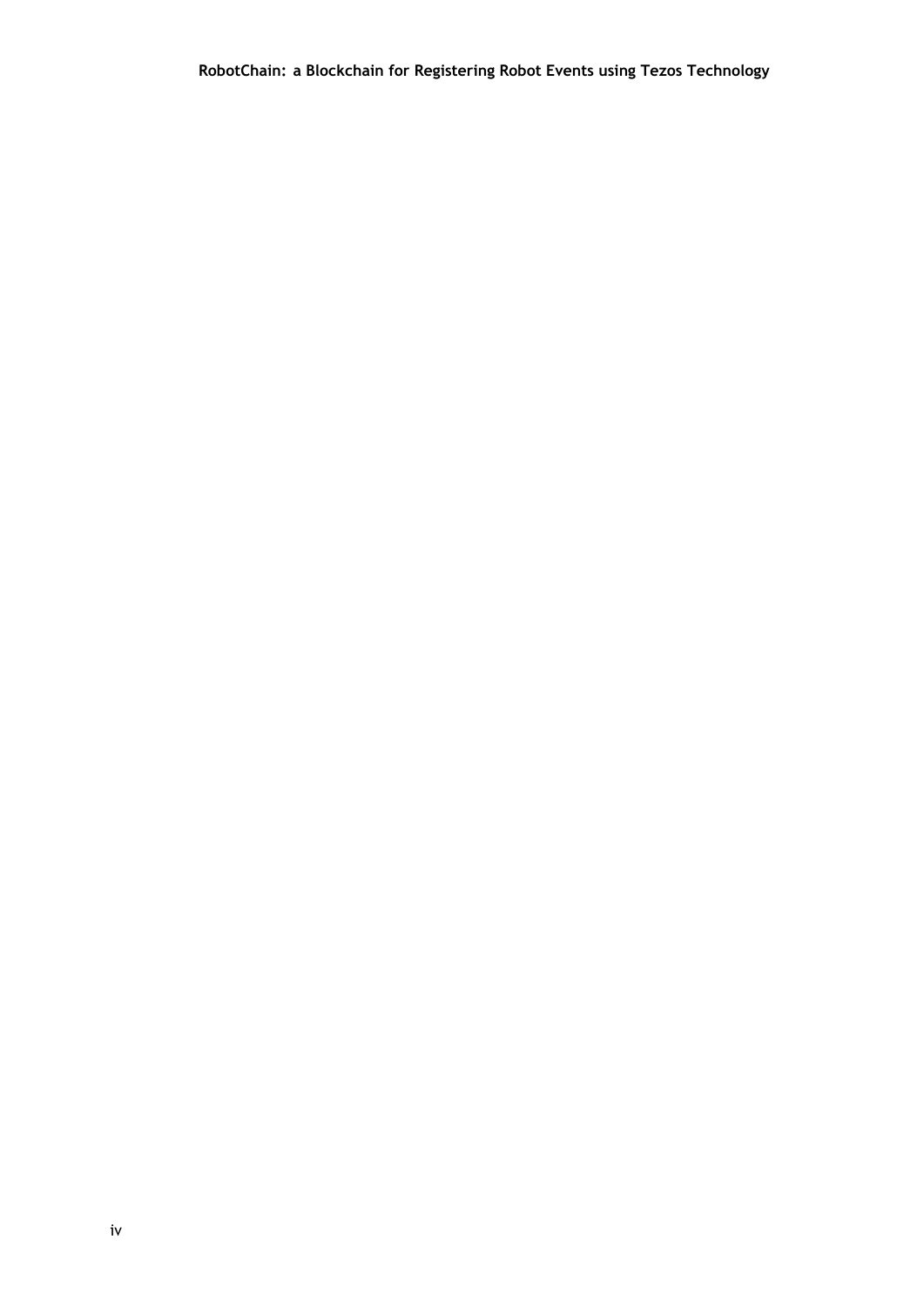## **Resumo alargado**

A robótica é um fator importante do dia-a-dia de uma fábrica moderna. Como tal, é importante manter estes *robots* a funcionar com o melhor desempenho possível e para fazer isto, uma forma é a utilização dos registos dos próprios robots de forma a identificar falhas ou comportamentos não intencionais sejam eles de natureza maliciosa ou não. As *Blockchains* são um tipo de base de dados eletrónica que previne a modificação de registos já inseridos. Esta tecnologia é interessante no contexto industrial a fim de prevenir alterações dos registos de robôs, sejam estas alterações não intencionais ou alterações maliciosas.

Nesta dissertação é criada a RobotChain, uma *blockchain* para trabalhar com *robots* industriais, assente na *blockchain* Tezos. É apresentada também uma técnica de segmentação temporal de uma *blockchain* a fim de se poder fazer uso de dispositivos de computação mais fracos, com armazenamento mais limitado, de forma eficiente. Estes dispositivos de computação, referidos como *compute devices*, são módulos utilizados para fazer interface entre os robôs e a *blockchain*, evitando percas de desempenho dos robôs com a execução do novo programa associado, e, servem para tornar uniforme a informação enviada para a rede. É considerada também a existência de nodos de armazenamento, denominados *cold storage nodes* onde é guardada informação completa da rede, nodos de pedidos, *query nodes*, nodos que fazem interface entre operadores humanos e a *blockchain*, permitindo o acesso a informação contida nesta e nodos oráculos, nodos que interagem com a rede a partir de contratos inteligentes.

São apresentados também resultados experimentais resultantes das varias alterações feitas à *blockchain*, assim como a funcionalidade de segmentação temporal.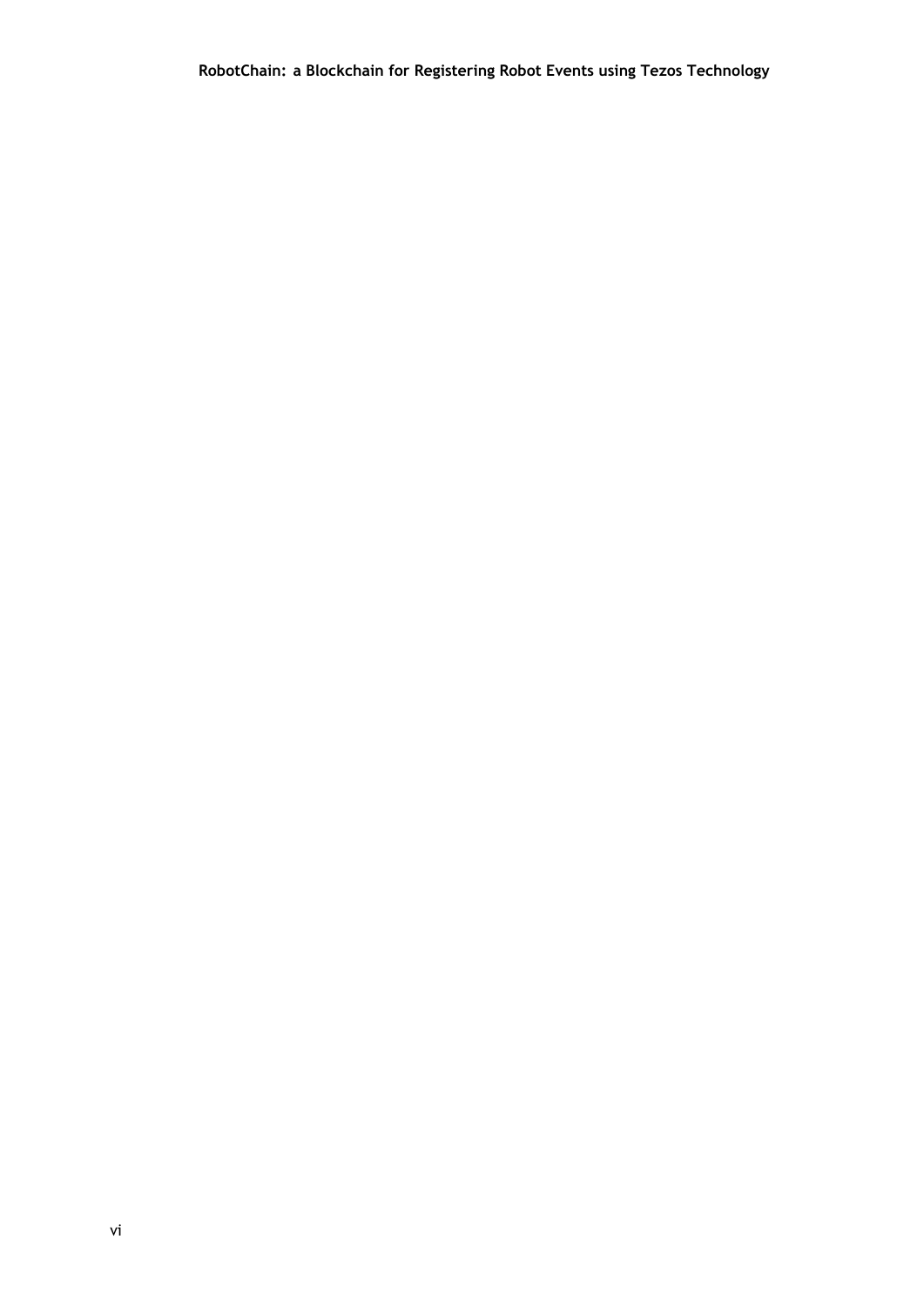## **Abstract**

Robots are important equipment in the modern day factory environment. To maintain and improve factory productivity, ledgers containing robotic actions may be used to identify possible bottleneck points in a assembly line or to serve as a record of in unintentional behaviours, be it of a malicious nature or not. Blockchains are a type of secure ledger, that prevent unwanted changes. These blockchains, during their lifetimes, record large amounts of data, that in a common usage its kept on its entirety. This dissertation presents RobotChain, a possible solution using blockchain technology that prevents unwanted changes in a robotic action ledger, and provides a way to use the said ledger in order to aid in production efficiency or other management requirements, and presents a time-segmentation solution for devices with limited storage capacity, integrated in RobotChain. It also presents various experiments related to the performance of Tezos blockchain network with the various modifications.

## **Keywords**

Keywords in English

- 1. blockchain
- 2. robots
- 3. Tezos
- 4. time-segmentation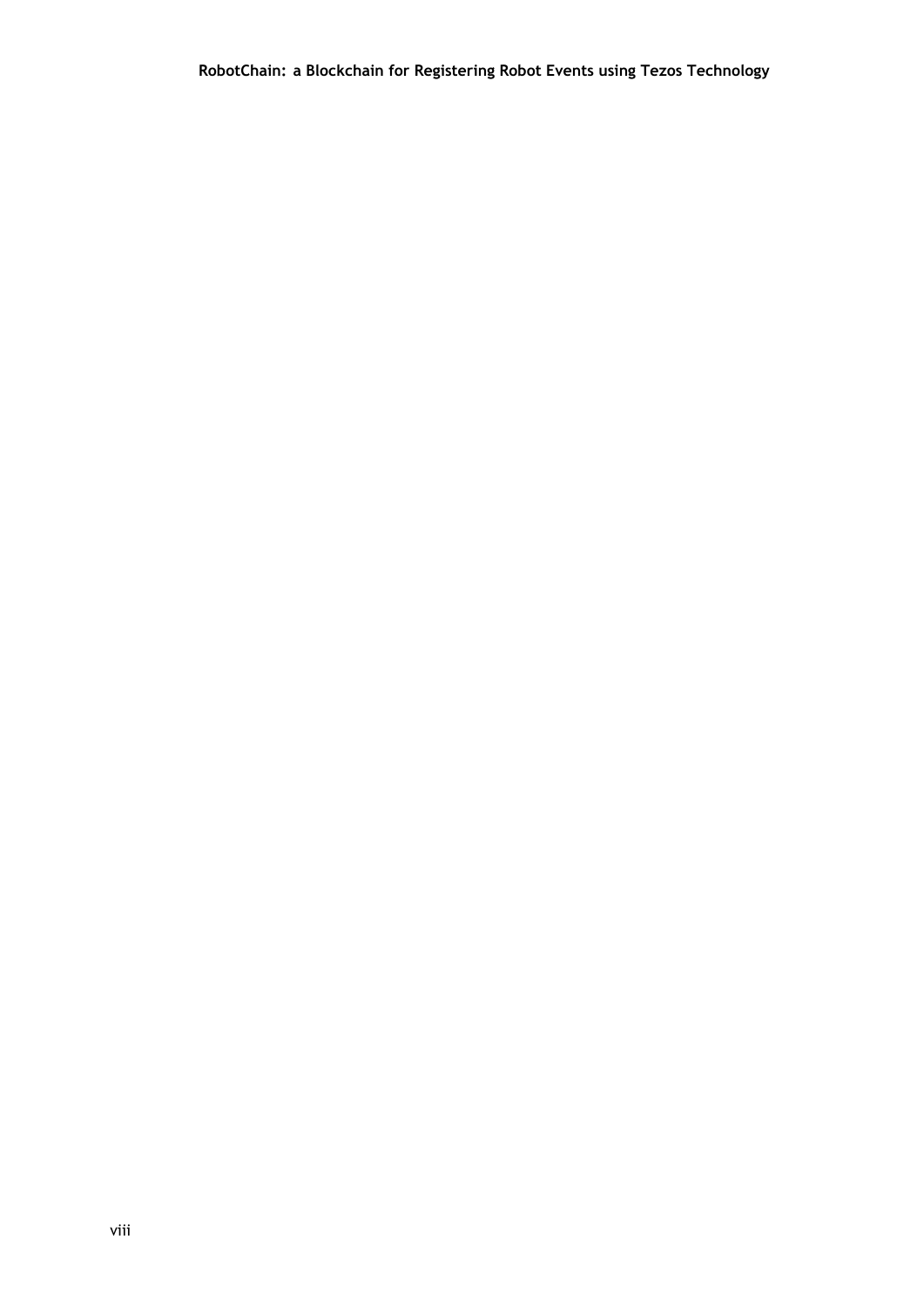## **Contents**

| 1.           |     | Introduction<br>1                                                |
|--------------|-----|------------------------------------------------------------------|
|              | 1.1 | 1                                                                |
|              | 1.2 | $\mathbf{1}$                                                     |
|              | 1.3 | $\overline{2}$                                                   |
| $\mathbf{2}$ |     | <b>Related Work</b><br>3                                         |
|              | 2.1 | $\overline{3}$                                                   |
|              | 2.2 | $\overline{4}$                                                   |
|              | 2.3 | 6                                                                |
|              | 2.4 | 7                                                                |
| 3            |     | The Tezos Blockchain<br>9                                        |
|              | 3.1 | 9                                                                |
|              |     | 9                                                                |
|              |     | 9                                                                |
|              | 3.3 | 9                                                                |
|              |     | 9<br>3.3.1                                                       |
|              |     | 9                                                                |
|              | 3.4 | 10                                                               |
|              | 3.5 | 10                                                               |
|              | 3.6 | 10                                                               |
|              |     | 10                                                               |
|              |     | 11                                                               |
|              |     | 3.6.2<br>11<br>3.6.3                                             |
|              |     |                                                                  |
|              |     | 11<br>3.6.4                                                      |
|              |     | 11<br>3.6.5                                                      |
|              |     | 11<br>3.6.6                                                      |
|              | 3.7 | 13                                                               |
|              |     | 13                                                               |
|              |     | 14                                                               |
|              | 3.8 | 14                                                               |
| 4            |     | <b>RobotChain</b><br>15                                          |
|              | 4.1 | 15                                                               |
|              | 4.2 | 15<br>Addition of a Description Field to the RobotChain Protocol |
|              | 4.3 | 16                                                               |
|              | 4.4 | Allow Multiple Operations per User in the Same Block<br>17       |
|              | 4.5 | 17                                                               |
|              |     | 17<br>4.5.1                                                      |
|              |     | 18<br>4.5.2                                                      |
|              |     | 19<br>4.5.3                                                      |
|              | 4.6 | 20                                                               |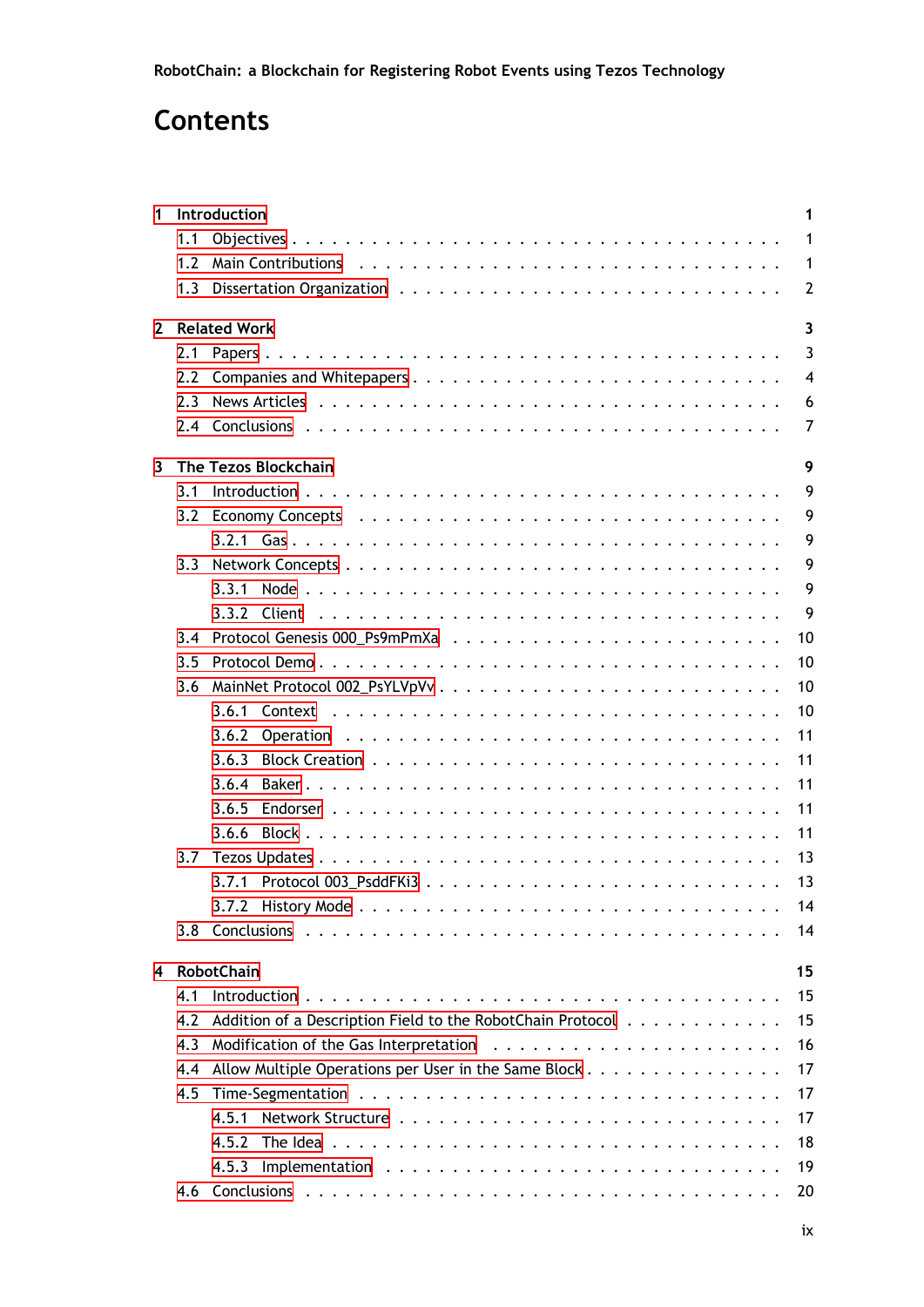| <u>in the contract of the contract of the contract of the contract of the contract of the contract of the contract of the contract of the contract of the contract of the contract of the contract of the contract of the contra</u><br>$\sim$<br>$\sim$ |  |
|----------------------------------------------------------------------------------------------------------------------------------------------------------------------------------------------------------------------------------------------------------|--|

| <b>Experiments</b><br>5.<br>5.1<br>5.2<br>5.2.1<br>5.2.2<br>5.2.3<br>5.3<br>5.4 |    |
|---------------------------------------------------------------------------------|----|
|                                                                                 | 21 |
|                                                                                 | 21 |
|                                                                                 | 21 |
|                                                                                 | 21 |
|                                                                                 | 21 |
|                                                                                 | 22 |
|                                                                                 | 24 |
|                                                                                 | 25 |
| 5.4.1                                                                           | 26 |
| 5.4.2                                                                           | 28 |
| 5.4.3                                                                           | 29 |
| 5.5                                                                             | 29 |
| 5.6                                                                             | 30 |
| 5.6.1                                                                           | 30 |
|                                                                                 | 31 |
| 5.7                                                                             | 32 |
|                                                                                 |    |
| <b>Conclusions and Future Work</b><br>6                                         | 35 |
| 6.1                                                                             | 35 |
|                                                                                 | 35 |
|                                                                                 |    |
| <b>Bibliography</b>                                                             | 37 |
| <b>Tezos Blockchain</b><br>A                                                    | 39 |
| <b>Block</b><br>A.1                                                             | 39 |
|                                                                                 | 40 |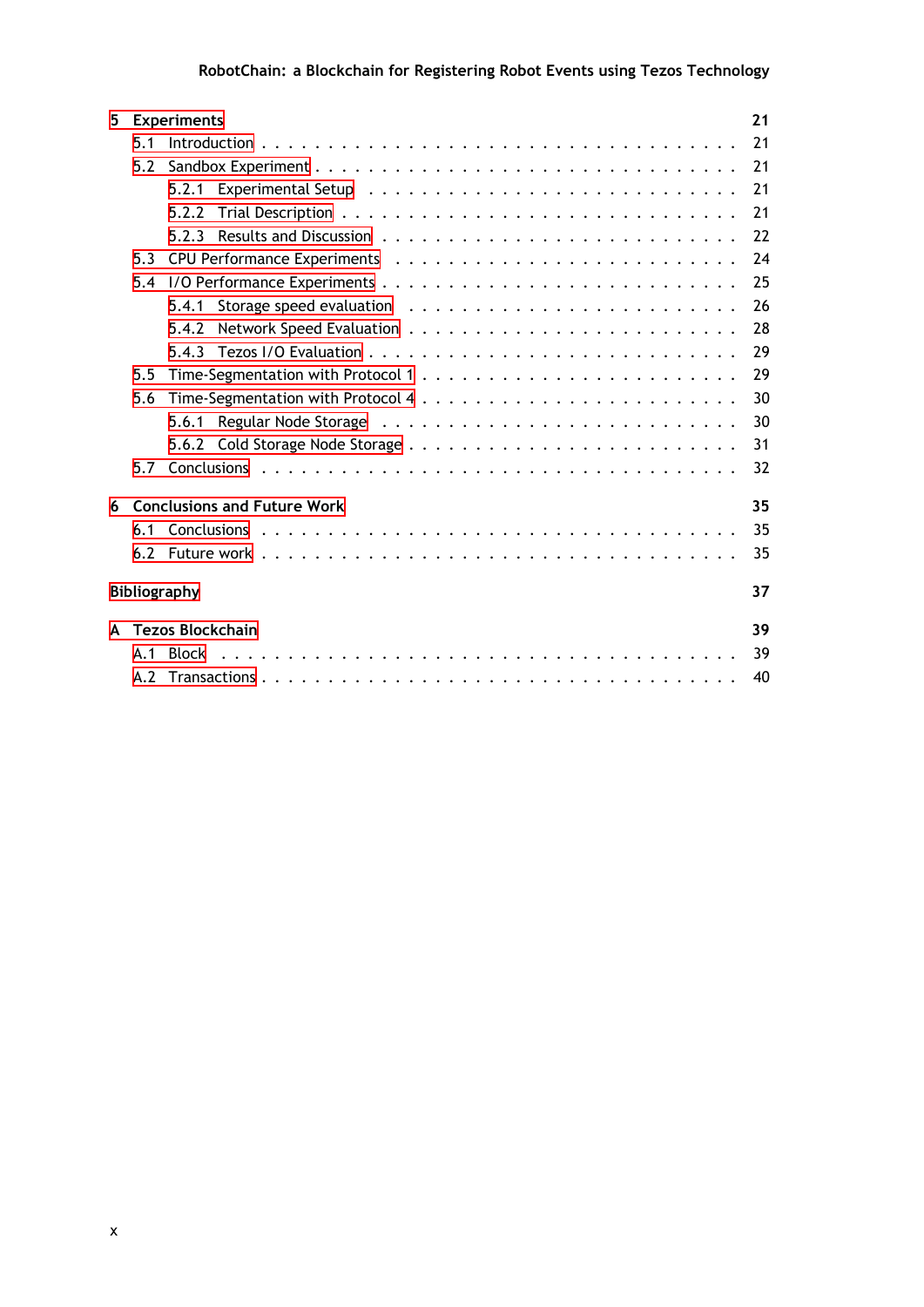# **List of Figures**

| 3.1        |                                                                                                                                                                                                                                                                                                                                                                                                                                                                                                                                                                                                               | 10       |
|------------|---------------------------------------------------------------------------------------------------------------------------------------------------------------------------------------------------------------------------------------------------------------------------------------------------------------------------------------------------------------------------------------------------------------------------------------------------------------------------------------------------------------------------------------------------------------------------------------------------------------|----------|
| 4.1        | Overview of the RobotChain. The compute modules are devices that serve as in-<br>terface between robots and RobotChain, Cold Storage nodes will save all the seg-<br>ments of the blockchain, Query nodes allow queries to the blockchain and Oracles<br>are external entities that interact with the blockchain through smart contracts.                                                                                                                                                                                                                                                                     |          |
| 4.2        | One Cold Storage will also serve as the Genesis Node.<br>Screenshot of the command <i>transfer</i> after the changes presented in section 4.2.<br>The shown modification is the addition of "with <dsc>", where the with is a non-</dsc>                                                                                                                                                                                                                                                                                                                                                                      | 16       |
| 4.3        | variable keyword and the " <dsc>" the parameter itself. <math>\ldots \ldots \ldots \ldots</math><br/>Example of the process of doing a transaction, transferring 1 tz from bootstrap1<br/>to bootstrap2, with the description "Transaction Description". The symbol -&gt; is</dsc>                                                                                                                                                                                                                                                                                                                            | 16       |
| 4.4<br>4.5 | Screenshot of the receipt generated after the transaction.<br>Visual representation of the second approach of the time-segmentation process.                                                                                                                                                                                                                                                                                                                                                                                                                                                                  | 17<br>17 |
|            | The red arrows represent the use of hashes to allow inter-segment connectivity.                                                                                                                                                                                                                                                                                                                                                                                                                                                                                                                               | 18       |
| 5.1<br>5.2 | Average transaction time as a function of the number of nodes.<br>.<br>Average transaction time with the 6 tested protocol parameters, with the param-<br>eter "time per block" being 1,2,3,5,10,60 respectively, with the left referring                                                                                                                                                                                                                                                                                                                                                                     | 22       |
| 5.3        | the hard drive results and in the right the Tmpfs. Note the different "Transaction<br>time" scales.<br>Storage speed on various storage devices. Ramfs corresponds to RAM FileSystem,<br>Tmpfs corresponds to Tmpfs, a Ramfs derivate that uses swap memory. SSD cor-<br>respons to a Samsung SSD 970 EVO 500GB, and the HDD is a Seagate Barracuda                                                                                                                                                                                                                                                           | 24       |
| 5.4        | ST3000DM007-1WY10G, where both SSD and HDD using ext4 filesystem.<br>Storage size on each regular node (not cold storage), for three versions of the<br>blockchain, as a function of the number of blocks. For the unsegmented blockchain                                                                                                                                                                                                                                                                                                                                                                     | 28       |
| 5.5        | (normal), every node contains the complete blockchain. $\dots \dots \dots \dots \dots$<br>Storage size on each compute device node (not cold storage), for four versions of<br>the blockchain, as a function of the number of blocks. The segmented blockchain<br>running mode is archive. The left sub-figure presents the results for the four tests,<br>while the right sub-figure presents only the results for the rolling mode and the                                                                                                                                                                  | 30       |
| 5.6        | segmentation version, for improved comparison. $\dots \dots \dots \dots \dots \dots \dots$<br>The left sub-figure presents the compute device storage size as a function of<br>the number of blocks per segment for a total of 1000 blocks, compared with the<br>corresponding rolling mode storage size of the Tezos blockchain. The right sub-<br>figure presents the cold storage size as a number of blocks per segment for a total<br>of 1000 blocks, compared with the archive mode of the Tezos blockchain. Results<br>for the full mode are not presented since they are not comparable to any of the | 31       |
|            | node types on our approach, regarding storage capabilities.                                                                                                                                                                                                                                                                                                                                                                                                                                                                                                                                                   | 32       |

**RobotChain: a Blockchain for Registering Robot Events using Tezos Technology**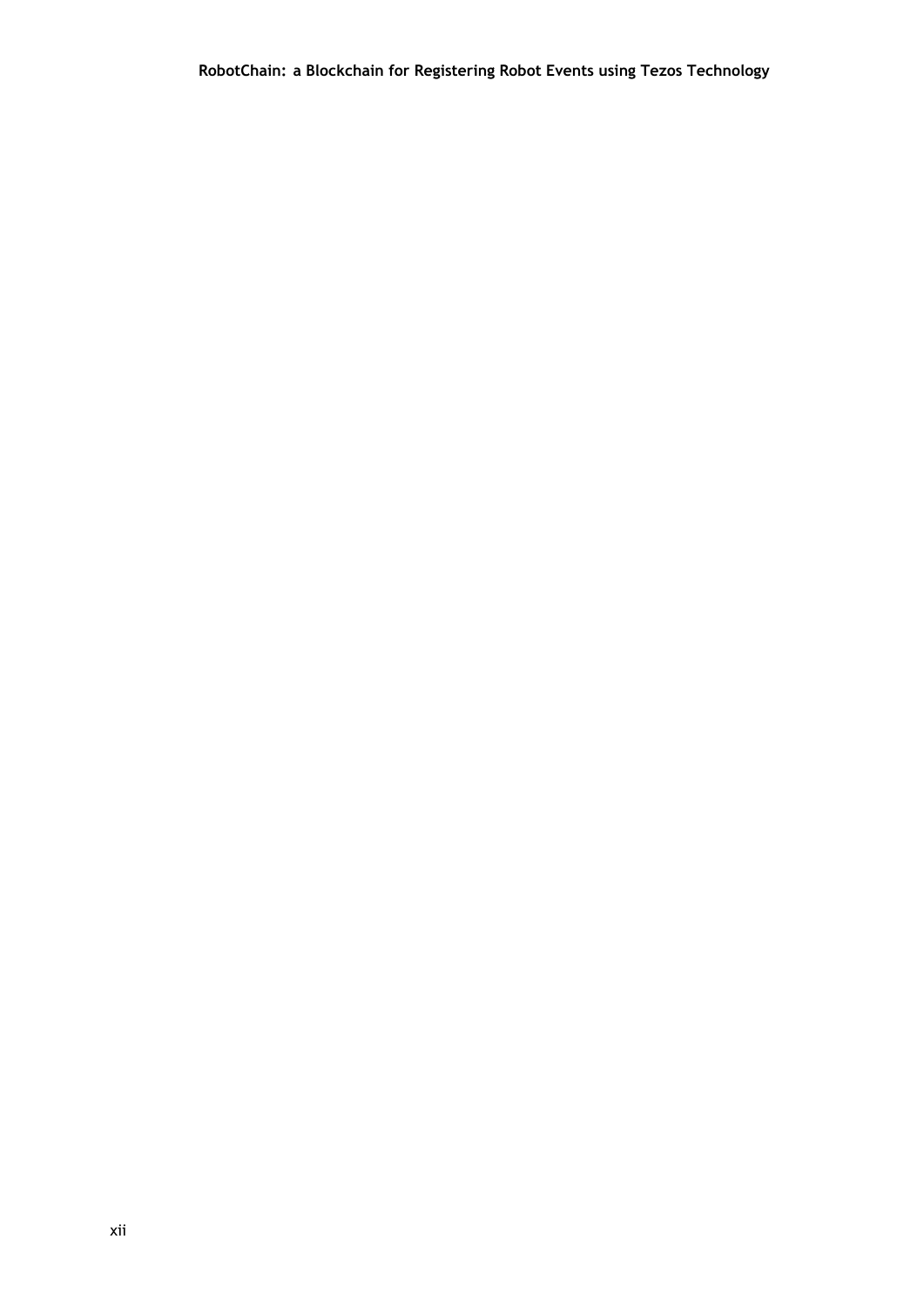## **List of Tables**

| 5.1 | Transaction statistics for the trials in the experiments with four blocks per cycle                    |    |
|-----|--------------------------------------------------------------------------------------------------------|----|
|     | and eight blocks per cycle. Using a virtual machine with four threads allocated.                       |    |
|     | Each experiment has represented the Total transaction time, Average transaction                        |    |
|     |                                                                                                        | 23 |
| 5.2 | Average transaction time with the 6 tested protocol parameters, with the param-                        |    |
|     | eter "time per block" being 1,2,3,5,10,60 respectively, with the left referring the                    |    |
|     |                                                                                                        | 24 |
| 5.3 | Priority block value for each of the variations of the parameter "Time between                         |    |
|     | blocks", in the experiment on Hard Drive storage device. The priority of a block                       |    |
|     | corresponds to the baker's baking right rank in the priority list. The Quantity is                     |    |
|     | the Quantity of blocks of a given priority, the Sum is the sum of blocks of the                        |    |
|     | given priority and previous priorities, and the percent is the percentage of blocks                    |    |
|     | of the given priority. $\dots \dots \dots \dots \dots \dots \dots \dots \dots \dots \dots \dots \dots$ | 26 |
| 5.4 | Priority block value for each of the variations of the parameter "Time between                         |    |
|     | blocks", in the experiment on Tmpfs storage device. The priority of a block cor-                       |    |
|     | responds to the baker's baking right rank in the priority list. The Quantity is the                    |    |
|     | Quantity of blocks of a given priority, the Sum is the sum of blocks of the given                      |    |
|     | priority and previous priorities, and the percent is the percentage of blocks of the                   |    |
|     |                                                                                                        | 27 |
| 5.5 | Data transfer between two computers, using iperf3, with left table using PC A as                       |    |
|     | server and PC B as client, and the right table using PC B as server and PC A as                        |    |
|     | client, running for a total of 10 seconds. $\ldots \ldots \ldots \ldots \ldots \ldots \ldots \ldots$   | 28 |
| 5.6 | IOtop results and transaction statistics for the 5 executions of the experiment in                     |    |
|     | the HDD storage device, where $TpB$ corresponds to Transactions per Block. $\ldots$                    | 29 |
| 5.7 | IOtop results and transaction statistics for the 5 executions of the experiment in                     |    |
|     | the SSD storage device, where TpB corresponds to Transactions per Block.                               | 29 |

**RobotChain: a Blockchain for Registering Robot Events using Tezos Technology**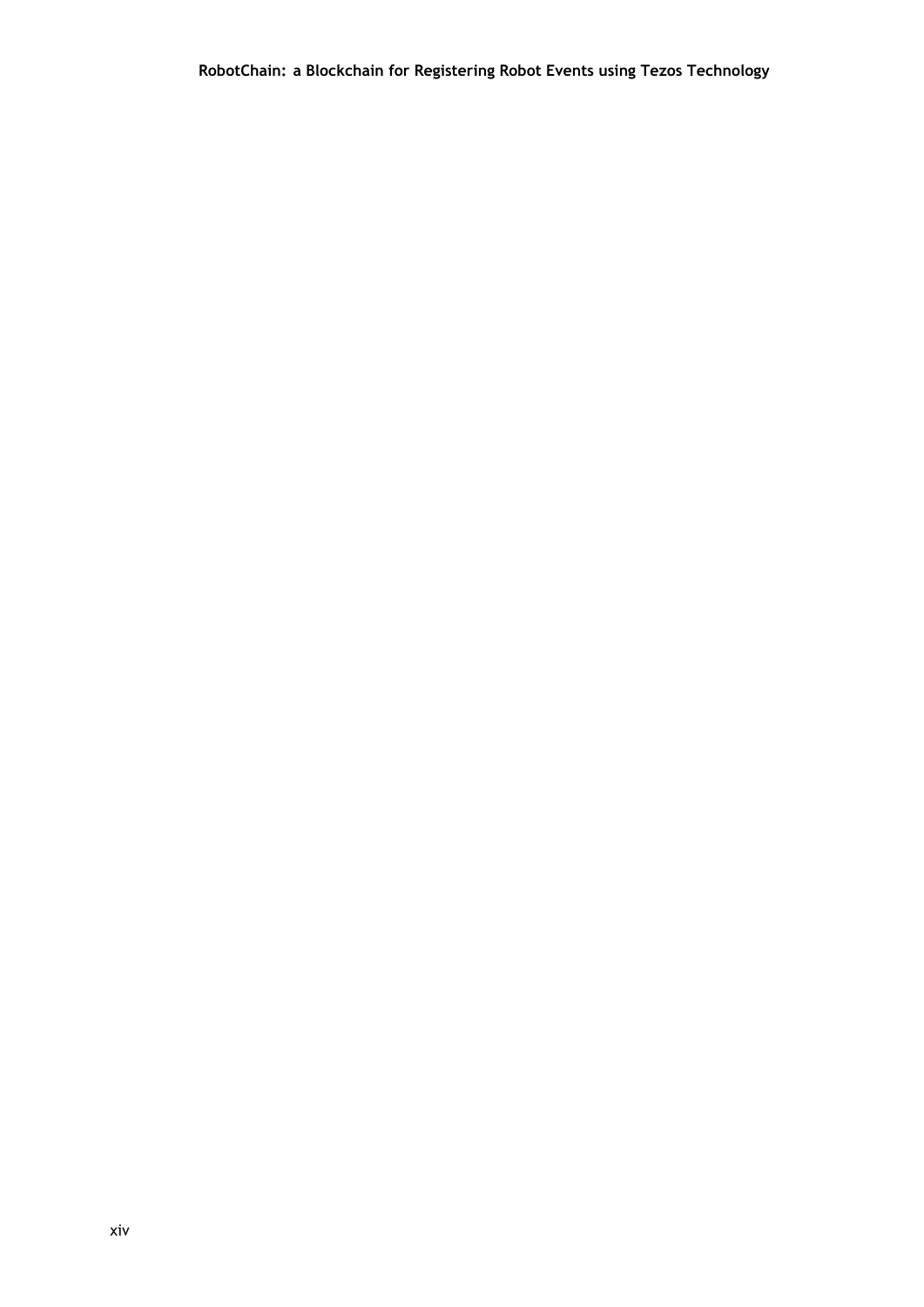## <span id="page-14-3"></span><span id="page-14-0"></span>**Introduction**

### **1.1 Objectives**

<span id="page-14-1"></span>This dissertation presents RobotChain, a private blockchain aimed for robotic enabled factories as a method for keeping a ledger of each and every action performed by robots. This ledger is useful in order to understand production line performance, where are possible points of improvement, and where are possible faulty or under-performing robots. Said under-performing or faulty robots are a hindrance for the processing line, since they are high cost machines that have to pay back their investment in a short amount of time. With a crypto-ledger, posterior changes to the ledger in order to hide under-performing robots are hard to perform, requiring vast amounts of resources.

Blockchain technology is desired in order to prevent malicious entities from modifying the ledger, preventing manipulation of information coming from robots.

This project will use *Tezos*[Goo08] technology in order to develop the blockchain. Since it will work in a contained and limited environment such as a factory, this blockchain network is going to be private and since robots can produce a large number of actions in a small amount of time, performance for the blockc[hain is](#page-50-1) going to be a priority.

Smart contracts will also be integrated into the blockchain since they allow embedding code on the blockchain and execute said code with the data contained by the blockchain.

#### **1.2 Main Contributions**

<span id="page-14-2"></span>Two main contributions are made in this dissertation. The first one is the addition of a way to register a robotic log entry per transaction together with the performance improvements done to allow multiple log entries of a robot inside a single block, independently of the size occupied by said logs (sections 4.2 to 4.4). The second contribution is a solution named timesegmentation that allows for cheap nodes to use this blockchain, reducing storage costs and allowing faster deployment of new nodes without compromising all the benefits that arise from the use of blockchains in these [con](#page-28-2)tex[ts.](#page-30-0)

The results of this dissertation were published a conference article[FA18], on the First Symposium on Blockchain for Robotic Systems, in the MIT Media Lab, where RobotChain is defined and described along with the initial experiments done on the blockchain, (section 5.2). An additional journal paper is also under review on Robotics and Computer[-Integ](#page-50-2)rated Manufacturing, also available on Arxiv[FA19], where the time-segmentation is described. It is presented in this document in section 4.5 and its results are in section 5.6.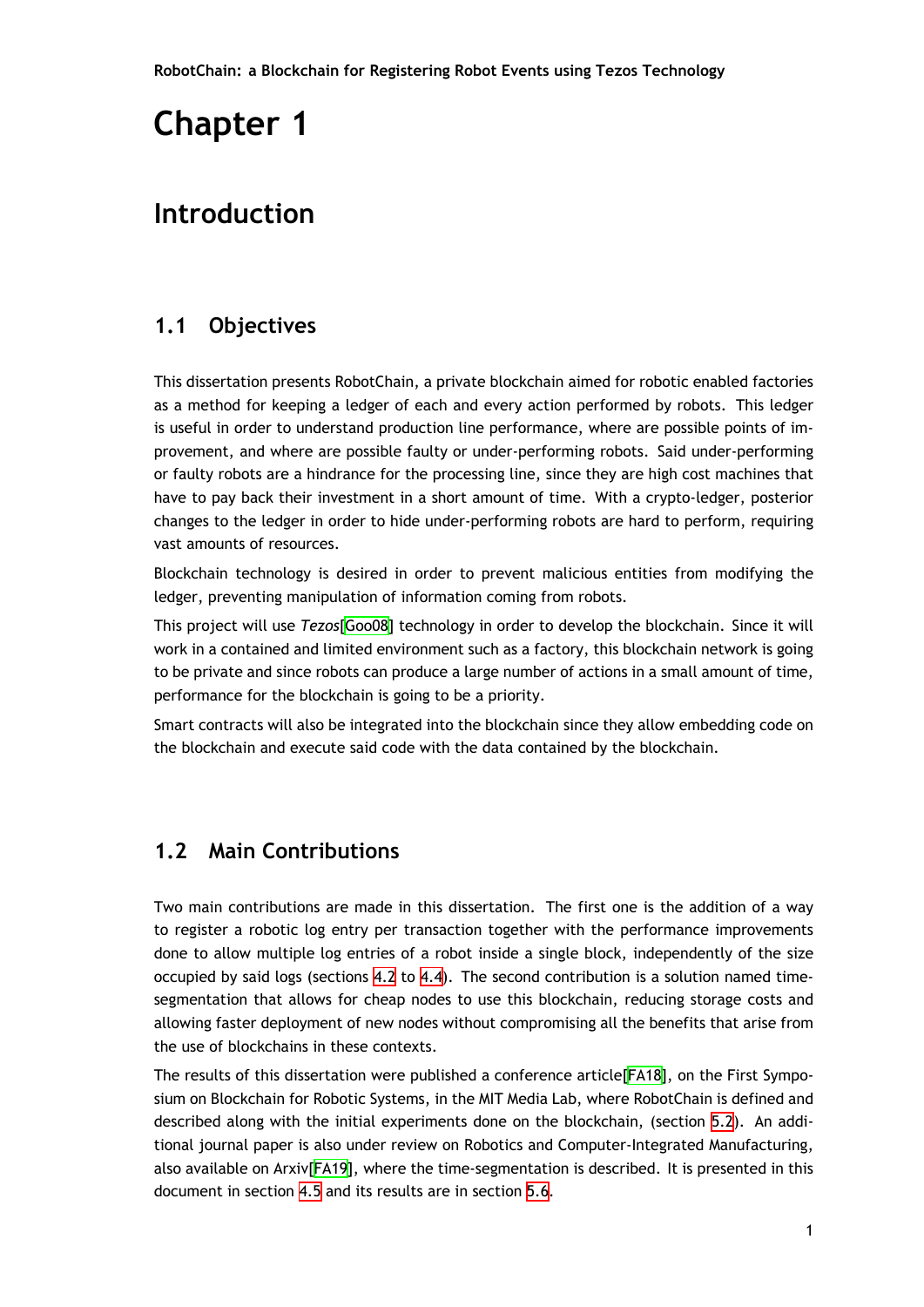### <span id="page-15-0"></span>**1.3 Dissertation Organization**

The remainder of this document is organized as follows: chapter 2 presents work related to the dissertation, regarding blockchains with robotic applications, monitoring systems, and company products related to the presented work. Chapter 3 presents the Tezos blockchain technology, describing its main features and the updates it has received. Chapter 4 presents the RobotChain, the modifications to the Tezos blockchain to allow it to register robotic events with an improved data throughput and with cheap compute devices. Chapter 5 presents experiments regarding performance of the Tezos blockchain with and without the RobotChain modifications. Chapter 6 presents the conclusions and future work related to this dissertation.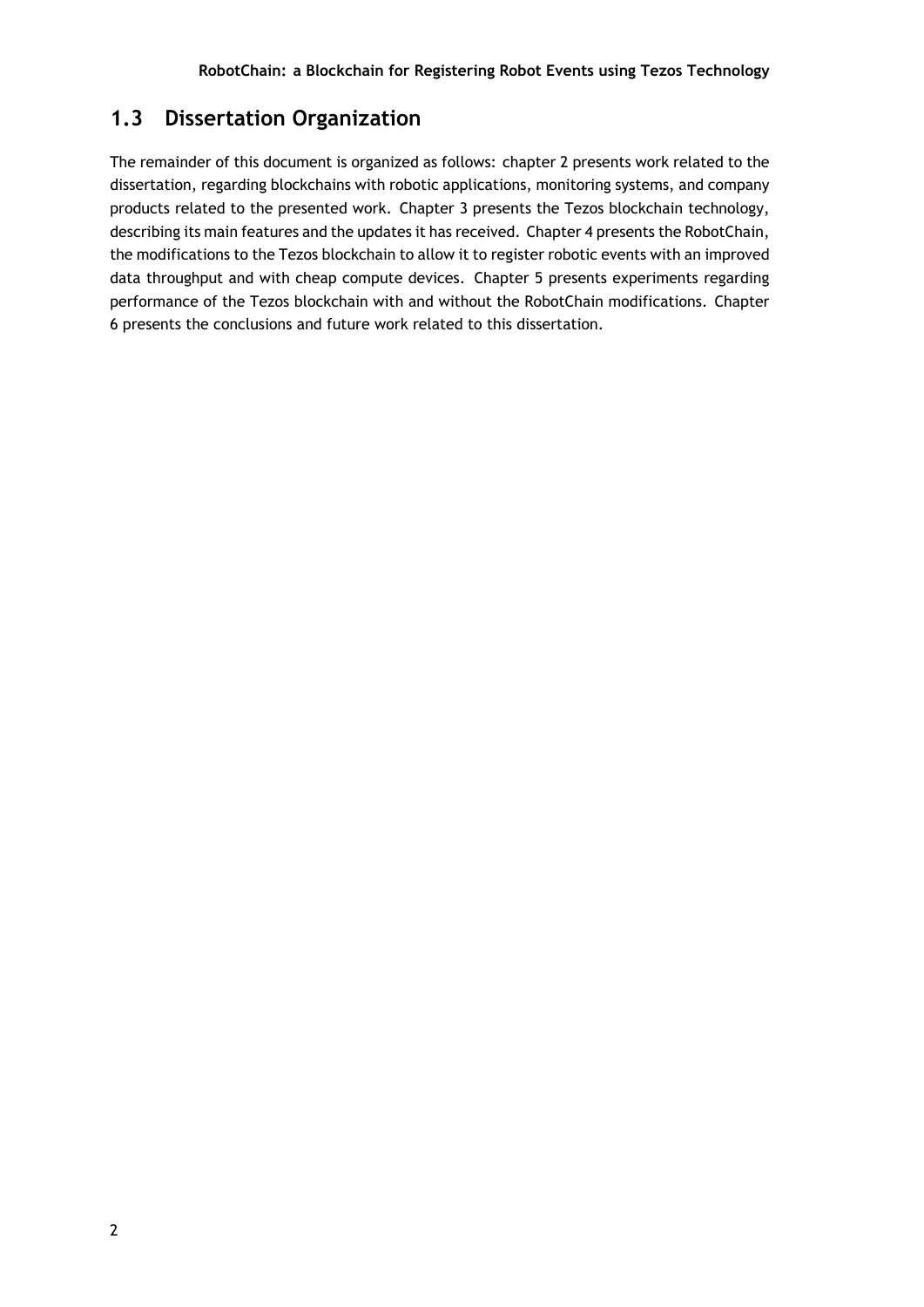## <span id="page-16-2"></span><span id="page-16-0"></span>**Related Work**

This chapter presents several works related to robotics and blockchain technology. It is divided into three sections, the first one containing scientific papers, the second containing company whitepapers and the third containing news articles related to the dissertation.

### **2.1 Papers**

<span id="page-16-1"></span>Ferrer[Fer16] presents how blockchain can improve robotic swarm systems by solving some existing issues. Those issues are data confidentiality, distributed decision making, ability to work in different and dynamic environments without changes to the control program and a way to ensure [safety](#page-50-3) and legal responsibility for the robotic nodes in the swarm in order to be "integrated" with the human society. It is also referred that by adding blockchain in the concept of swarm robotics, it is a deviation of the minimalism of the common research practices used in swarm robotics.

Byzantine Fault tolerance is the concern for fault-tolerance in distributed computer systems where components may fail or be unreliable, a component or system can be unreliable in a form that it responds correctly or incorrectly to other systems or fail-safe systems. The name refers to the "Byzantine General's Problem", where a group of generals and their armies encircle a city and try to make a plan whether to attack or retreat from the city, and without a consensus, the result would be worse than a combined assault or combined retreat. If all the generals are loyal, the problem is easy to solve, but, in the real world there are agents that are faulty or malicious in nature, meaning, generals may vote sub-optimally, sending a message to some and the opposite message to others, creating "two sides" where half may attack and the other half retreat.

This concept of Byzantine fault is important due to the fact that the robotic swarms may have problems related to swarm coordination methods. Strobel[SCD] presents a proof-of-concept method that uses blockchain smart contract technology in order to improve security of the robotic swarm in order to improve the stability of the swarm coordination mechanisms and expel Byzantine members from the swarm. This concept is [also](#page-51-0) studied for its performance in decision making regarding the presence or absence of Byzantine robots.

Danilov[DRKA18] presents an agent model for operation on a kind of trading marked named *robonomics*[LKK<sup>+</sup>]. It is focused on agent-based systems, where the behaviour is described as "nondeterministic finite state automata", presenting a Model Checking verification technique in order to [detect a](#page-50-4)nd filter malfunctioning agents. The validation technique can be implemented on a consen[sus pr](#page-51-1)otocol or part of a blockchain decentralized application. As a real live test, a prototype implementation of Duckietown with moving robots is provided, following a set of instructions related to movement.

In Ferrer *et. al.*[FRHP18], RoboChain (not RobotChain!) is presented. It's a learning framework that attempts to fight the problems with privacy issues related to using personal information using blockchain technology, sharing data and machine learning models, allowing multiple robotic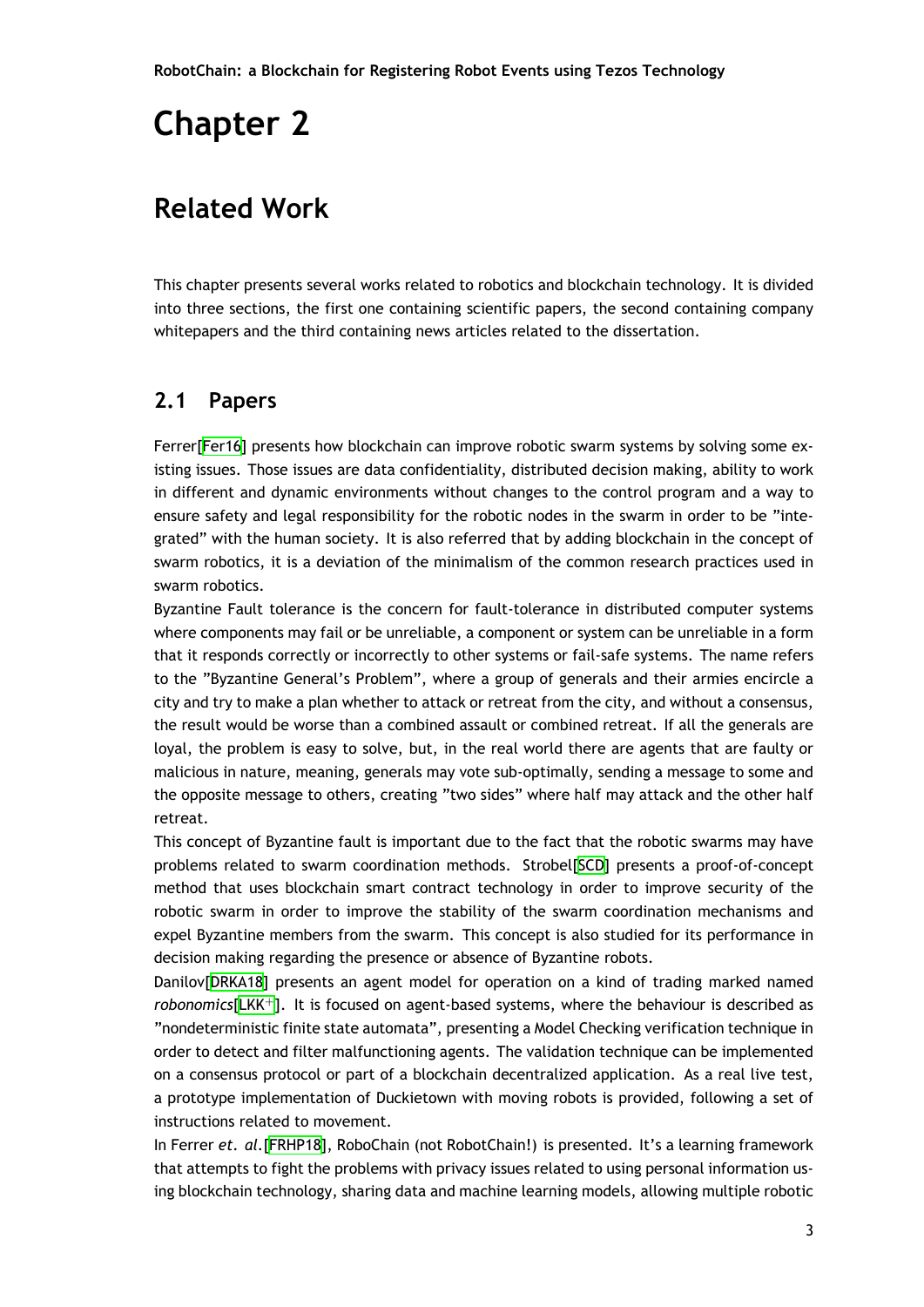<span id="page-17-1"></span>units to work at different places, sharing their data and their knowledge. It uses machine learning technologies such as tensorflow lite, in embedded devices such as low-cost robotic units. Since this approach assumes a situation where the participants are private entities, not being available to the public, a level of trust between said parties is considered and as such, it isn't considered the presence of a "malicious entity", but it still provides a way to verify the integrity of the interactions and learning in the chain.

Hasan *et. al.*[HDRS18] present a blockchain framework for a secure ride-sharing service between autonomous vehicles and passengers, using blockchain as a communication mechanism that is dependable and trustworthy.

Lei[Lbk17] pr[esents a](#page-50-5) mean to automatically extract pattern rules for Complex Event Processing Systems, where this kind of system is used to processes a multitude of data inputs to detect events that may point to other kind of complex events.

An [examp](#page-51-2)le of this system may be the one used in a car, where the data inputs are the speed, tire pressure and seat sensors. An example of an event detected by this system is the lowering of tire pressure, indicating a leak, or, a sudden reduction of pressure that may indicate a tire blowout. Other complex events may be the sudden reduction of pressure in a tire, accompanied by a drop in vehicle speed with the addition of the sensor in the driver's seat no longer registering the driver's presence, which may indicate an accident. In order to understand and extrapolate these complex events, this system needs a set of rules. The method presented uses association analysis, where the higher the correlation between two or more items corresponds to a higher value between them. Time consumption over the proposed method and the traditional method is presented as results, with the proposed method having a lower time consumption over the number of inputs.

Snatkin[ASMAE] presents a system that collects in real time event information in a workshop floor, in a way that may be used efficiently for decision making, not just for floor management but for administration as well, allowing trend analysis, estimations and fault detection in order to impr[ove effi](#page-50-6)ciency. It starts by presenting the drawbacks of a Production Monitoring System in a Small or Medium Enterprise, where this PMS is a sub-part of a Manufacturing Execution System, where this system serves as a linking point between the factory floor and the offices in an attempt to solve ERP (Enterprise Resource Planning) system integration problems, meaning, MES is the system that provides the raw data from the shop floor for the rest of the ERP system, and, the ERP system provides the interface for the administration to decide upon the future of the company. It provides a case study in both the Tallinn University of Technology and at a private company, with the used sensors for the machines, and what those sensors are detecting.

#### **2.2 Companies and Whitepapers**

<span id="page-17-0"></span>The SKYFchain[SKY18] platform attempts to provide a solution for an unmanned logistics system, providing robotic hardware for air, sea and land transportation.

The concept of this platform is to "integrate information of all market participants and organize the execution [of smar](#page-51-3)t-contracts for transactions". This platform will be tested with the drone already created, and will attempt in the following years to add to its ecosystem other ground and water based drones.

It will be based on two building blocks:

• The SKYFchain blockchain itself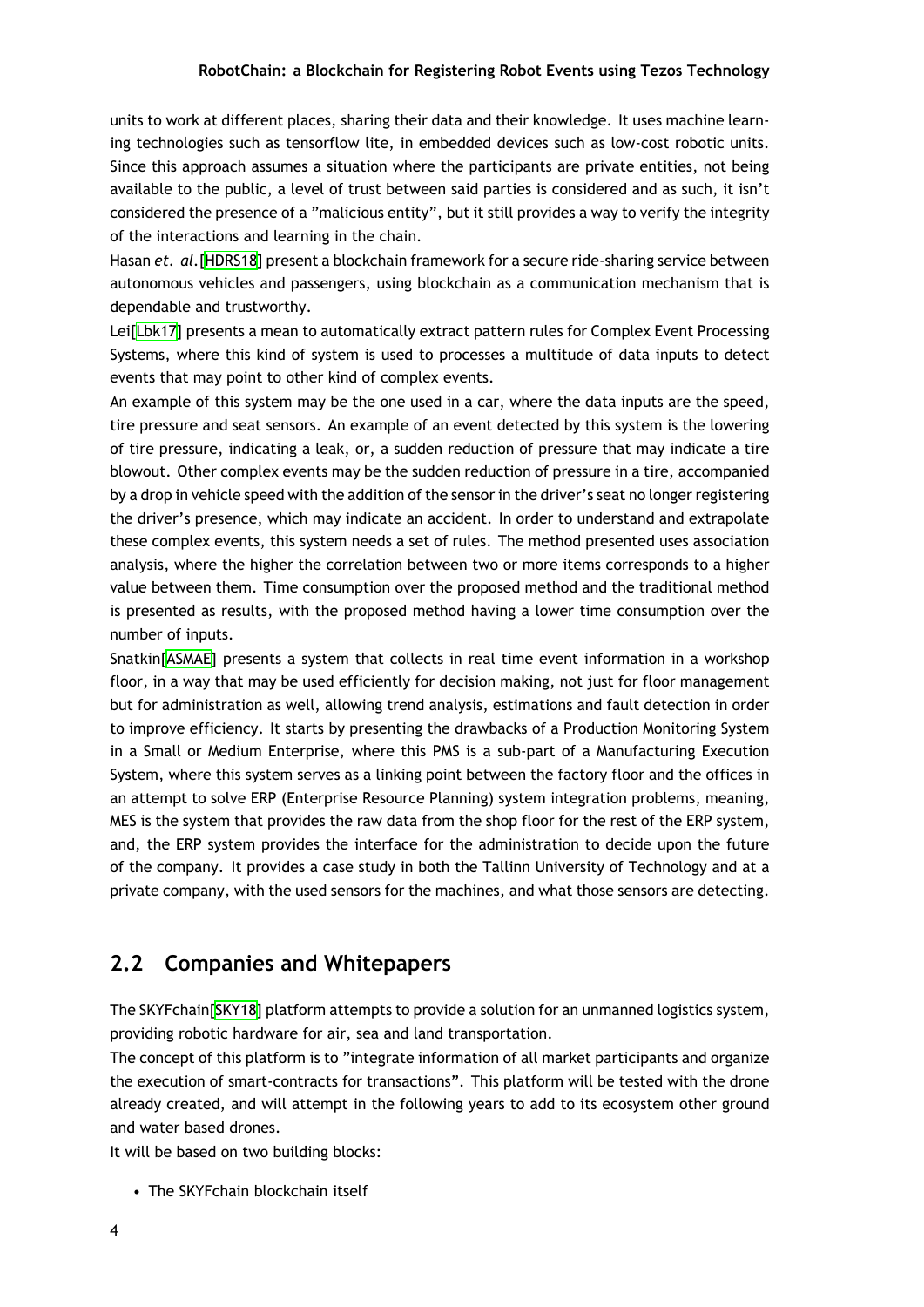• The Etherum SKYF tokens

And a third component that is the synchronization between the two blocks. In the beginning, this blockchain will be centralised, but, as it grows, with more participants, it will become decentralized.

Kambria[Kam18] is a project by Kambria International that will attempt to create an innovation & collaboration platform where the objective is improve development speed and adoption for robotic technologies. It does this by preventing the "reinvention of the wheel" and allowing users to [share t](#page-50-7)heir knowledge, be it code or schematics and also allowing companies to tap on the collective developer knowledge. OhmnLabs, also owned by the founders of Kambria, are providing a "non-exclusive royalty-free license of necessary components of its Ohmni robot, consisting of a robotics repository, high-level behavioural library, and modular components, as the basis for the Kambria Platform".

The developers are given an incentive with the integration of blockchain and crypto-economics, since it provides economic incentives to contribute to the platform. There is also the intent to "punish" developers that "defect", by using a game theory technique named "Grim Trigger" *Grim Trigger* is a trigger strategy for a repeatable game, where the most famous example is the prisoner's dilemma, where there is player A and Player B, each with two options, either to Cooperate, or to Defect. Cooperation has a base value of 1 for both players, and defection has a base value of 2 for the defecting player and -1 for other player. With this trigger strategy, both players cooperate with each other up until one of them defects. Upon that defection, the player whose opponent defected would simply enter a "defection loop".

This architecture is going to be composed of five main parts:

- The Code Base The modular essence of Kambria Platform, handling hardware and software, from mechanical designs to controllers for those designs.
- The Marketplace The main engine for innovation, allowing entities to issue bounties in order to create contracts workable by the community.
- The Manufacturing Alliance A partnership in order to improve the speed of robot fabrication by reducing bureaucratic process.
- Value Capture Attempts to maintain sustainability by revaluating various critical value points.
- Legal Enforcement Serves as a deterrent of freeloading and as a protection of the collective work of the platform.

Interactions in the platform will be facilitated by KAT and Kambria Karma, the first being a ERC20 token, allowing access, rewards and incentives for every stakeholders and the Karma is a kind of point system for evaluating useful work provided and contributions.

In the Bitcoin whitepaper[Nak08], a peer-to-peer online payment method is presented, where payments can be made directly without usage of a financial middleman, removing trust issues related to either participant or the financial entity. It does this by using digital signatures and peer-to-peer networkingt[o impe](#page-51-4)de double-spending, where the same "coins" or "tokens" are used to pay two different transactions, and this problem is solved using time stamped transactions and hashing them into a chain of hashed proof-of-work, creating a ledger that cannot be modified without recreating the proof-of-work. Due to the fact that most CPU power pool is "loyal" to the concept, as in, the majority of the CPU processing power is collaborating instead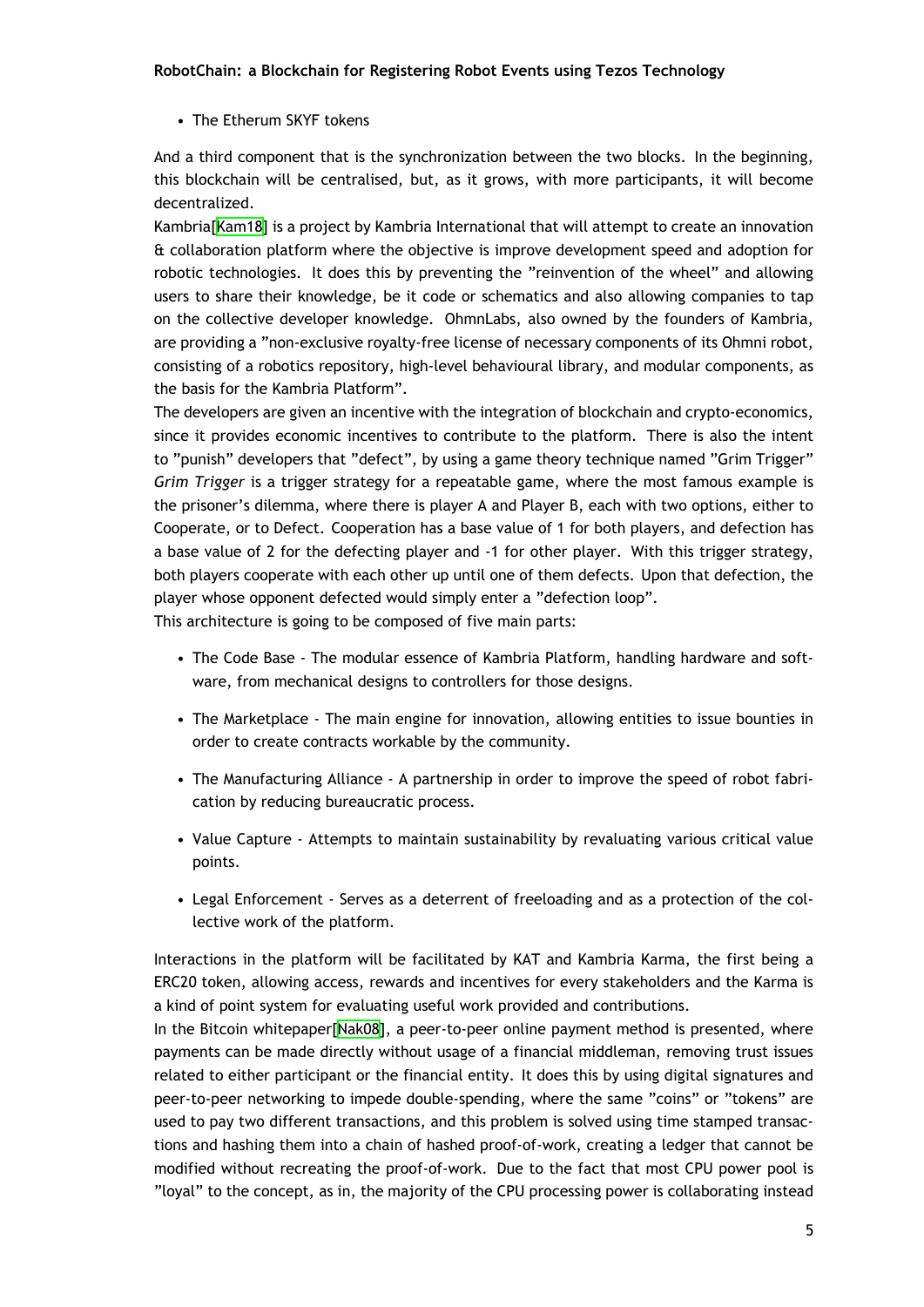of attacking the network, attacks on the network that involve forging transactions are hard. Other advantage of this network is the simplicity in regarding its structure.

<span id="page-19-1"></span>In Tezos[Goo08] a self-amending crypto-ledger implemented in *OCaml* is presented. Instead of using a genesis block or hash, it starts with a seed protocol, where this protocol can be amended in order to replicate other blockchains. The main feature of this blockchain is the fact that [implem](#page-50-1)ents a protocol that can adapt itself by transforming a Context object. These amendments work over cycles, these cycles take about three months and are suggested by a submission to the chain, and stakeholders may vote for these amendments. These amendments, if accepted, are first inserted into a *"testnet"*, and after that, a second confirming vote is made. If the second vote is successful, it is integrated into the the main protocol. This technology is further explained on chapter 3, since it is the technological basis of this dissertation.

The whitepaper by Chorus[LV18] presents a blockchain operating as a network of vehicles under 5G networks. This rises feasibility concerns regarding transaction processing and smart contract usage. It uses Tezos network [a](#page-22-0)s a basis due to its Turing complete smart contract and built-in formal verification of the [progr](#page-51-5)amming language, allowing a higher security to the blockchain and its participants. This allows focus in the creation of the mobile ad hoc blockchains that allow disconnections from the main network and allowing sub networks to preform transactions. It also presents smart contracts ad a "Orchestration and choreography protocols that facilitate, verify and enact with computing means a negotiated agreement between consenting parties" It presents the possible concept of vehicles self ownership, exchanging services, like transportation for parking space or battery charging. It presents a set of goals for this system to be successful, such as scalability, cost efficiency and automation. In the end it is also presented a prototype architecture for the chorus network

The whitepaper from Lonshakov[LKK<sup>+</sup>] presents a model for a kind of trading marked regarding robot economics, referred as *robonomics*. This trade model would allow to remove the middleman between the consumer and a robot, allowing a robot to "own itself", to pay its own expenses and maintenance, or [pay fo](#page-51-1)r the resources need to develop its own work. With the aid of crypto-currency, in this case, Etherum, a robot is able to own money, and with smart contracts, it is possible to have an economical meaningful transaction between entities, allowing robots to execute programs specified in the smart contract in exchange of for token. This whitepaper presents the platform where these robots would work, how this concept is being developed, the robonomics token, the applications for the platform, the description for the robonomics work and the scalability of this system.

#### **2.3 News Articles**

<span id="page-19-0"></span>This article[Agg18] refers the idea of applying blockchain in robotic swarms as a way to increase security, due to the possible existence of faulty or malicious robots contained in the swarm. It is achieved with public key cryptography.

In this artic[le\[Her](#page-50-8)18] the idea of using blockchain technology in order to improve security in swarm based robotic systems is also referred. It is considered useful in the security field but also in the decision making process. This is due to the fact that the blockchain provides a way of distributed de[cision m](#page-50-9)aking, by allowing votes for decisions faced by the swarm and by allowing some level of behaviour differentiation, where the blockchain can change control algorithms in order to have a better chance to overcome challenges. Finally some negative points related to the blockchain usage on robot swarms are mentioned: the fact that the current blockchain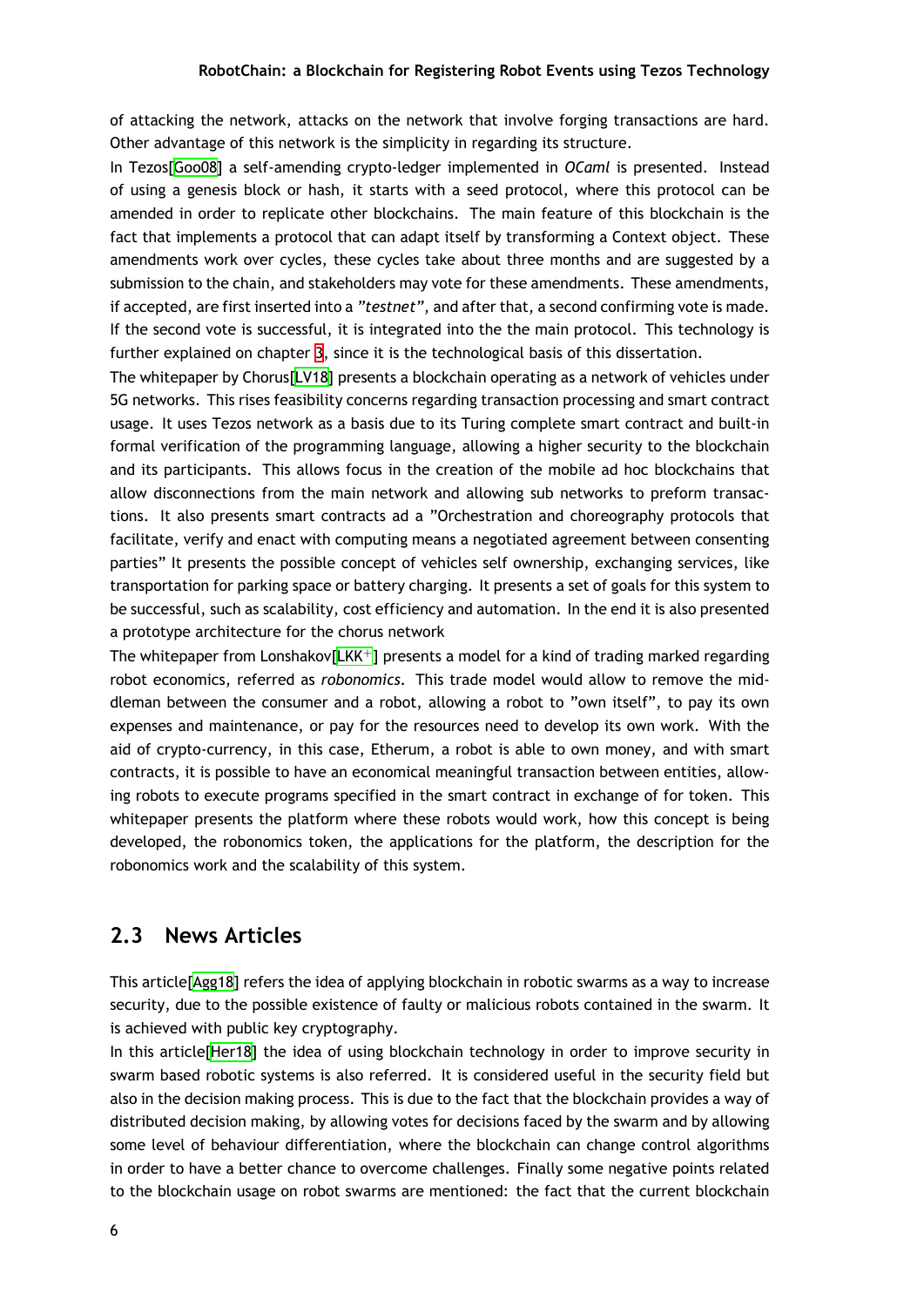<span id="page-20-1"></span>takes 10 minutes in order to confirm a transaction and the possible overburden of each robot in the swarm if it has to have a copy of the entire transaction ledger.

### **2.4 Conclusions**

<span id="page-20-0"></span>This chapter presents work that is related to this dissertation's contributions, be it related to blockchains or monitoring systems in factories. It also presented both the academic research view as the enterprise view of robotic blockchains, their applications and counterpoints regarding the application of blockchains in the robotics field. The research done allows the understanding of the work published in the area, the problems that affect the technologies and how to solve them. This may hint at problems that we can face and also hint on the solution to challenges that we may face.

An example of a problem faced is the Input/Output referred in sections 5.3  $\&$  5.4, where, in short, a hard drive storage device is unable to support the data throughput required by the Tezos network registering robotic logs. In Danilov[DRKA18], the ARIA project is mentioned. This project, the Autonomous Intelligent Robot Agent, is a project by the auth[ors](#page-37-0) of [the](#page-38-0) concept *robonomics*. During the mentioned First Symposium on Blockchain for Robotic Systems, in a conversation with Professor Aleksandr Kapitonov [\(researc](#page-50-4)her working in the ARIA project and an author of the robonomics $[LKK^+]$  concept), where it was mentioned a recommended system requirement for the ARIA project, due to the fact that their system had problems running in a hard drive storage device. Although different underlying technologies, the problem was of a similar nature with a simi[lar so](#page-51-1)lution approach, where in their case a solid state drive is considered a recomended system requirement, and in our case, a RAM based file system is used for the execution of RobotChain.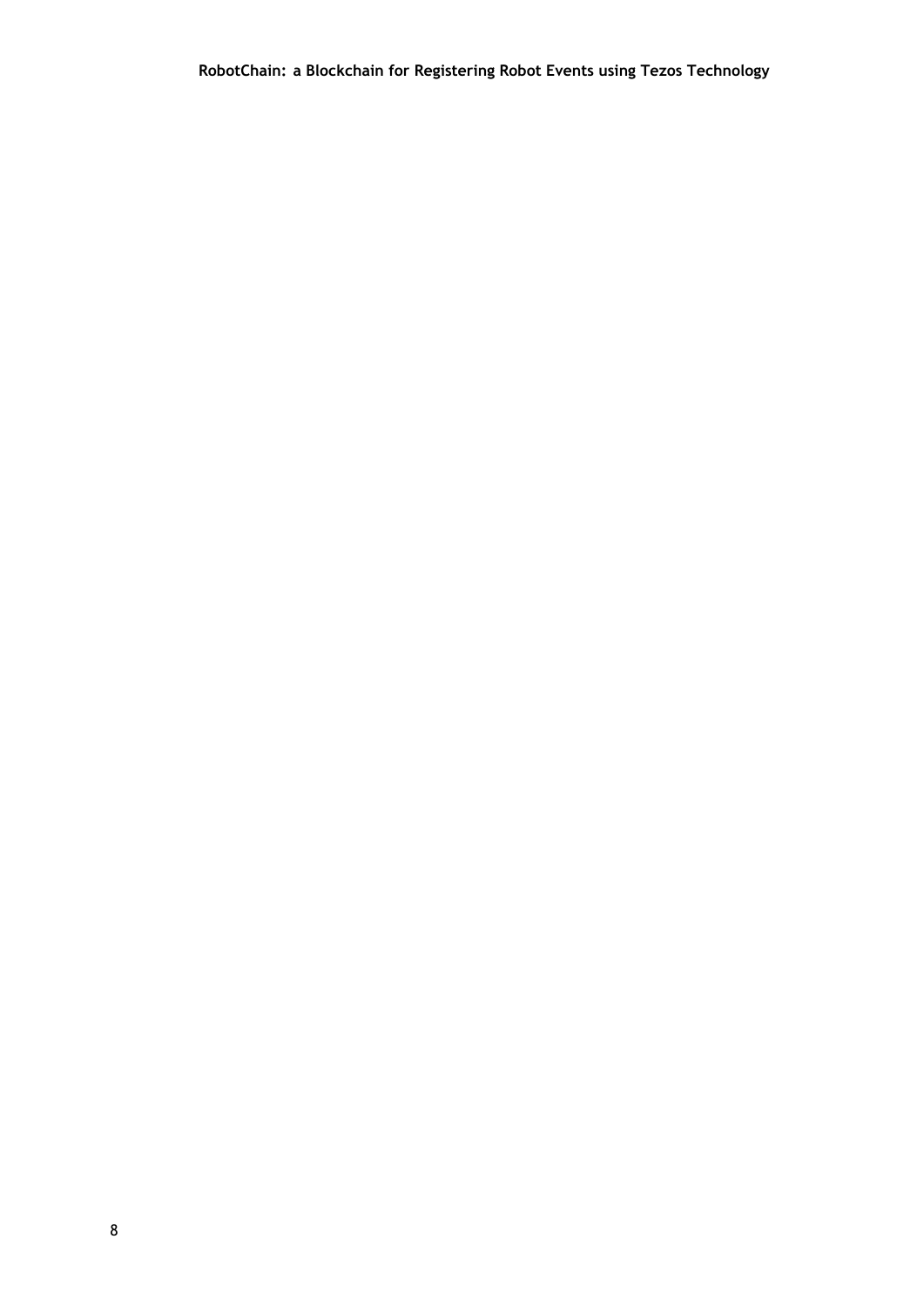# **Chapter 3**

## <span id="page-22-0"></span>**The Tezos Blockchain**

## **3.1 Introduction**

<span id="page-22-1"></span>Due to the usage of the Tezos blockchain technology, understanding the basis of the used technology is important. As such, a chapter describing and documenting the Tezos blockchain technology is considered important.

For the purpose of this document, the code and documentation that serves as a basis for this document is present in the link https://gitlab.com/tezos/tezos/tree/mainnet with the commit 079f5db94468eca575df273baf8c4d0fb6148aac, present in the link https://gitlab.com/ tezos/tezos/tree/079f5db94468eca575df273baf8c4d0fb6148aac.

## **[3.2 Economy Concepts](https://gitlab.com/tezos/tezos/tree/079f5db94468eca575df273baf8c4d0fb6148aac)**

<span id="page-22-2"></span>A single coin in this network is a Tez, with the smallest unit being a cent, with two decimal cases, with the stock ticker XTZ. In addition, 10,000.00 is considered a roll initially, with the possibility of being changed as the network evolves. Rolls give eligibility to their owners to participate in baking (block construction) and endorsing (block validation) activities. Double spending is the act of using the same token to pay two different transactions.

#### 3.2.1 Gas

<span id="page-22-3"></span>Gas is a measurement of operations and is used to calculate a fee for the various operations in the blockchain. In the Tezos network it serves as encouragement to write efficient programs. This gas is not just a fee for the transaction or smart contract itself, but also contains a fee per byte of data contained in the transaction. The latter was added as a deterrent to spam attacks.

## **3.3 Network Concepts**

#### <span id="page-22-4"></span>3.3.1 Node

<span id="page-22-5"></span>This is the basic element of the network, that connects with every other element via peer-topeer networking. It's initialization process is shown on Fig. 3.1. If synchronized, it also contains the latest information of the network, and as such, contains the needed information that the clients require in order to interface with the network.

#### 3.3.2 Client

<span id="page-22-6"></span>This is main the interface for interactions with the blockchain, and, due to the fact that Tezos has the ability to change over time, the commands present in the network are not integrated in the client, but are requested to the node used for interaction, normally a local node where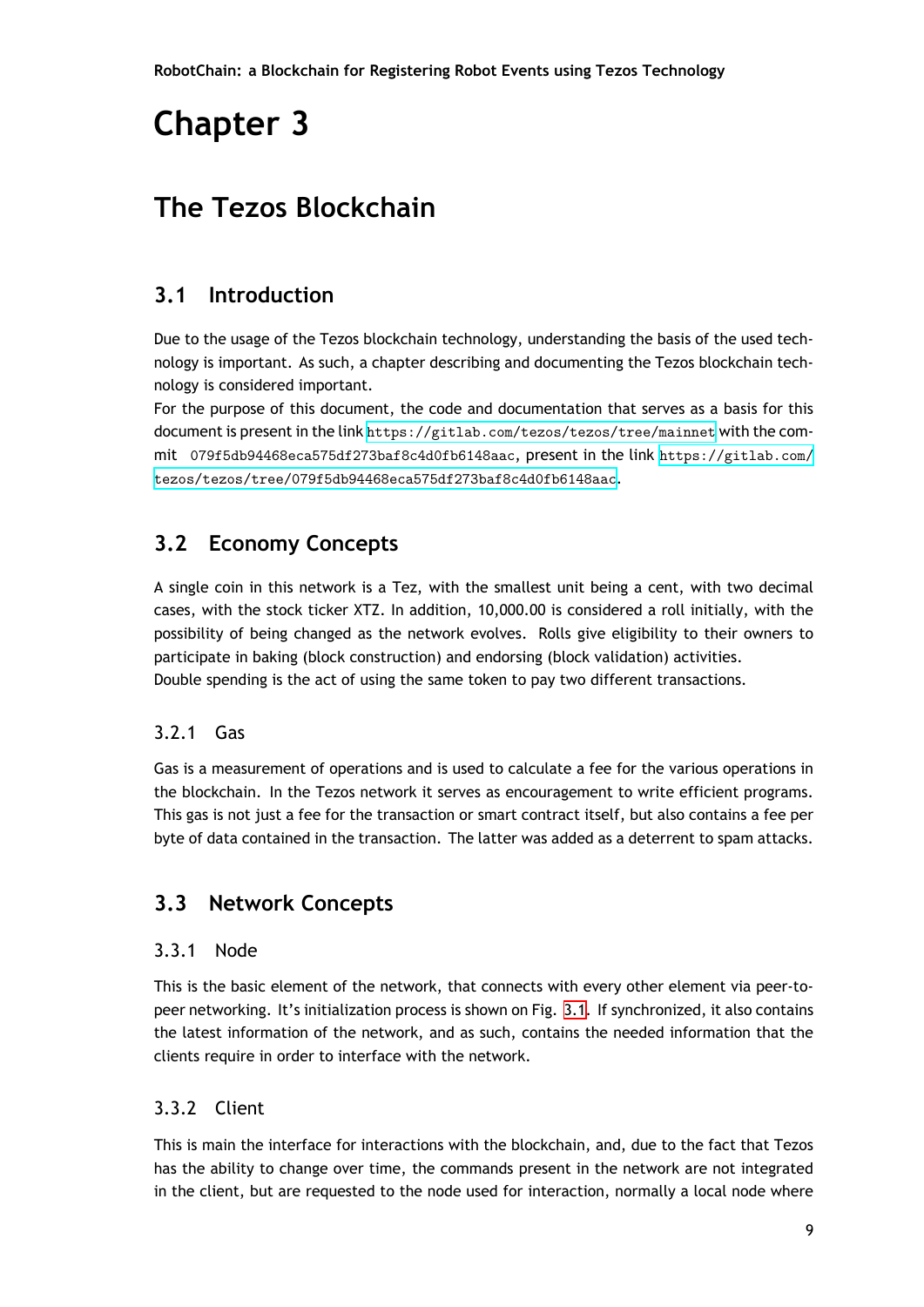<span id="page-23-5"></span>

Figure 3.1: Node initialisation schematic.

<span id="page-23-4"></span>the client is being run. It uses RPC to communicate with the mentioned node, providing JSON strings containing the information.

### **3.4 Protocol Genesis 000\_Ps9mPmXa**

<span id="page-23-0"></span>The protocol that initializes the Genesis block is named *000\_Ps9mPmXa*. This is a necessity to any blockchain network due to the fact that this first block needs to be hardcoded, since the following block requires a previous one to create its new hash. It contains the dictator public key hardcoded, accepting a single block signed with the mentioned key, with the only action to activate a new protocol chosen by the dictator, with a set of parameters. Similar to other blockchains, Tezos uses this protocol as a seed to initialize the blockchain. With this protocol concept, the Tezos blockchain is allowed to mutate, or amend itself, without forks.

It also contains a hardcoded public key regarding the Dictator account. The public key contained does not correspond to the key provided in the sandbox parameters. This key was later changed to a known public/secret key pair in order to separate the Tezos MainNet blockchain and the in-development RobotChain.

### **3.5 Protocol Demo**

<span id="page-23-1"></span>This protocol acts as a demo protocol that contains a minimal setup, with empty block baking, a sample error command and an echo service. This serves as a minimalist example of the concept of protocol that the Tezos platform uses.

### **3.6 MainNet Protocol 002\_PsYLVpVv**

<span id="page-23-2"></span>Protocol *002\_PsYLVpVv* was the first protocol version of the Tezos MainNet and was officially launched[Fou18] on September 17th, 2018, under the name "Alpha" protocol. It was forcedly[Git] upgraded to Protocol 003\_PsddFKi3 reaching block level 204762, on November 27th, 2018.

#### 3.6.1 [Conte](#page-50-10)xt

<span id="page-23-3"></span>The context is the current state of the blockchain. It is here where information such "this account has XXXX Tez" or "this smart contract has this information and code", is contained. It is modified by operations contained in blocks.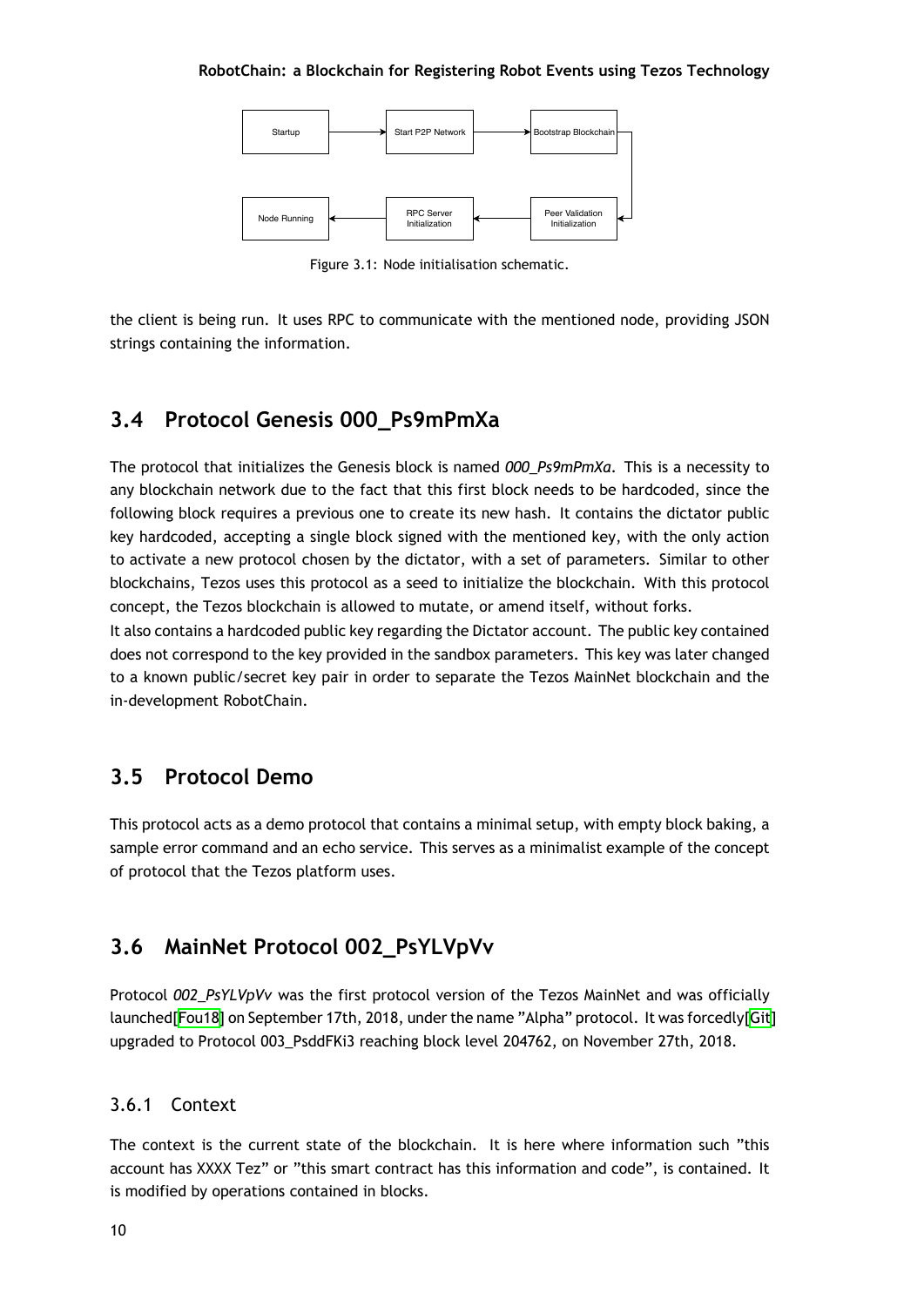#### <span id="page-24-0"></span>3.6.2 Operation

An operation is a change of the context. It can be a transaction between accounts, a smart contract call, it can be an endorsement. These operations are included in blocks and the context is modified upon block inclusion. Since a block can have multiple operations, these are enacted in batches.

#### <span id="page-24-1"></span>3.6.3 Block Creation

Tezos uses proof-of-stake as a consensus method, where the creator of the next block is chosen by randomly selecting a member of the network, with preference over wealthy or older members. In the Tezos case, it chooses the next block creator by randomly selecting a roll owner. This consensus method contrasts with proof-of-work, where a block creator is chosen via a CPU work time, like solving a computational puzzle or other CPU calculations. Proof-of-stake is more power efficient due to not needing to execute CPU intensive tasks for the chance to create a block. This allows more nodes to join the network and make it impervious against a 51% attack. A 51% attack is an attack on blockchain technologies where a malicious entity attains at least 51% of the block creation chance, in the Tezos case, owning at least 51% of the currency, which would not be feasible.

#### <span id="page-24-2"></span>3.6.4 Baker

Baking is the act of creating, signing and publishing a new block onto the blockchain. A block is considered baked, by an entity operating on the blockchain named baker. With Tezos using proof-of-stake, the process of choosing a baker is achieved by randomly selecting a set of rolls, allowing the roll owner to bake the next block, where the first may be allowed to bake for the next minute, the next for two minutes, and so on.

#### <span id="page-24-3"></span>3.6.5 Endorser

Endorsing is the act that verifies the blocks that are made, confirming that the block is in fact correctly built and is not doubly baked, preventing a double spending attack on the network. The entity that endorses a block is named an endorser and is selected via the same process used to select the baker. Endorsers receive improved rewards the lowest the time interval between the current block and the previous one. Due to the fact that in order to bake, there is a amount of Tez frozen as a security deposit, in occasions where double baking is achieved, said fee is forfeit. Rewards for both endorser and baker are only paid if the block is included in the blockchain.

#### <span id="page-24-4"></span>3.6.6 Block

A block is collection of operations specific to the protocol running and contain metadata that is protocol agnostic. This metadata includes information as the block predecessor, block level or a timestamp of the block creation.

The block structure is as follows:

- protocol the protocol hash that currently is running.
- chain\_id: chain identifier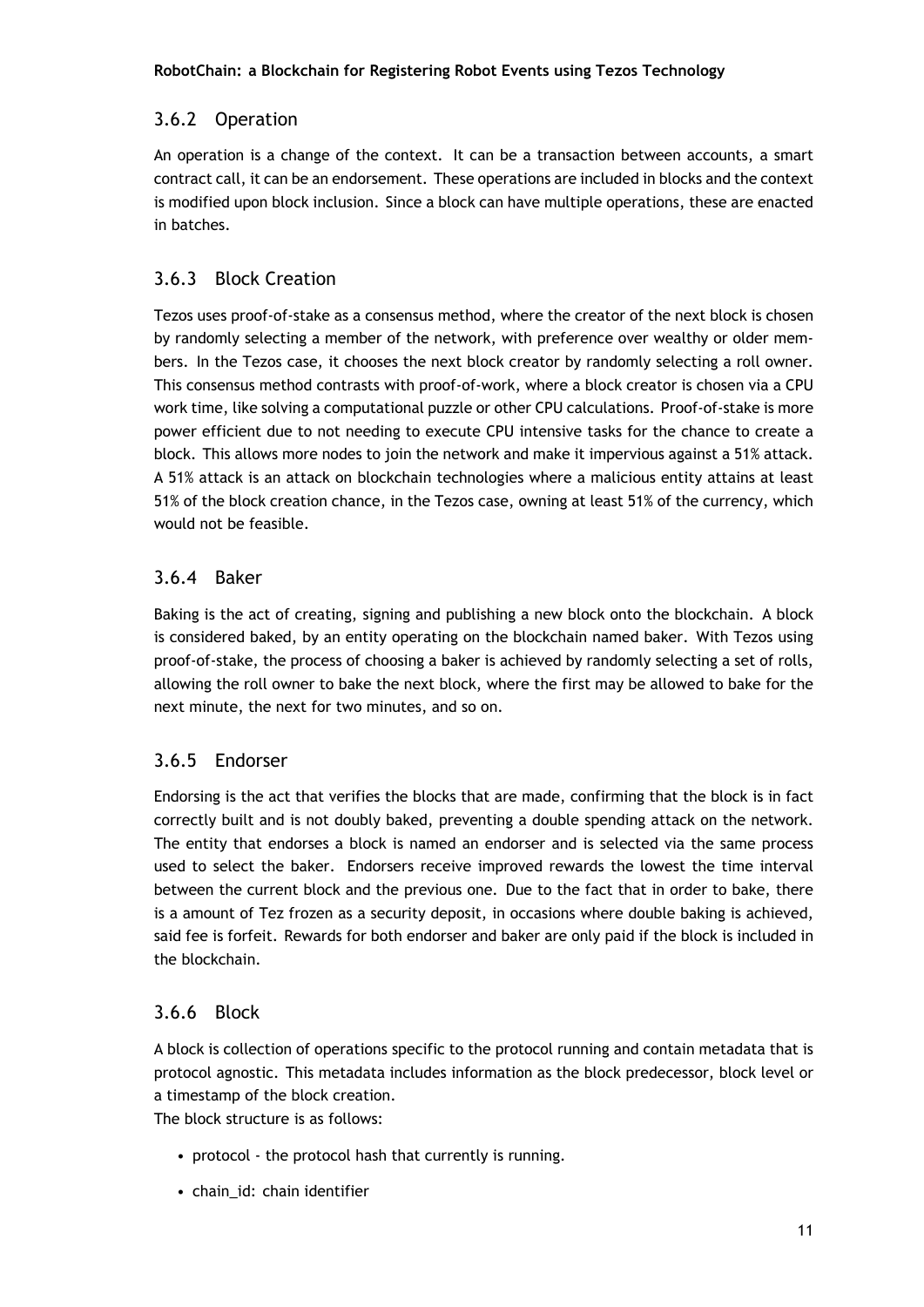- hash: the hash of the current block.
- header:
	- **–** level: the value concerning current block depth inside the blockchain.
	- **–** proto: number concerning the number of changes of protocol since genesis.
	- **–** predecessor: the block predecessor to the current block.
	- **–** timestamp: the timestamp regarding date when the block was baked.
	- **–** validation\_pass: "number of validation passes (also number of lists of lists of operations)"[Res19]
	- **–** operations\_hash: "the root hash of a merkle tree of a list of root hashes of merkle tree for various sets of operations in the block"[Res19]
	- **–** fitness: "a sequence of sequences of unsigned bytes, ordered by length and then lexicographically. It represents the claimed fitness of the chain ending in this block."[Res19]
	- **–** context: "Hash of the state of the context after [applic](#page-51-6)ation of this block. Useful for light clients."[Res19]
	- **–** priority: the priority for the baker in the list of available bakers.
	- **–** proof\_of\_nonce: "a nonce used to pass a low-difficulty proof-of-work for the block, as a spam pre[vention](#page-51-6) measure."[Res19]
	- **–** signature: "a digital signature of the shell and protocol headers (excluding the signature itself)."[Res19]
- metadata:
	- **–** protocol: the [curren](#page-51-6)t protocol.
	- **–** next\_protocol: the next protocol that will be activated.
	- **–** test\_chain\_status:
		- \* status: Status of the test\_chain, if it is running or not.
	- **–** max\_operations\_ttl:
	- **–** max\_operation\_data\_length:
	- **–** max\_block\_header\_length: [List]
	- **–** baker: hash of the baker that created this block.
	- **–** level
		- \* level The current block level.
		- \* level\_position:
		- \* cycle: the current cycle.
		- \* cycle\_position:
		- \* voting\_period:
		- \* voting\_period\_position:
		- \* expected\_commitment
	- **–** voting\_period\_kind:
	- **–** nonce\_hash: Hash of the proof of nonce.
	- **–** consumed\_gas: Gas consumed by this operation.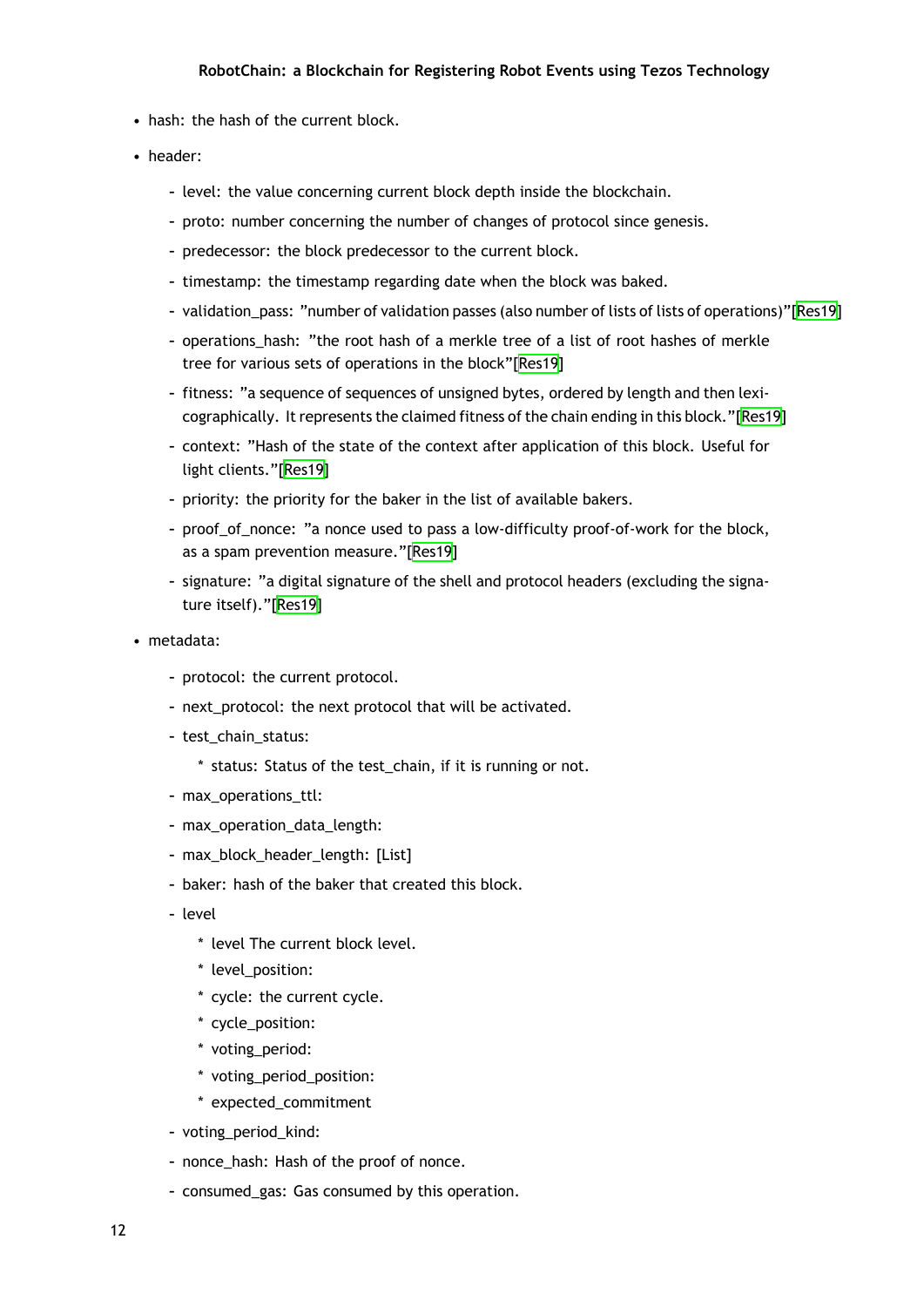- **–** deactivated:
- **–** balance\_updates:
- **–** operations: list of operations on the block:
	- \* kind: the kind of the operation made.
	- \* source: hash belonging to the transaction sender.
	- \* fee: the fee for the transaction processing.
	- \* counter: Number of times
	- \* gas\_limit: Gas limit of the operation.
	- \* storage\_limit: Storage limit of the operation
	- \* amount: the amount of Tez transferred.
	- \* destination: hash belonging to the transaction receiver.

Listing A.1 presents a block in JSON without any modification. Some of the fields seem not to be used on this specific protocol version.

### **3.7 Tezos Updates**

#### <span id="page-26-0"></span>3.7.1 Protocol 003\_PsddFKi3

<span id="page-26-1"></span>This is the first update to the Tezos Alpha protocol, forcedly activated on block level 204762, on November 27th, 2018. It includes new features and fixes to the protocol. Several fixes were introduced:

- Disallowing spam account creation by requiring to burn a fee to create both regular and implicit accounts.
- An error of nonce revelation that compromised block building is now correctly handled.
- Correct count of the rolls for voting purposes.

It also introduces the RPC interfaces that allow status queries related to ballot system status. These are:

- Sum of ballots cast so far during a voting period.
- Ballots cast so far during a voting period.
- Current period kind: proposal, testing\_vote, testing, promotion\_vote.
- Current expected quorum.
- List of proposals with number of supporters.
- Current proposal under evaluation.
- List of delegates with their voting weight, in number of rolls.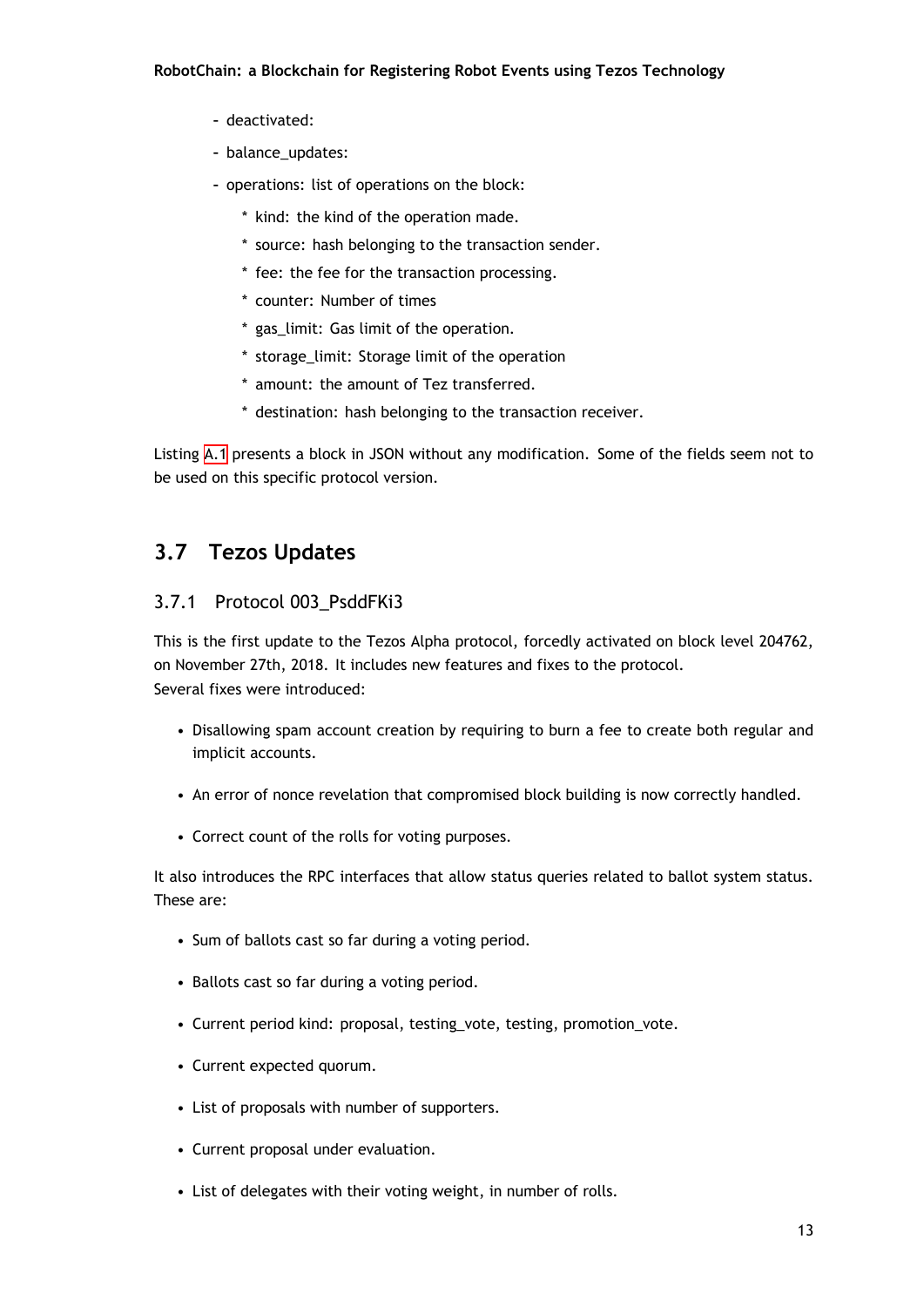#### 3.7.2 History Mode

<span id="page-27-0"></span>As of February 4th, 2019, Tezos has a new feature[Nom19] called the history mode. This new feature allows a node to select how it keeps its past data, with three different settings to chose from. These modes rely on the checkpoint feature present in the Tezos blockchain, where these checkpoints act as a regular interval anchor of cons[ensus.](#page-51-7)

These modes are the archive mode, where the node keeps everything, which corresponds to the normal Tezos working mode before the update, the full mode, that is the new default mode, where the node stores all data like the archive mode, but erases information that can be regenerated from previous checkpoints. The last mode is the rolling mode, where the nodes only keep the latest checkpoint, deleting information previous to the checkpoint. These modes are a configuration parameter of a node in the Tezos blockchain.

As stated by the developers, this new feature has restrictions regarding mode changing. In short, it allows any mode to downsize, allowing archive mode to change to full mode or to rolling mode, and allows full to change to rolling mode, since it is only deleting data. Node upsizing is disallowed, such as upgrading from rolling node to full or archive mode, or from full mode to archive mode, since this situation requires rebuilding deleted information.

The initialization of the nodes now has two ways of bootstrapping, regardless of the activated mode, it can use peer-to-peer to connect to other peers and download the information or using the new snapshot feature, consisting on a file import/export. The snapshot import does the same checks as synchronizing from other nodes, recomputing and checking all the hashes encountered in the snapshot file, effectively doing the same work as the peer-to-peer synchronization but without the network cost.

Although the import feature validates the consistence of the imported file, it does not validate the veracity of the information contained, meaning, that the information imported may be valid, but it may not correlate to the running Tezos network being bootstrapped, be it MainNet or other network. Manual verification of the imported information, such as checking if the imported hash is contained in the Tezos main network is needed. These export snapshots must be created from full or archive nodes.

### **3.8 Conclusions**

<span id="page-27-1"></span>This chapter presents the Tezos blockchain technology, since it is the basis of the RobotChain project. The basis of the technology is explained, such as the block creation method and economical terms that are used throughout. With the knowledge obtained while understanding the Tezos blockchain, the modifications present on the next chapter were done.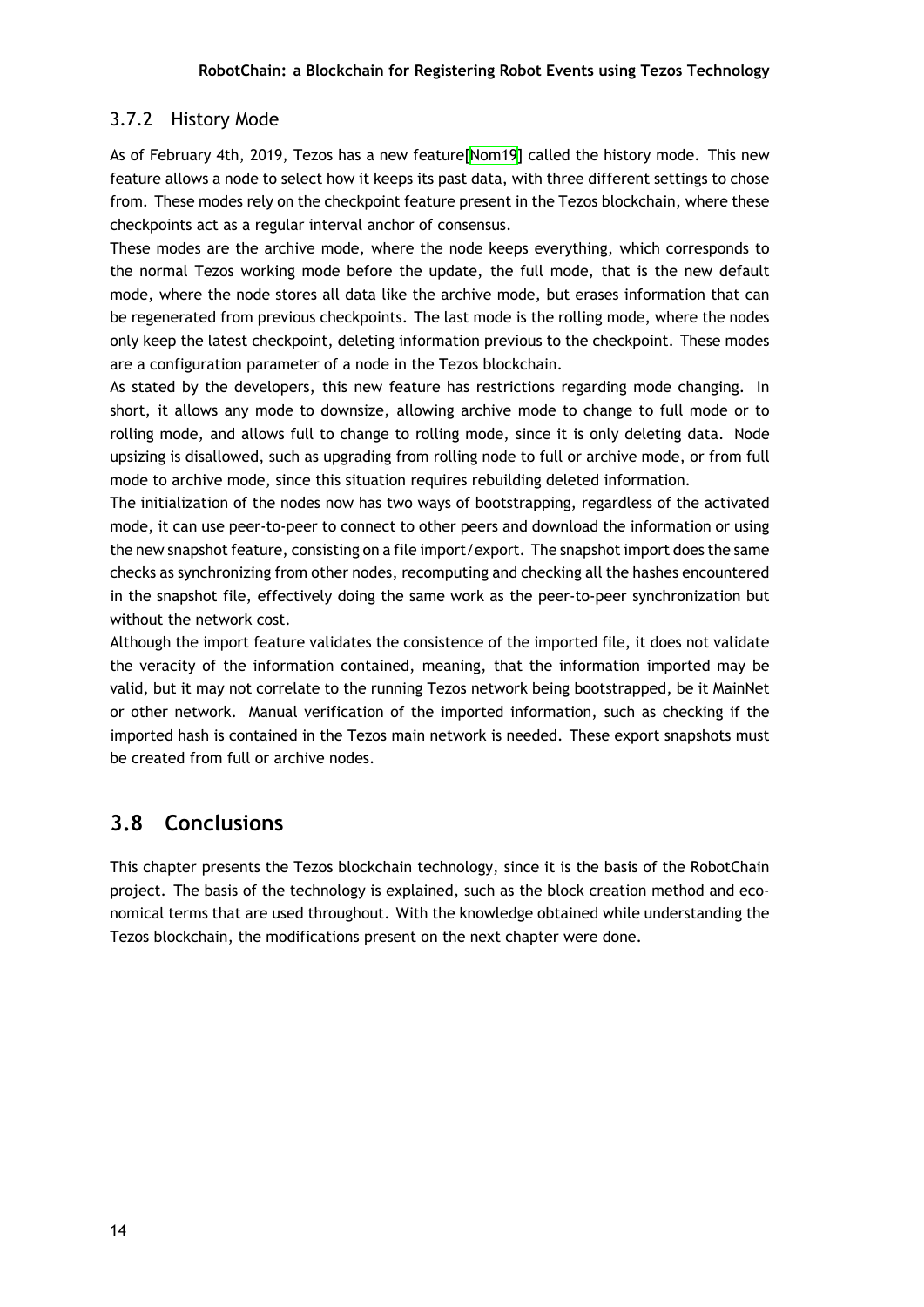# <span id="page-28-0"></span>**Chapter 4**

## **RobotChain**

### <span id="page-28-1"></span>**4.1 Introduction**

This chapter will present the various changes done to the Tezos blockchain technology in order to create RobotChain, presenting the various concepts that were altered and how those concepts were altered. These concepts were altered in the presented chapter order. Unless stated otherwise, the basis for these modifications is Protocol 002\_PsYLVpVv, and through the rest of this document, this modified protocol is referred to as "RobotChain".

#### <span id="page-28-2"></span>**4.2 Addition of a Description Field to the RobotChain Protocol**

The first addition to the Tezos code was a description field for the transactions in the network, with this description field being a string needed as a parameter of a transaction. This was done as a way to understand the underling code, regarding how transactions work, how the block is constructed, how is the performance currently and how may the performance be improved to the required constraints imposed by robotic log registration. In order to enact this change, several files belonging to the two available protocols were changed.

In the genesis protocol, the dictator key, the key that is used to activate new protocols, needed to be changed to a known private-public key set, in this case, the bootstrap1 key pair. This allows our own activation of the network, allowing the creation of a private Tezos blockchain network, with our own protocol and protocol parameters. This was done by changing the hardcoded dictator key present in the file *data.ml* in the genesis protocol. This change was done instead of using the *set\_pubkey* method in order to not be limited to the sandbox mode available. The sandbox mode allows modification of the network and the underlying parameters as was needed, but with the limitation of disallowing networking, effectively only allowing same host networked nodes.

In the original MainNet protocol, protocol 002\_PsYLVpVv, the concept of transaction was also changed, with the addition of the "transaction\_description" parameter to the transaction. Programmatically, the transaction object has a new field, the *transaction\_description*, encoded as a string. The various methods that work with transactions, including the command line parsing, were modified in order to contain and use the new parameter.

To do this, changes to the client command parser were done, in order to expect a new parameter. Further changes were done in the client in order to show the transaction description in the transaction receipt shown after making a transaction.

This string was considered a starting point to the RobotChain protocol, since this description parameter could be used to store robot information.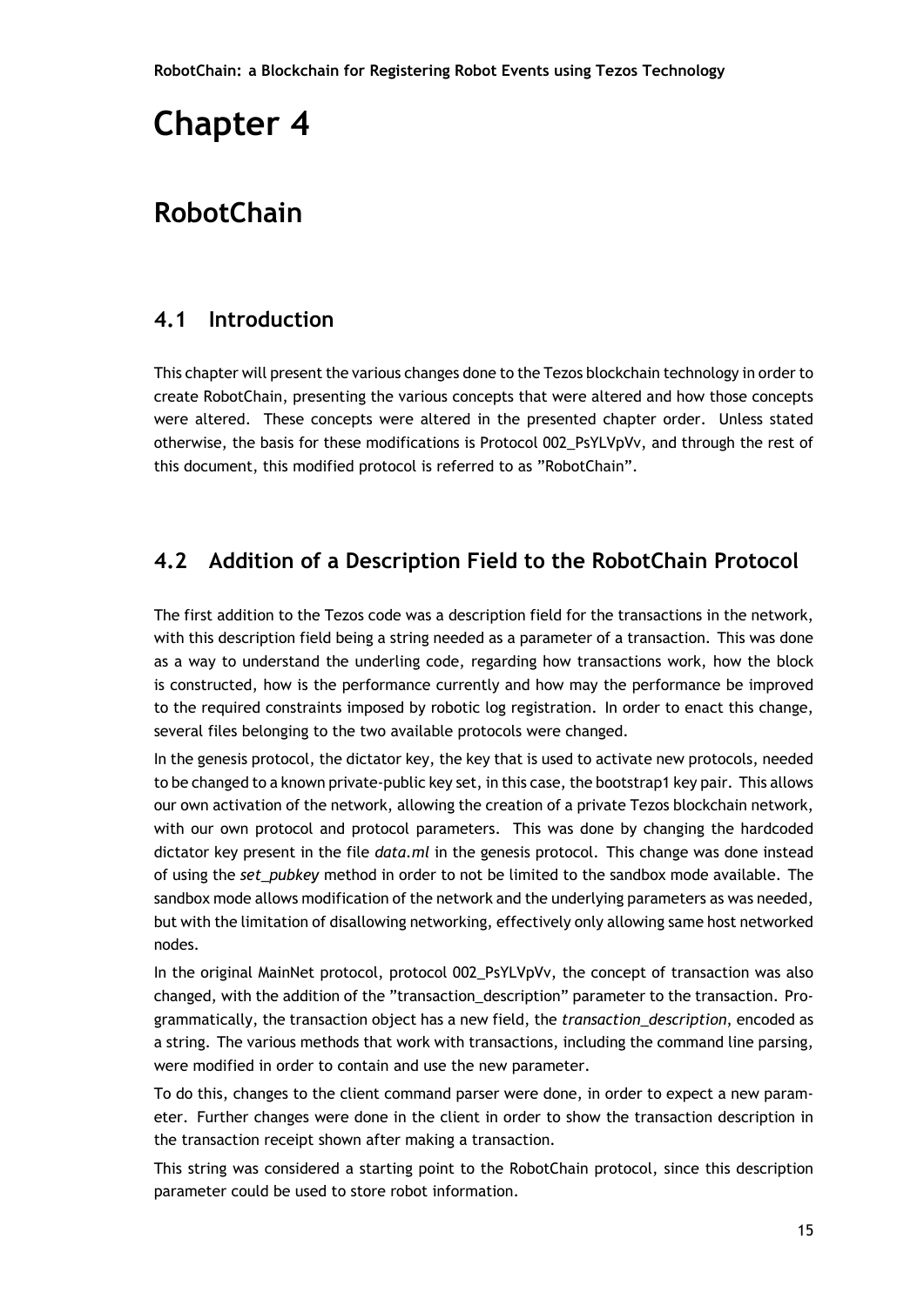

<span id="page-29-1"></span>Figure 4.1: Overview of the RobotChain. The compute modules are devices that serve as interface between robots and RobotChain, Cold Storage nodes will save all the segments of the blockchain, Query nodes allow queries to the blockchain and Oracles are external entities that interact with the blockchain through smart contracts. One Cold Storage will also serve as the Genesis Node.

```
transfer <qty> from <src> to <dst> with <dsc> [--fee <amount>]<br>
[-D --dry-run] [-G --gas-limit <amount>] [-S --storage-limit <amount>]<br>
[-C --counter <counter>] [--arg <data>] [-q --no-print-source]<br>
[--minimal-fees <amoun
      [--fee-cap <amount>] [--burn-cap <amount>]
   Transfer tokens / call a smart contract.
   <<mark>qty>: amount taken from source in tz</mark><br><src>: name of the source contract
   <dst>: name/literal of the destination contract
   <dsc>: description
   --fee <amount>: fee in tz to pay to the baker
    -D --dry-run: don't inject the operation, just display it
   -G --gas-limit <amount>: Set the gas limit of the transaction instead of letting the client decide based on a simulation<br>-S --storage-limit <amount>: Set the storage limit of the transaction instead of letting the client d
   -C --counter <counter>: Set the counter to be used by the transaction<br>--arg <data>: argument passed to the contract's script, if needed
   -a --no-print-source: don't print the source code
     minimal-fees <amount>: exclude operations with fees lower than this threshold (in tez)
   --minimal-nanotez-per-byte <amount>: exclude operations with fees per byte lower than this threshold (in nanotez)
   --minimal-nanotez-per-gas-unit <amount>: exclude operations with fees per gas lower than this threshold (in nanotez)
   -force-low-fee: Don't check that the fee is lower than the estimated default value
    --fee-cap <amount>: Set the fee cap
   --burn-cap <amount>. Set the burn cap
```
Figure 4.2: Screenshot of the command *transfer* after the changes presented in section 4.2. The shown modification is the addition of *"with <dsc>"*, where the *with* is a non-variable keyword and the *"<dsc>"* the parameter itself.

#### **4.3 Modification of the Gas Interpretation**

<span id="page-29-0"></span>Due to the fact that this project will use smart contracts to store information from each robot, changes have been made to the underling foundation of the blockchain, in this case, the gas (see section 3.2.1). The change produced here simply removed the concept of gas, allowing unlimited size of smart contracts, their storage, unlimited size of blocks, etc. Although this may be helpful for RobotChain, this change may produce unknown side effects.

This modific[ation w](#page-22-3)as achieved by modification of the costs of the several types contemplated by this gas interface, such as the value of an integer, or the value of the size of a string. Since the gas is a protocol addition, it is only present on the protocol that is activated on the blockchain. The file gas\_limit\_repr.ml of the protocol library contains the methods that calculate the cost. The most basic methods, methods that are called upon but do not call other methods that calculate these values are: *alloc\_cost*, *step\_cost*, *read\_bytes\_cost* and *write\_bytes\_cost*. By changing what these methods return to zero, such as write\_bytes\_cost or step\_cost methods, the resulting calculations all return zero, effectively allowing unlimited gas.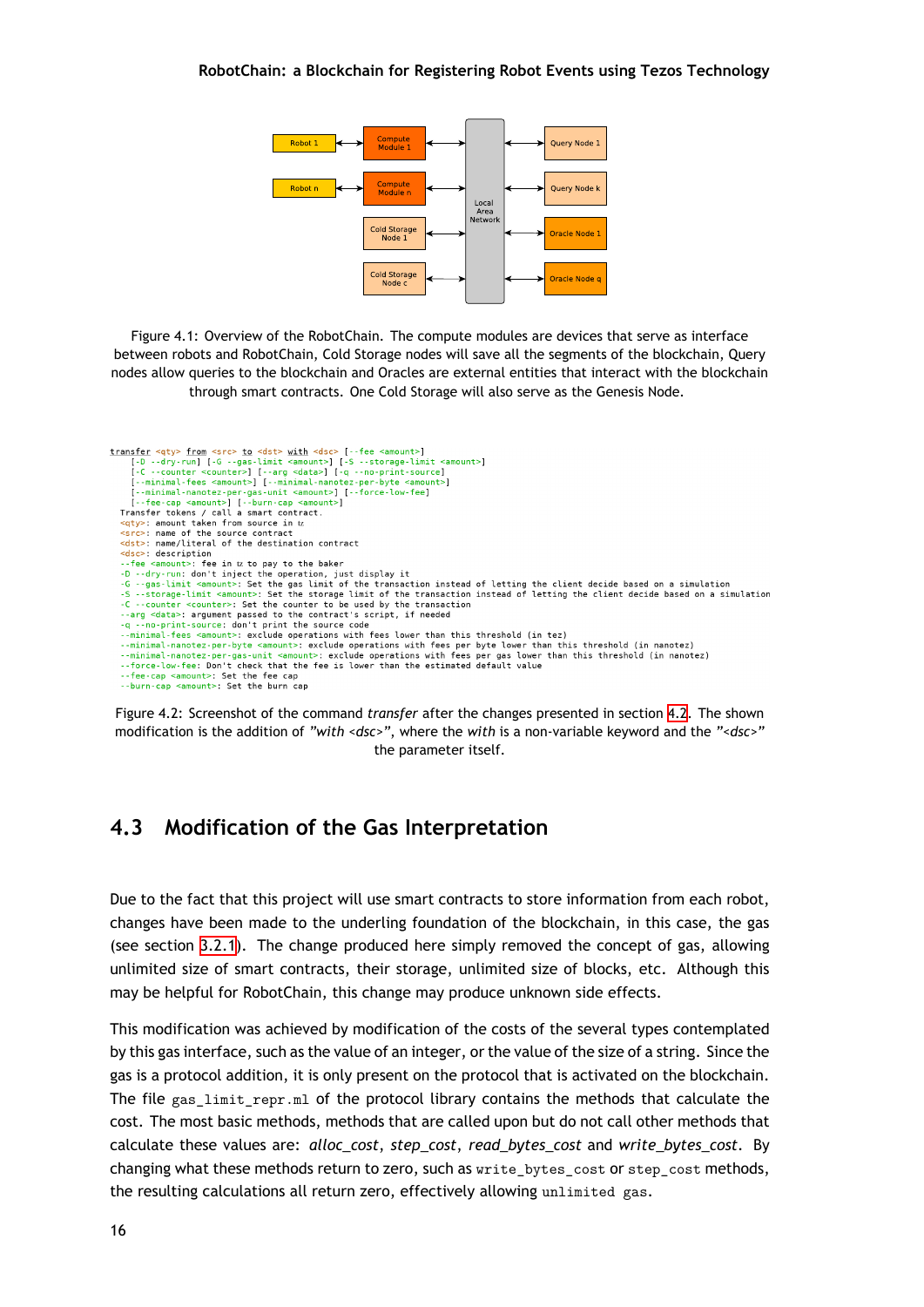->tezos-client transfer 1 from bootstrap1 to bootstrap2 with "Transaction Description"

Figure 4.3: Example of the process of doing a transaction, transferring 1 tz from bootstrap1 to bootstrap2, with the description *"Transaction Description"*. The symbol *->* is the terminal command prompt.

<span id="page-30-4"></span><span id="page-30-3"></span>Node is bootstrapped, ready for injecting operations. Node is bootstrapped, ready for injecting operations.<br>
Estimated gas: none<br>
Estimated storage: no bytes added<br>
Depration successfully injected in the node.<br>
Operation hash is 'oof91nrSBfBDgnqHb2rmRN5MnNa9bYdg7P8Pzmp77U9G3X tz1KqTpEZ7Yob70bPE4Hy4Wo8fHG8LhKxZSx From: tz1KqTpEZ7Yob7QbPE4Hy4Wo8fHG8LhKxZ<br>To: tz1gjaF81ZRRvdzjobyfVNsAeSC6PScjfQwN Desc: Transaction Description This transaction was successfully applied The Characterian and Successiuty applied<br>Consumed gas: 0<br>Balance updates: intion: Transaction Description<br>Balance updates: intion: Transaction Description<br> $\texttt{t2lqj4F2Tv6Df}$ <br> $\texttt{t2lqj4F2Tv6Df}$ The operation has only been included 0 blocks ago. end to wait more Use command use cummanu<br>tezos-client wait for oof91nrSBf8DgnqHb2rmRNSMnNa9bYdg7P8Pzmp77U9G3Xq6s5P to be included --confirmations 30 --branch BKjTKwC7hWX7zFMMRiUXXMBM8CitwnhxoLfNnxyaAMQGz3T5E8j<br>and/or an external block explorer.

Figure 4.4: Screenshot of the receipt generated after the transaction.

### **4.4 Allow Multiple Operations per User in the Same Block**

<span id="page-30-0"></span>Another limitation found was that the blocks only accepted one entry per user per block. This meant that only one entry per robot was allowed in a block. This situation did not help achieving a high data throughput to the blockchain, since a robot was limited to one smart contract call or transaction per block.

In order to increase operation speed, this limit was removed by using the error associated with this situation, a contract counter checker, that checks if the source account of the transaction has a correct value, if its not set in either the past or the future. By not doing this verification, the blockchain allows multiple transactions between the same source and destination with the same token value. This may lead to a double spending situation, but said situation may, in the case of RobotChain, be disregarded since the token has no actual value or use. This contract verification was located in contract storage.ml file in the protocol source code, meaning this is a modification that only affects the RobotChain protocol.

### **4.5 Time-Segmentation**

<span id="page-30-1"></span>Unlike the previous modifications, the time-segmentation is a modification of the architecture of the network, meaning that these changes work with any protocol that Tezos network run. With this in consideration, changes to the inherent blockchain network were made by differentiating nodes by roles assigned to them, as presented in Fig. 4.1.

#### 4.5.1 Network Structure

<span id="page-30-2"></span>Fig. 4.1 presents the RobotChain network structure in [a sc](#page-29-1)hematic way. Each robot is connected to a computation module, and this connection is bidirectional in order to receive information from the robot to feed the blockchain and allow the blockchain, via smart contracts, to change the [robo](#page-29-1)t behaviour. The use of computational modules serves to ensure a uniform input into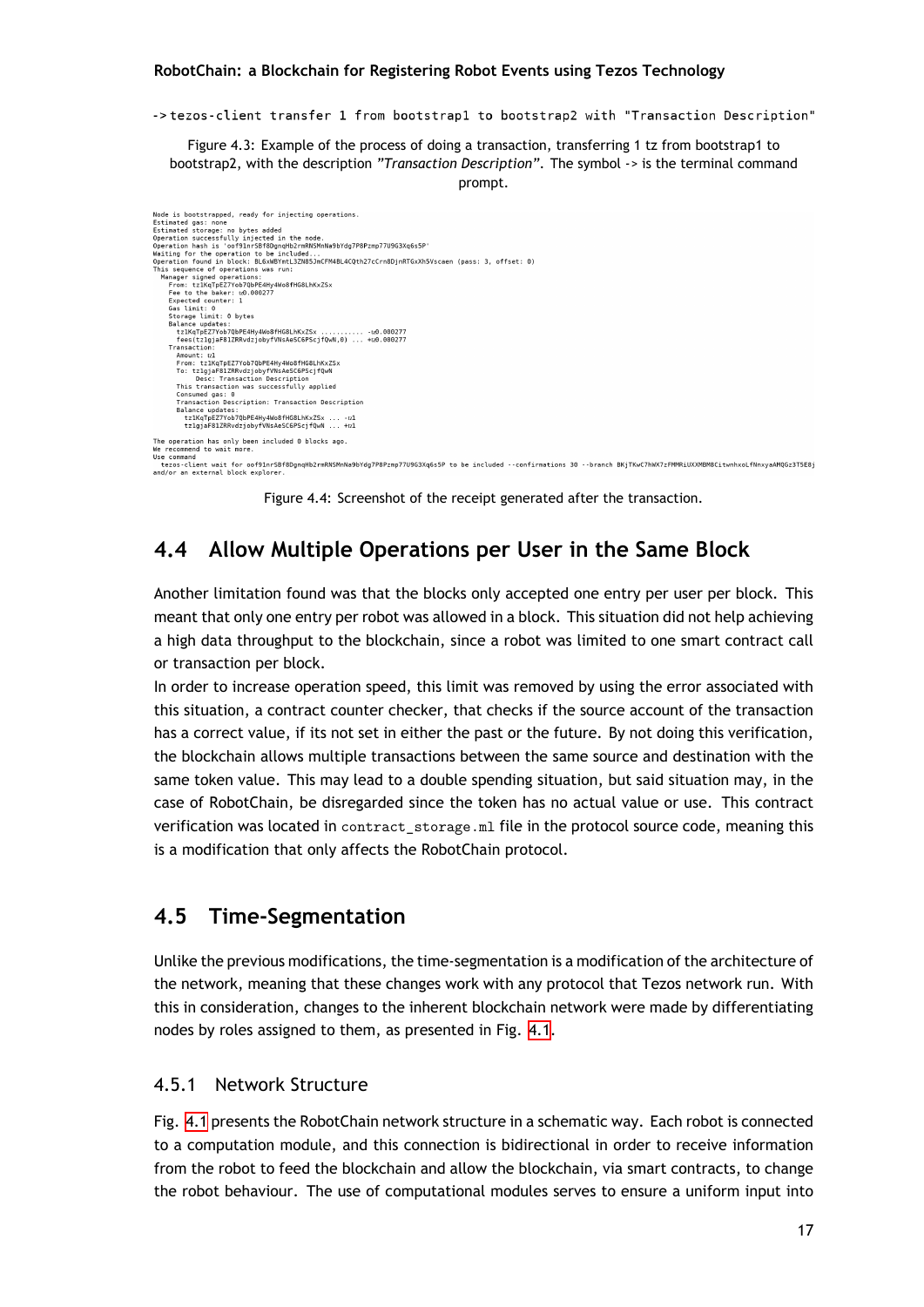<span id="page-31-0"></span>

Figure 4.5: Visual representation of the second approach of the time-segmentation process. The red arrows represent the use of hashes to allow inter-segment connectivity.

the blockchain, as different robots may need different connection interfaces. It also ensures that the robots are not negatively affected with additional software running, that could cause degraded performance or other unforeseen consequences. Query nodes are nodes connected to the blockchain that allow human operators to query the blockchain for information. These are important to understand possible production line bottlenecks, or improve management understanding of the factory without directly interfacing with the robotic units. Oracle nodes are external entities that interact with the blockchain by the means of smart contracts. Cold storage nodes are nodes that save the entirety of the blockchain.

Due to the fact that our proposal uses compute devices instead of running its code directly on the robot in order to prevent robot performance loss, the embedded compute devices are limited regarding data storage, as such, it is unfeasible to maintain a copy of the entirety of the blockchain on each device in the long term. As such, other nodes can be added to the network with the sole propose of cold storage.

#### 4.5.2 The Idea

Due to the fact that embedded devices have storage limitations, concerns arose regarding longevity of the blockchains with these compute devices. As such, a mean of dividing a blockchain while maintaining its immutability was needed. With Tezos blockchain working in a timely manner, where blocks are created at a set time interval, an idea was devised as time-segmentation, where the division of the blockchain in segments, or smaller parts is done at specific time intervals.

Although the proposed time-segmentation is applied to a Tezos blockchain network running RobotChain, the modifications made are protocol agnostic, meaning that it can run under any protocol that Tezos supports, with slight modifications to the genesis block regarding protocol activation. This solution is presented to solve the storage limitation of the compute devices and the fact that the older blocks are not entirely relevant to the continuous processing of the robot in a factory floor or the current state of the blockchain, and by having this time delimited blockchain, a definite limit of size can be achieved and as such, this feature allows lower storage devices to operate in the blockchain, with the possible addition of running the blockchain inside a RAMDisk.

RAMDisk is a block of the Random Access Memory(RAM), that a program like the Linux Kernel, is treating as a storage device equal to a regular hard drive. This RAMDisk has speed advantage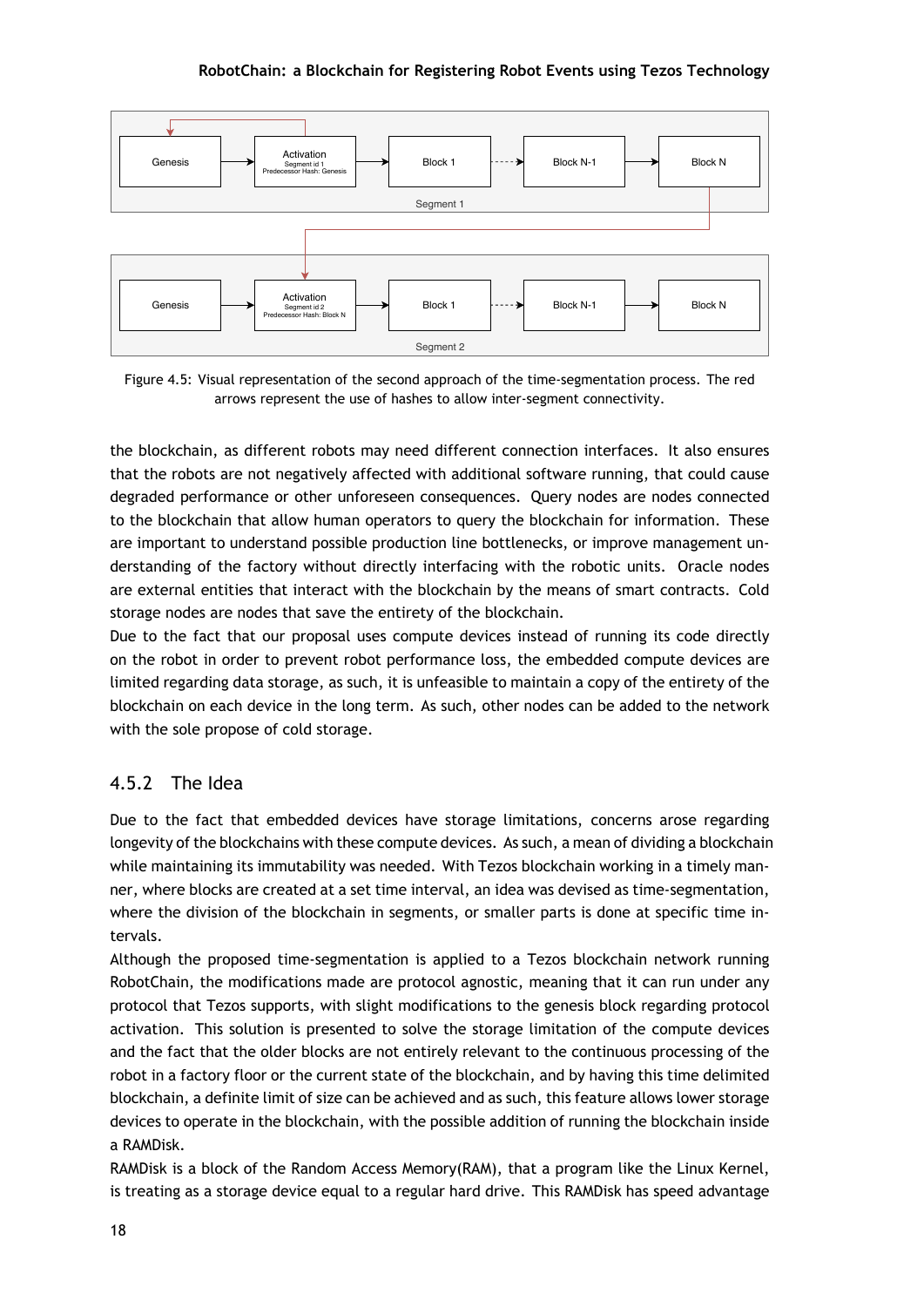over other storage devices as shown in section 5.4.1.

#### 4.5.3 Implementation

<span id="page-32-0"></span>The time-segmentation initially considered two approaches. In the first approach, on the *N*-th block, the blockchain creates a copy of its current state, creating a backup of the segment, then it removes information unneeded of the existent blocks, removing the information regarding transactions from the previous segments, and inserts the new block onto the blockchain, starting the new segment. Cold storage nodes would keep all the various segments and the compute devices would only keep the latest segment.

Node synchronization problems appeared with this approach and the fact that we could not assert that the occupied storage had a maximum value, deemed it unreliable and development was focused on the second approach.

This first approach is similar to the Full/Rolling mode of the Tezos History update, with the difference that this approach failed due to deleting needed protocol information, where the Tezos History update simply solves that problem by re-saving the protocol on each checkpoint. This approach was not pursued further due to the successful initial tests of the second approach. The second approach was devised and works as follows: on the network, three types of nodes are now introduced, the genesis node, the cold storage nodes and the compute device nodes, where the genesis is meant to serve as a bootstrap point for other nodes, protocol activation on its first block generated, allowing a single node with dictator key, and smart contract initialisation on a second block generated for mass smart contract initialization by initializing all at the same time. The cold storage type is meant to store all the segments, to retrieve older segments as needed and aid the bootstrap process, and the compute devices nodes are the uniform interface between the blockchain and the robots, converting robot output into uniform input for the blockchain.

The main idea is to create linked sub-blockchains, referred as segment or segments, that allow compute devices with lower storage capability the ability to keep only the latest segment instead of the entire blockchain, while maintaining the non-modification of the chain itself. The nonmodification of the chain is ensured with the first block of the new segment, a modified protocol activation that takes into account the current segment identifier which is an integer and previous segment hash (the hash of the last block of the previous segment).

The first segment, segment 1, starts the network as a regular blockchain, with the activation block receiving as parameters the segment id 1 and the original genesis block as the predecessor hash. Then, on its *N*-th block, the blockchain does a sequence of steps in order to terminate the current segment and create the new one. Firstly it increments the segment ID on the node's configuration file, then shuts down the validation and database parts of the blockchain, leaving the peer-to-peer interface online. By shutting down both validation and database parts, data is flushed onto the storage devices. By leaving the peer-to-peer interface online, there is no need to re-initialise the peer-to-peer interface or to rediscover peers.

The state and validation are then reactivated with the updated configuration file, creating a new segment from scratch. The genesis node then activates the protocol, receiving as parameter the current segment ID and the predecessor segment hash, the hash from the last block of the previous segment, with the other nodes receiving this activation and resuming normal operations.

Considering the first block the activation block referred, the second block is then used to initialise smart contracts present on the previous segment and other features needed. Fig. 4.5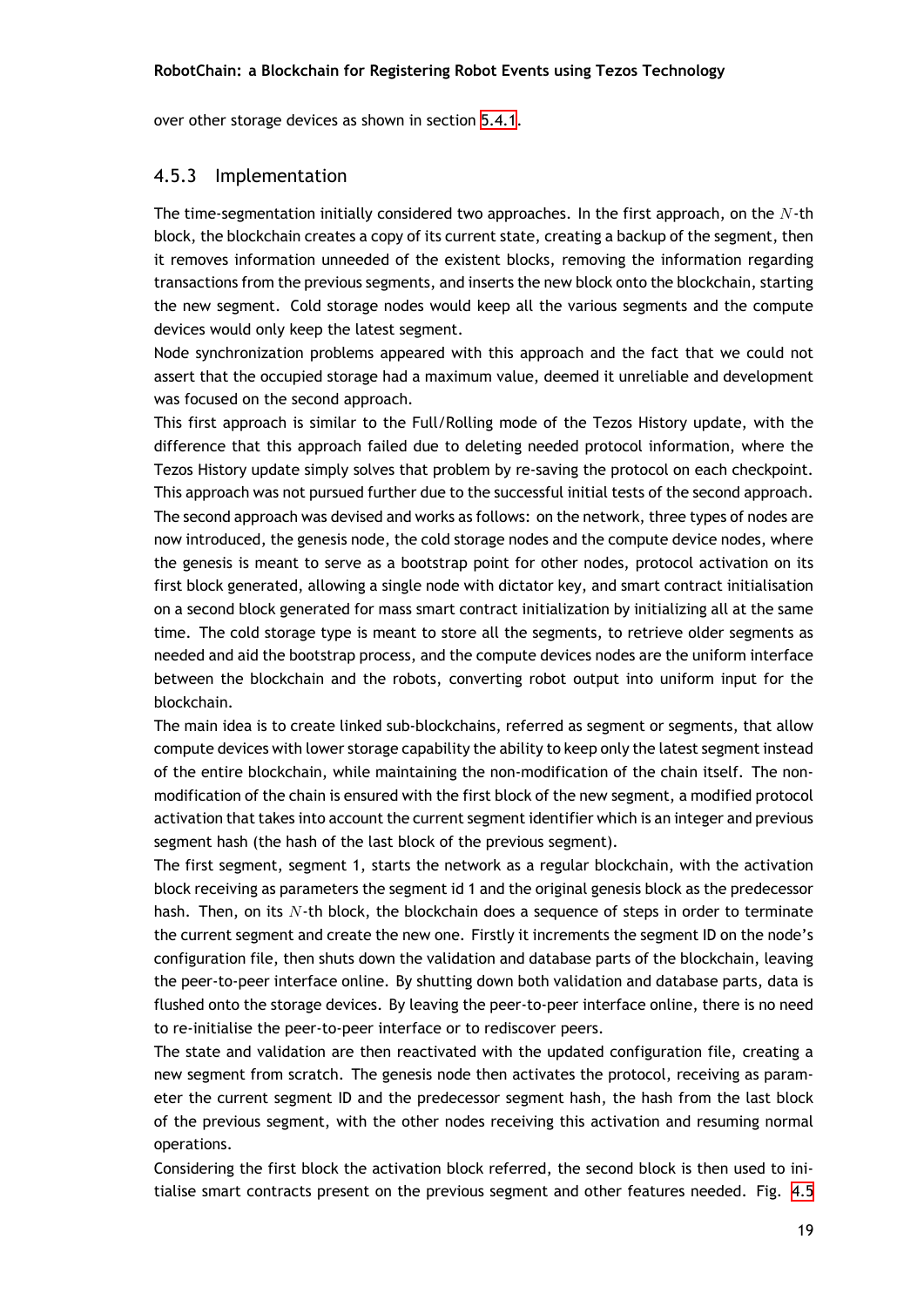presents this process in a visual way.

Taking into consideration a new compute device node that joins the blockchain, it will only synchronize the latest segment, the one running on the network currently. In the case that the segmentation process happens before the bootstrap finishes, the node receives a reboot signal sent by the genesis node that instructs the node to create the new segment as described previously.

In the case that the new node is a cold storage node, the node will synchronize previous segments and keep the previous segments saved instead of deleting them.

Since the initial results of the time-segmentation version, presented in 5.5, did not correlate with the initial results from the protocol 4 with the History Mode additions, time-segmentation was implemented on the protocol 4, leading to the results in section 5.6.

Both approaches are similar to the new Tezos History Mode, without usi[ng t](#page-42-1)he checkpoint system, where the regular nodes would work as the rolling mode presented in section 3.7.2, and the cold storage nodes would work as the full mode.

Several differences are still existent such as node initialisation, w[here](#page-43-0) the node has to synchronize from the genesis block up to the current information, or use the snapsh[ot fea](#page-27-0)ture introduced. In the case of factory fast pace environment, creating snapshots and waiting for the new elements to catch-up in order to start operations may not be feasible.

The final segmentation approach (the second one), has the advantage of only needing to synchronize the latest segment, without the need to request older segment information. Only the genesis node requires previous segment hash in order to activate the protocol in a way that maintains the unmodification advantage of a blockchain solution. This advantage counterpoints the need of synchronizing the entirety of the blockchain data from a snapshot generated from a full/archive node.

Results regarding this feature are presented in two sections 5.5 corresponding to the two versions with protocol 1 and 5.6 corresponds to the version with protocol 4.

#### **4.6 Conclusi[on](#page-43-0)s**

This chapter presents RobotChain, the modifications made to the Tezos blockchain that allow the registering of robotic events with the requirement of the high throughput without constraints to the data size generated. It also presents a time-segmentation technique that allows cheaper compute devices to operate on the blockchain. The modifications are expected to run in a contained environment, that, while needing a level of security, does not need the same level of security as the regular world wide public blockchain network, allowing compromises of security, such as allowing double spending, or other economical attacks that have no effect, in order to allow a higher data throughput. Economical attacks have no effect on this consortium blockchain due to the fact that the token is not meant to have economical value, having the possibility to be removed on further improvements of the network. These modifications were tested regarding their performance and the results are presented in the next chapter.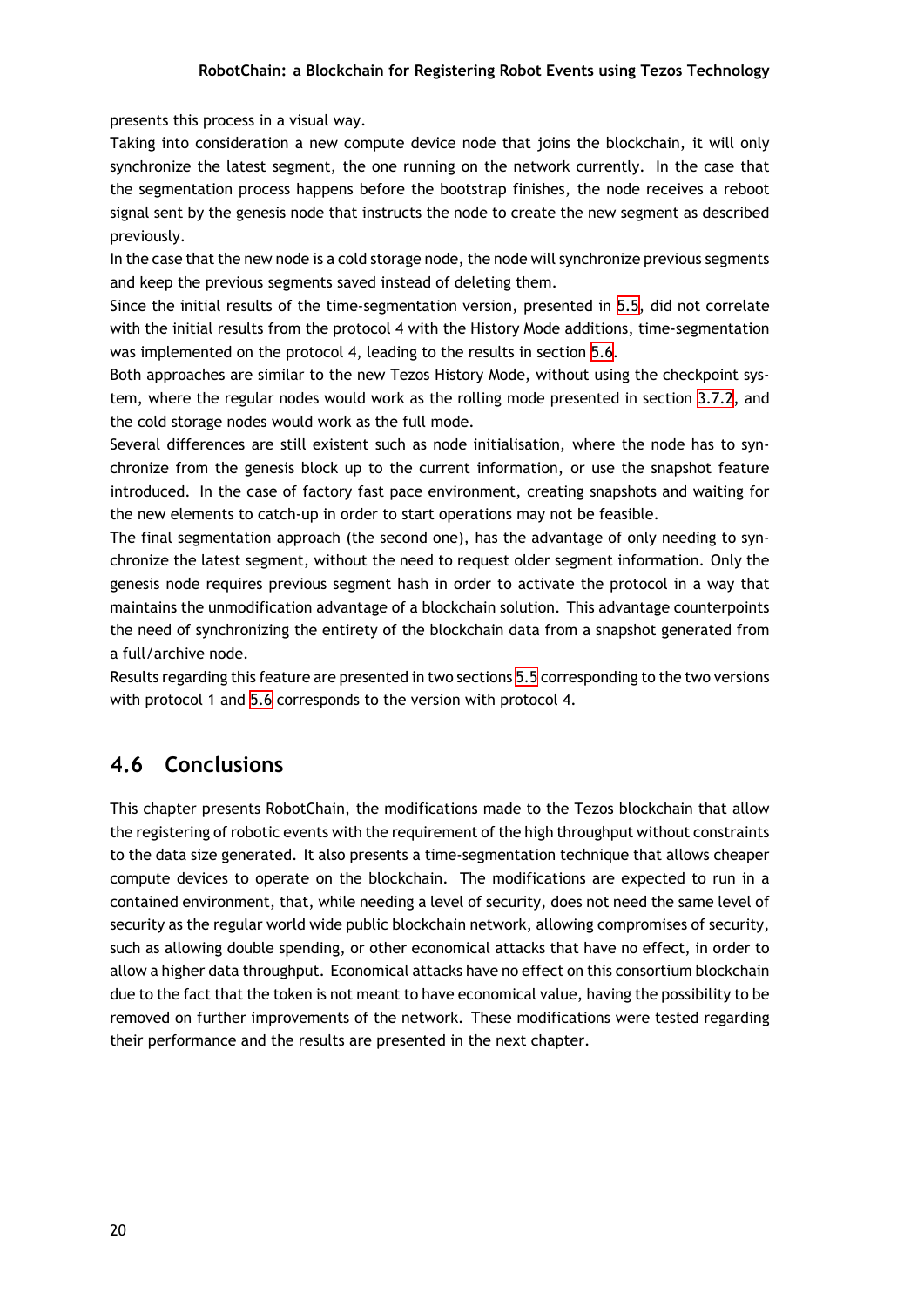# <span id="page-34-0"></span>**Chapter 5**

## **Experiments**

### <span id="page-34-1"></span>**5.1 Introduction**

This chapter presents the various experiments done to the Tezos blockchain and the operating system running the Tezos blockchain. The first experiment, the "Sandbox Experiment" is named due to the fact that it was ran using the sandbox environment. This environment was used as an entry point to the understanding of the Tezos Blockchain. The second experiment, "CPU Performance Experiments", regards a study focused on the CPU performance of the Tezos Blockchain. After the results of this experiment, the third set of experiments, "I/O Performance Experiment" presents a study of the Input/Output (I/O) performance of the various available storage devices, the operating system using them, the network interface, and the Tezos Blockchain operating on the storage devices.

Lastly, results regarding the last implemented feature, the Time-Segmentation, are presented for both protocols tested, protocol 1 and protocol 4. Both protocols were tested due to the fact that the feature was initially developed for protocol 1 and then updated to protocol 4.

## <span id="page-34-2"></span>**5.2 Sandbox Experiment**

#### <span id="page-34-3"></span>5.2.1 Experimental Setup

For usage of the Tezos blockchain, experiments were made in order to understand the possible changes that are needed in order to use this system in the desired context.

Since RobotChain uses a private blockchain, contained inside a factory, unable to be accessed by outside means, the preliminary experiments were made using a Virtual Machine, using the provided sandbox configurations. The sandbox configurations were used since this was the first contact with running the Tezos blockchain. This virtual machine consists of 4 threads of an i7 CPU 960 @ 3.20GHz, leaving the other 4 threads for the host system, 8 GB of RAM, 20 GB of hard drive and it is virtualized a with KVM Hypervisor.

For performance measurement of this sandbox mode, several metrics were chosen, such as: time per transaction, number of crashed nodes and blocked transactions. These metrics were chosen due to the importance of transaction speed, since the blockchain needs to handle the throughput of the robots, either the time it takes for each transaction and if the transaction actually occurs. Stability of the network is also considered important.

#### <span id="page-34-4"></span>5.2.2 Trial Description

We conducted experiments with different "blocks per cycle" parameter, where the default value is 8, and the alternative tested value was 4, with a different number of nodes, (5, 10, 50 and 100) and each experiment consisted of five trials. For the 50 and 100 nodes, the experiments are considered stress tests to the network rather than stability or functionality tests, due to the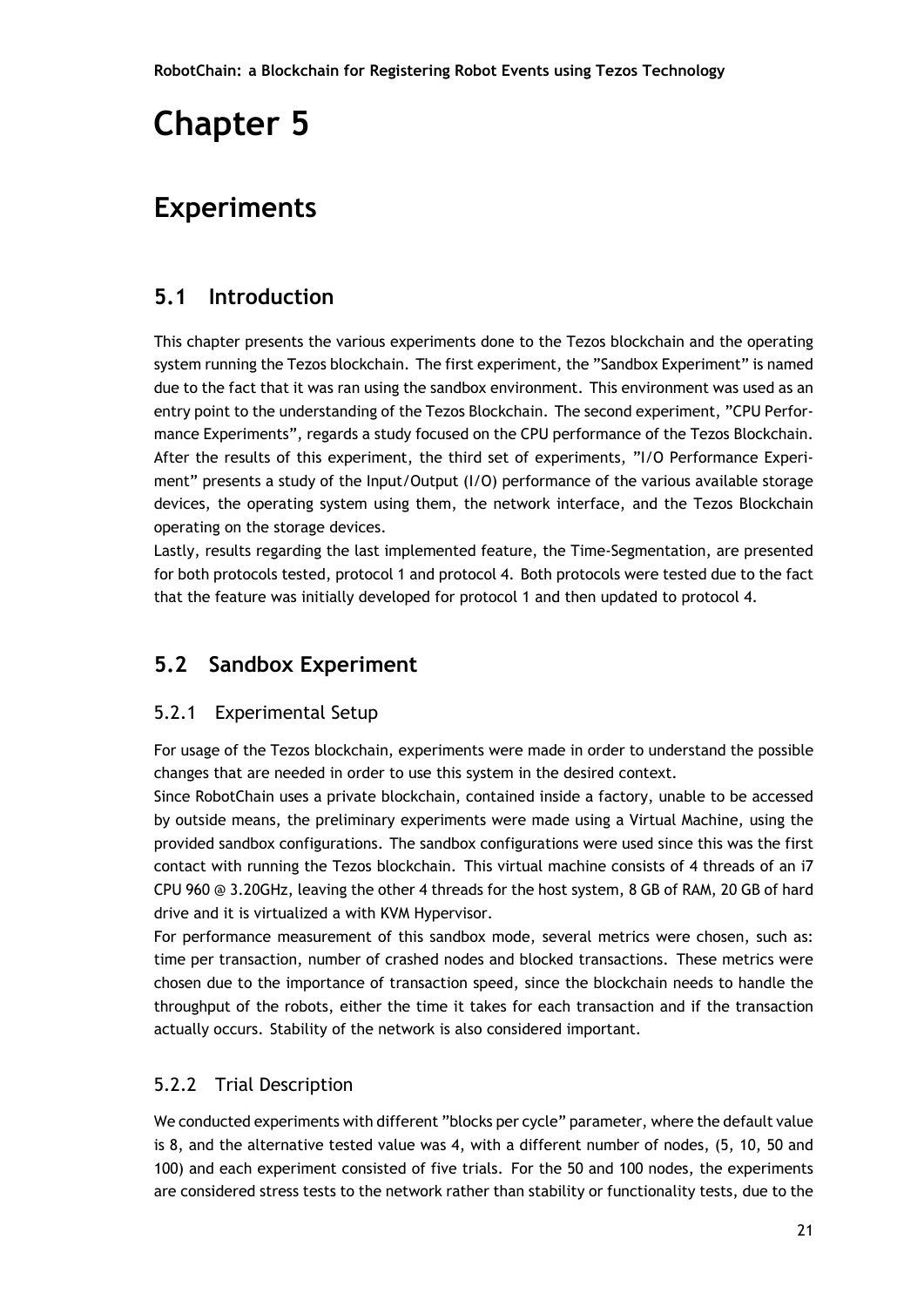fact that we are considering 50 or 100 programs running at the same time, under only 4 CPU threads, a setting which is not meant to be used in a real world scenario.

Each trial was ran in the following manner. *N* node instances are initialized, with connections from each node to all the other nodes. These instances are created with the provided sandbox scripts, with the modification of the original 9 node limit to a maximum of 100 nodes.

The node initialization process is described on Fig. 3.1, where the bootstrap is the act of loading the information present locally and synchronize with the other nodes. The RPC Server present in the node is the interface used by the client processes to act in the blockchain.

Following the node initialization, the sandbox pr[ovid](#page-23-4)ed protocol parameters are used on the network, five bootstrap accounts are loaded, each with credit of 4000000 *tez*, where bootstrap one and two are used for transfers, and bootstrap three, four and five are used as bakers. Bootstrap 5 is also nominated as a Delegate.

Rather than using the provided sandbox scripts for the baker and endorser nodes, two different choices for running the nodes were tested. They were either as standalone clients, where they bake or endorse *ad eternum*, or a request is made, via the regular client, to bake or endorse a block. The latter approach was selected in order to have a finer control of the resources used by the virtual machine.

As such, a random node is selected and accounts three to five, in parallel, bake and endorse a block. Also, in parallel to this, transfer requests are made, on random nodes and of random amount of Tez, from account one to account two and account two to account one. The time that each transaction took is saved for statistical purposes. A timeout of 15 seconds for each transaction was defined. If the 15 seconds are elapsed without the transaction being successful, it is considered a failure, which is also accounted for in the statistics.



#### <span id="page-35-1"></span><span id="page-35-0"></span>5.2.3 Results and Discussion

Figure 5.1: Average transaction time as a function of the number of nodes.

Table 5.1 present the transactions statistics retrieved from examining the execution logs, and Figure 5.1 contains the average for transaction time as a function of the number of nodes, for both 4 blocks and 8 blocks per cycle.

The t[otal](#page-36-0) transaction time is measured in seconds, without contemplating transactions that timed-[out,](#page-35-1) and the average transaction time is the average number of seconds that a successful transaction took.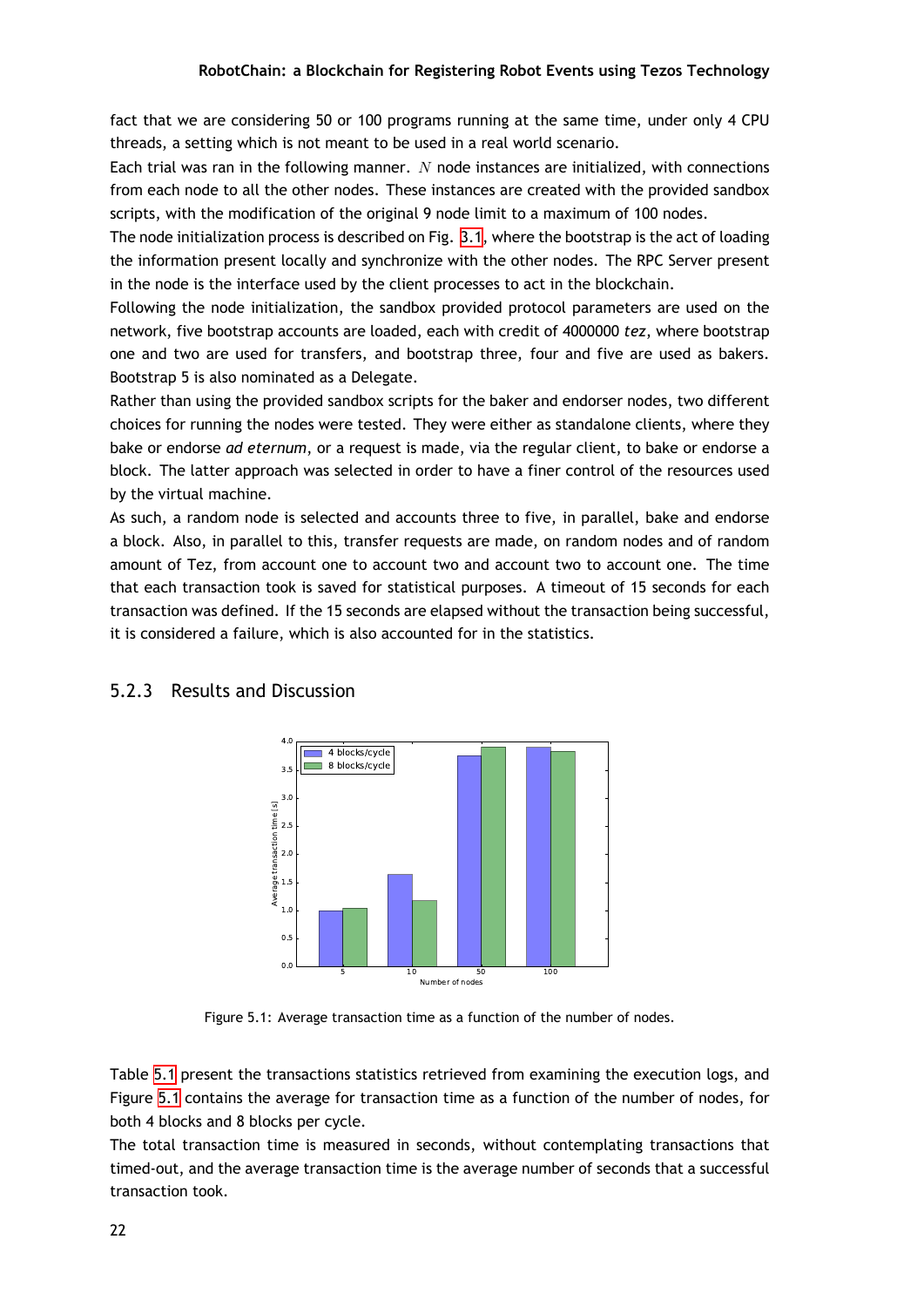| Table 5.1: Transaction statistics for the trials in the experiments with four blocks per cycle and eight |
|----------------------------------------------------------------------------------------------------------|
| blocks per cycle. Using a virtual machine with four threads allocated. Each experiment has represented   |
| the Total transaction time, Average transaction time and Timed-out transactions.                         |

<span id="page-36-0"></span>

| Number       | Blocks per cycle 4 |                    |              | Blocks per cycle 8 |                   |        |  |  |
|--------------|--------------------|--------------------|--------------|--------------------|-------------------|--------|--|--|
| of           | Tot. trans.        | Avg. trans.        | T/O          | Tot. trans.        | Avg. trans.       | T/O    |  |  |
| <b>Nodes</b> | time               | time               | trans.       | Time               | time              | trans. |  |  |
|              | 1003.69            | $1.004\pm0.226$    | 0            | 994.3              | $0.994 \pm 0.168$ | 0      |  |  |
|              | 985.77             | $0.986 \pm 0.195$  | 0            | 990.5              | $0.990 \pm 0.177$ | 0      |  |  |
| 5            | 988.20             | $0.988 \pm 0.165$  | 0            | 1141.8             | $1.142 \pm 0.596$ | 0      |  |  |
|              | 986.77             | $0.987 \pm 0.190$  | $\mathbf{0}$ | 1120.8             | $1.121 \pm 0.636$ | 0      |  |  |
|              | 987.81             | $0.988 \pm 0.163$  | 0            | 989.6              | $0.990 \pm 0.182$ | 0      |  |  |
|              | 934.68             | $1.138 \pm 0.574$  | 179          | 995.0              | $1.015 \pm 0.228$ | 20     |  |  |
|              | 1871.82            | $1.881 \pm 1.769$  | 5            | 1127.8             | $1.129 \pm 0.897$ | 1      |  |  |
| 10           | 1653.63            | $1.655 \pm 1.445$  | 1            | 1357.1             | $1.369 \pm 0.978$ | 9      |  |  |
|              | 1851.15            | $1.860 \pm 1.738$  | 5            | 1222.6             | $1.225 \pm 0.662$ | 2      |  |  |
|              | 1635.62            | $1.672 \pm 1.538$  | 22           | 638.7              | $1.124 \pm 0.411$ | 432    |  |  |
|              | 2480.74            | $3.205 \pm 2.687$  | 226          | 3322.6             | $3.918 \pm 3.074$ | 152    |  |  |
|              | 3408.44            | $3.904 \pm 3.087$  | 127          | 3244.6             | $3.849 \pm 3.122$ | 157    |  |  |
| 50           | 3442.78            | $4.089 \pm 3.173$  | 158          | 3203.0             | $3.901 \pm 3.281$ | 179    |  |  |
|              | 3027.17            | $3.516 \pm 2.855$  | 139          | 2941.2             | $3.737 \pm 2.946$ | 213    |  |  |
|              | 3189.37            | $3.613 \pm 3.028$  | 216          | 3306.1             | $4.122 \pm 3.497$ | 198    |  |  |
|              | 1715.61            | $5.922 \pm 18.850$ | 652          | 1713.8             | $3.328 \pm 2.710$ | 485    |  |  |
|              | 1286.90            | $5.148 \pm 3.653$  | 750          | 594.4              | $2.727 \pm 2.278$ | 782    |  |  |
| 100          | 672.81             | $4.128 \pm 3.094$  | 837          | 1666.6             | $3.894 \pm 3.240$ | 572    |  |  |
|              | 965.73             | $4.534\pm3.396$    | 77           | 3020.1             | $4.786 \pm 3.520$ | 369    |  |  |
|              | 1083.11            | $4.247 \pm 2.920$  | 745          | 2230.0             | $4.714 \pm 3.561$ | 499    |  |  |

The provided sandbox scripts only allow connections inside the same host. This setup has the advantage of not having a network delay.

For both 4 and 8 blocks per cycle, when using only 5 nodes, there are no timed out transactions. These start to appear for experiments with 10 or more nodes. Note that the sandbox original setup parameters were limited to 9 nodes, and as such, we are running these experiments outside of the original specification.

From the presented results we conclude that the change in the blocks per cycle from 8 to 4 did not produce any noticeable performance change. The justification for this is that the actions performed at the end of each cycle, namely the baker credit pay-out and backer staking, do not alter the overall statistics if done every 4 or 8 blocks.

As the number of nodes increase, we see a larger number of timed out transactions. As an example, running 100 nodes, 3 bakers and 3 endorsers, results in the total of 106 processes, and these processes are being handled by only 4 threads, meaning, each thread is processing 26 processes each, which may justify the observed decreased success rate. Similar analysis can be carried out for the other cases.

According to Fig. 5.1, in the 5 node experiments we had a 1 second average transaction time which is still far from the desired transaction speed for our use case.

We did not observe any noticeable performance change with variation in the "block per cycle" parameter, due t[o the](#page-35-1) fact that this parameter does not produce significant work in the nodes.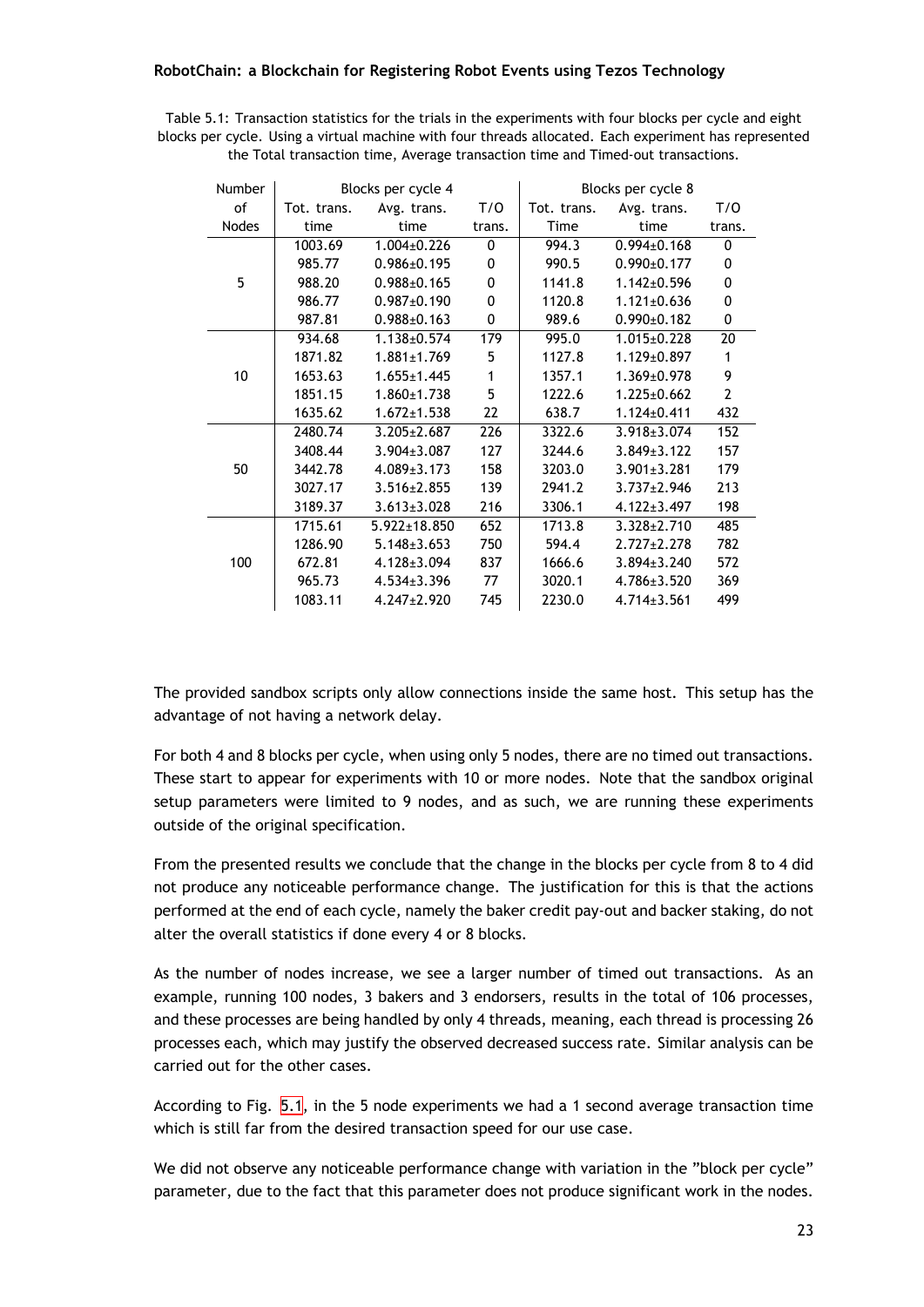Table 5.2: Average transaction time with the 6 tested protocol parameters, with the parameter "time per block" being 1,2,3,5,10,60 respectively, with the left referring the hard drive results and in the right the Tmpfs.

<span id="page-37-2"></span>

|               | <b>Hard Drive</b>       |              | <b>Tmpfs</b>            |                     |  |  |
|---------------|-------------------------|--------------|-------------------------|---------------------|--|--|
| Time Between  | Average                 | Total        | Average                 | Total               |  |  |
| <b>Blocks</b> | <b>Transaction Time</b> | Transactions | <b>Transaction Time</b> | <b>Transactions</b> |  |  |
|               | 8.338±168.790           |              | $1.046 \pm 2.387$       | 4963                |  |  |
| 2             | $6.841 \pm 154.000$     |              | $1.004\pm0.161$         | 5000                |  |  |
| 3             | 8.160±167.454           | 5            | $0.933 \pm 2.400$       | 4117                |  |  |
| 5             | $8.251 \pm 168.678$     | 2            | $1.004\pm0.163$         | 5000                |  |  |
| 10            | $9.720 \pm 183.339$     | 2            | $1.004\pm0.164$         | 5000                |  |  |
| 60            | $8.204 \pm 165.791$     | 6            | $1.004 \pm 0.092$       | 5000                |  |  |

<span id="page-37-1"></span>



### **5.3 CPU Performance Experiments**

<span id="page-37-0"></span>Further experiments were made with the first addition to the network, the new *transaction\_description*" parameter, as presented in section 4.2. These results revolved around the *time\_between\_blocks* parameter in the *protocol\_parameters.json* provided to activate the RobotChain protocol. The variation chosen to this value was, "1, 2, 3, 5, 10, 60", providing 6 different "protocols", numbered from 1 to 6, with 6 being th[e or](#page-28-2)iginal value, and each experiment was ran 5 times. Two storage devices were tested, the tmpfs and the hard drive disk.

This experiment was ran in a similar manner to the previous one, where, 11 random nodes are executed, with one being a genesis node where protocol activation happens, and the other 10 nodes connect to every other node, including the genesis node. A random node is selected for each account, from one to five, that in parallel, bake and endorse a block. Also, in parallel to this, transfer requests are made, on random nodes and of random amount of Tez, from a random account to other random account. A timeout of 3600 seconds for each transaction was defined. If the 3600 seconds are elapsed without the transaction happening, it is considered a failure and the process is terminated, preventing a deadlock situation.

Table 5.2 presents the results for this experiment, for both storage devices tested, the hard drive and the Tmpfs, with Fig.5.2 presenting an easier to read view of the tabulated results.

As seen in the left graph of Fig.5.2, the application while running in the hard drive could only inject [19 t](#page-37-2)ransactions in total for the 6 variations of the "time\_between\_blocks" parameter, in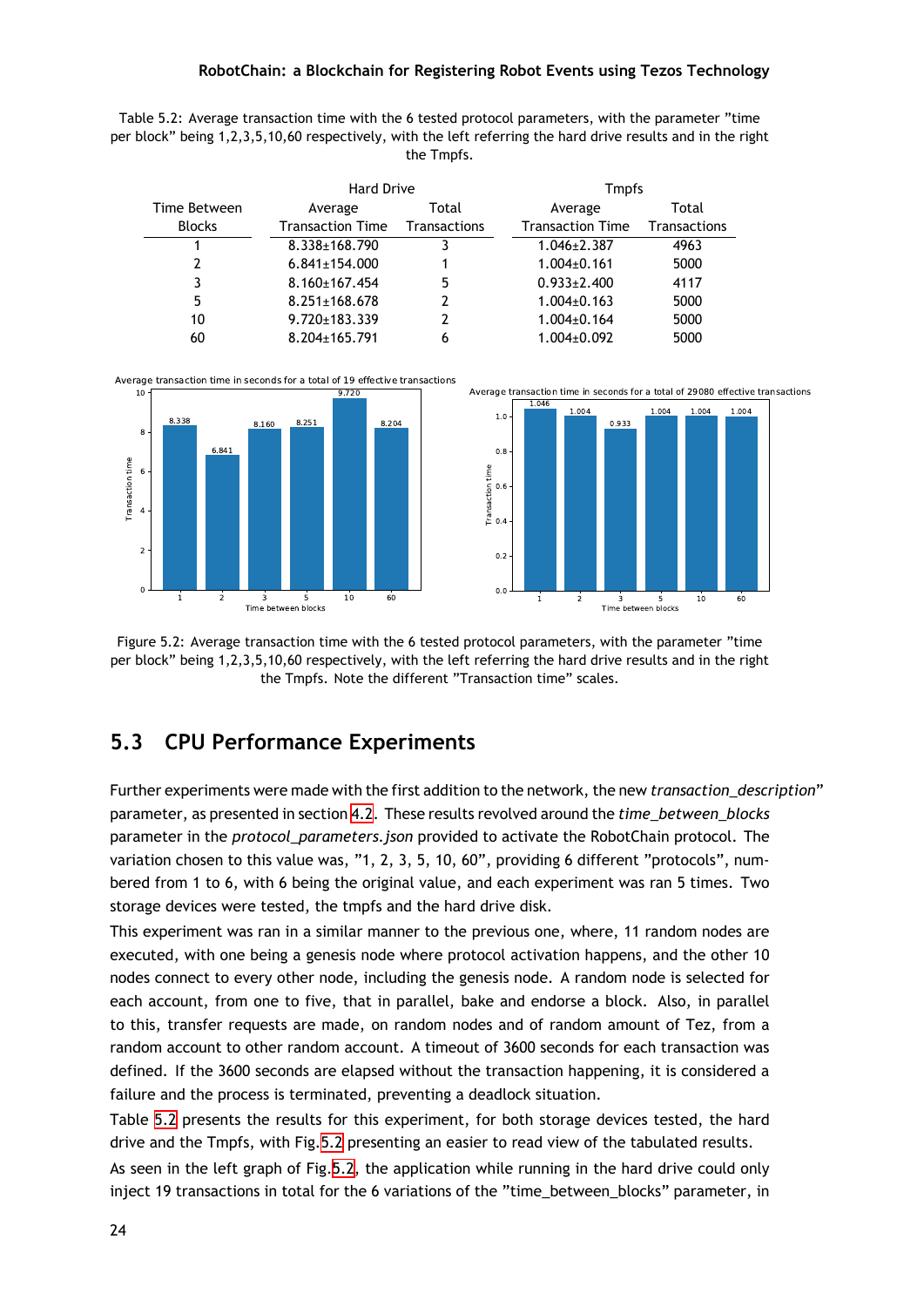a total of 30000 transactions attempted. The total number comes from the 6 tested protocols times the 5 executions times 1000 transactions per execution for a total of 30000 transactions. It may appear strange the total transactions for the experiment is 19, while having an average transaction time well over 3600 seconds. What actually happens is a situation where, after one or two failed transactions, which processes were forcedly terminated (with Linux command kill -9 <process id>), the Tezos Client would present a error, like the one presented on listing A.2 and immediately terminate. This error is attributed to the storage medium used, that could not withstand the pressure from the multiple programs attempting to write information, meaning, 5 bakers, 5 endorsers, 11 nodes and 5 clients for a total of 26 processes that would struggl[e to](#page-53-0) write their information on the hard drive. This situation prompted to repeat the test in other storage medium, in this case, the Tmpfs file system. The solid state drive present was not used for this experiment due to be the drive running the operating system.

The Tmpfs did perform in an expected manner, reaching a number close to the 30000 transactions. Unlike the experiment ran in the hard drive, the experiment running in the Tmpfs did not enter in an "error loop" and with the faster storage medium, a higher ammount of transactions were executed.

Tables 5.3 and 5.4 present the various priority values for the produced blocks, where this priority value is the baker's baking right rank. This value can be also understood as the number of bakers that did not bake the block inside the baking right time-frame, where priority 0 would correspond to a bl[ock](#page-39-1) that [was](#page-40-0) baked by the highest priority baker, priority 1 is baked by the second highest priority baker and so on. The results presented in these tables confirm the average transaction time, with the blocks created in the Tmpfs having a lower priority value, without considering the outlier of the experiment with Time Between blocks = 60, where the majority of the blocks were baked with priority 0 and a lower range of priority values, with the higher a range from 0 to 2, comparing with the HDD, where the priority values were distributed in a larger range from 0 to 47 priority value. It is important to repeat that, a high priority value, such as 40, as an example, means that, the block had to pass by 40 bakers in order to be created by the 41th. The worst case, 47, means that at the very least, 46 times 60, 2820 seconds were lost to create that block, or rather, that no baker could create the block in their own time frame before that. This alludes to a hardware difficulty. These results, as mentioned, were considered rather strange and further investigation of the input/output process was done, as presented in the next section.

### **5.4 I/O Performance Experiments**

<span id="page-38-0"></span>With the results presented on the previous section and the finding of the issue present on <code>https://tinyurl.com/yx1dzxqr $^1$ </code> , where a Tezos developer acknowledges an issue that results in the "heavy write pressure on the harddrive during the synchronisation of the chain."[sic], a difference on the performance between storage devices was found, and further tests were [focused on this subject. Before](https://tinyurl.com/yxldzxqr) testing Tezos input/output performance, tests regarding the storage performance of the available interfaces was needed, in order to know the normal function of the storage devices without and with Tezos.

This experiment is split into three sub-experiments, the first one testing the various storage devices, the second one testing the network interfaces and the third one testing the Input/Output

<sup>1</sup> https://gitlab.com/tezos/tezos/issues/380?fbclid=IwAR3BGcW-MiCtG4W5d41XpfFgUoQj68SvJylfSCvk-5TLNsO15pjQEgML7k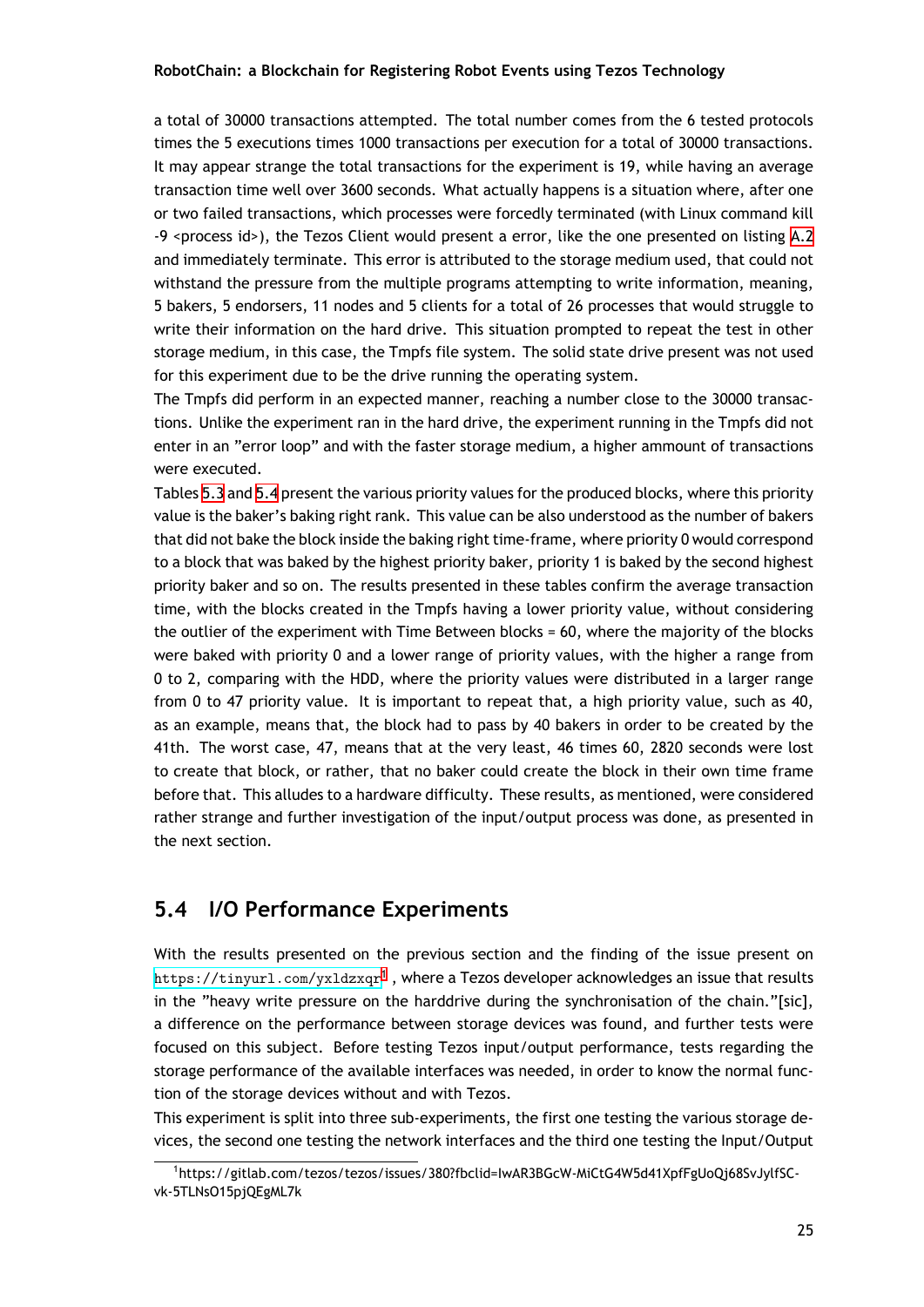<span id="page-39-1"></span>

| Table 5.3: Priority block value for each of the variations of the parameter "Time between blocks", in the    |
|--------------------------------------------------------------------------------------------------------------|
| experiment on Hard Drive storage device. The priority of a block corresponds to the baker's baking right     |
| rank in the priority list. The Quantity is the Quantity of blocks of a given priority, the Sum is the sum of |
| blocks of the given priority and previous priorities, and the percent is the percentage of blocks of the     |
| given priority.                                                                                              |

|                           | Time between blocks = $1$     |      |         | Time between blocks = $2$ |                               |      |       | Time between blocks = $3$ |                            |      |             |
|---------------------------|-------------------------------|------|---------|---------------------------|-------------------------------|------|-------|---------------------------|----------------------------|------|-------------|
|                           | Priority Quantity Sum         |      | Percent |                           | Priority Quantity Sum Percent |      |       |                           | Priority Quantity          |      | Sum Percent |
| 0                         | 2128                          | 2128 | 37.68   | 0                         | 3549                          | 3549 | 57.99 | 0                         | 5187                       | 5187 | 67.86       |
| 1                         | 1596                          | 3724 | 28.26   | $\mathbf{1}$              | 1330                          | 4879 | 21.73 | 1                         | 1489                       | 6676 | 19.48       |
| $\mathbf{2}$              | 628                           | 4352 | 11.12   | $\mathbf{2}$              | 605                           | 5484 | 9.89  | $\mathbf{2}$              | 541                        | 7217 | 7.08        |
| 3                         | 440                           | 4792 | 7.79    | 3                         | 296                           | 5780 | 4.84  | 3                         | 226                        | 7443 | 2.96        |
| 4                         | 313                           | 5105 | 5.54    | 4                         | 144                           | 5924 | 2.35  | 4                         | 76                         | 7519 | 0.99        |
| 5                         | 169                           | 5274 | 2.99    | 5                         | 61                            | 5985 | 1.00  | 5                         | 57                         | 7576 | 0.75        |
| 6                         | 117                           | 5391 | 2.07    | 6                         | 53                            | 6038 | 0.87  | 6                         | 19                         | 7595 | 0.25        |
| $\overline{7}$            | 94                            | 5485 | 1.66    | 7                         | 30                            | 6068 | 0.49  | $\overline{7}$            | 15                         | 7610 | 0.20        |
| 8                         | 41                            | 5526 | 0.73    | 8                         | 17                            | 6085 | 0.28  | 8                         | 10                         | 7620 | 0.13        |
| $9 - 36$                  | 121                           | 5647 | 2.14    | $9 - 20$                  | 35                            | 6120 | 0.57  | $9 - 23$                  | 24                         | 7644 | 0.31        |
| Time between blocks = $5$ |                               |      |         |                           |                               |      |       |                           |                            |      |             |
|                           |                               |      |         |                           | Time between blocks = 10      |      |       |                           | Time between blocks = $60$ |      |             |
|                           | Priority Quantity Sum Percent |      |         |                           | Priority Quantity Sum Percent |      |       |                           | Priority Quantity Sum      |      | Percent     |
| 0                         | 4928                          | 4928 | 80.16   | 0                         | 8560                          | 8560 | 94.70 | $\mathbf{0}$              | 1490                       | 1490 | 21.16       |
| 1                         | 907                           | 5835 | 14.75   | $\mathbf{1}$              | 372                           | 8932 | 4.12  | $\mathbf{1}$              | 1130                       | 2620 | 16.05       |
| $\mathbf{2}$              | 170                           | 6005 | 2.77    | $\mathbf{2}$              | 58                            | 8990 | 0.64  | $\mathbf{2}$              | 835                        | 3455 | 11.86       |
| 3                         | 58                            | 6063 | 0.94    | 3                         | 25                            | 9015 | 0.28  | 3                         | 700                        | 4155 | 9.94        |
| 4                         | 33                            | 6096 | 0.54    | 4                         | $\overline{7}$                | 9022 | 0.08  | 4                         | 592                        | 4747 | 8.41        |
| 5                         | 20                            | 6116 | 0.33    | 5                         | 8                             | 9030 | 0.09  | 5                         | 467                        | 5214 | 6.63        |
| 6                         | 14                            | 6130 | 0.23    | 6                         | 1                             | 9031 | 0.01  | 6                         | 320                        | 5534 | 4.54        |
| $\overline{7}$            | 4                             | 6134 | 0.07    | 7                         | 5                             | 9036 | 0.06  | $\overline{7}$            | 309                        | 5843 | 4.39        |
| 8                         | 4                             | 6138 | 0.07    | 8                         | 1                             | 9037 | 0.01  | 8                         | 253                        | 6096 | 3.59        |

of Tezos.

#### <span id="page-39-0"></span>5.4.1 Storage speed evaluation

This experiment explores the storage speed of the various types of storage available in order to understand the different speed of the different filesystems and interfaces, without concerning the Tezos Blockchain itself. A smaller experiment like this allows to understand the limitations of the system where Tezos will operate.

Using the tool DD, a file with size 134217728 bytes, is written with differing block sizes (512b, 1K, 2K, 4K, 8K, 16K, 32K, 64K, 128K, 256K, 512K, 1M, 2M, 4M, 8M, 16M, 32M, 64M) in order to understand how each storage device behaves in writing speed. It tests the RAM-based file systems, RAM File System (ramfs), Tmpfs (tmpfs) and regular storage devices Solid State Drive (SSD) and Hard Drive Disk (HDD). Both SSD and HDD are using the ext4 filesystem. Ramfs and Tmpfs are similar, both work with RAM as main storage area, with the difference that ramfs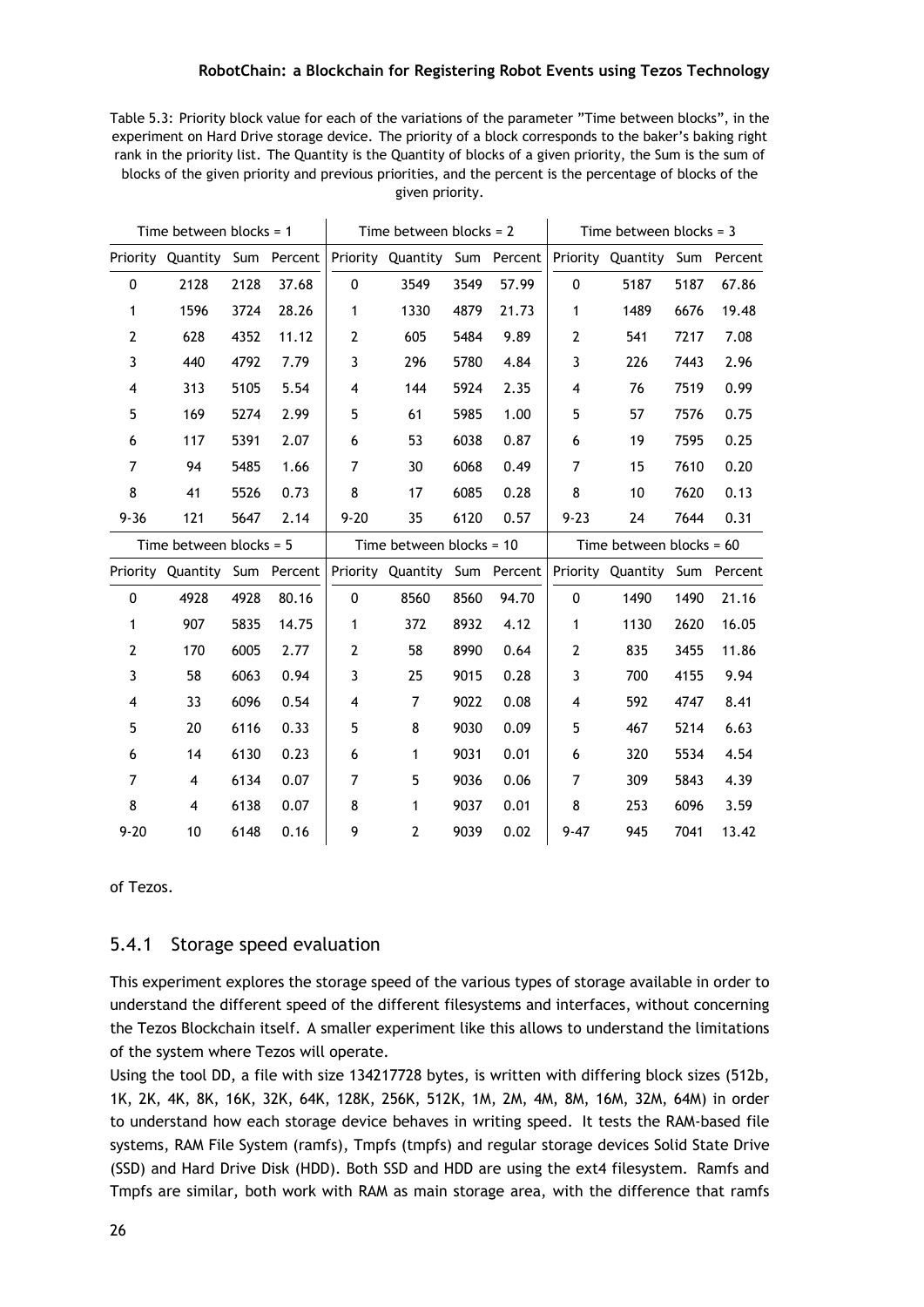Table 5.4: Priority block value for each of the variations of the parameter "Time between blocks", in the experiment on Tmpfs storage device. The priority of a block corresponds to the baker's baking right rank in the priority list. The Quantity is the Quantity of blocks of a given priority, the Sum is the sum of blocks of the given priority and previous priorities, and the percent is the percentage of blocks of the given priority.

<span id="page-40-0"></span>

| Time between blocks = $1$ |                               |      |         | Time between blocks = $2$ |                               |      |         | Time between blocks = $3$  |                   |      |             |
|---------------------------|-------------------------------|------|---------|---------------------------|-------------------------------|------|---------|----------------------------|-------------------|------|-------------|
|                           | Priority Quantity Sum Percent |      |         |                           | Priority Quantity Sum Percent |      |         |                            | Priority Quantity |      | Sum Percent |
| 0                         | 2930                          | 2930 | 55.66   | 0                         | 5048                          | 5048 | 99.92   | 0                          | 4694              | 4694 | 99.91       |
| 1                         | 2332                          | 5262 | 44.30   | 1                         | $\mathbf{2}$                  | 5050 | 0.04    | 1                          | 4                 | 4698 | 0.09        |
| 2                         | 0                             | 5262 | 0.00    | $\mathbf{2}$              | 2                             | 5052 | 0.04    | $\mathbf{2}$               | 0                 | 4698 | 0.00        |
| 3                         | $\mathbf 0$                   | 5262 | 0.00    | 3                         | 0                             | 5052 | 0.00    | 3                          | 0                 | 4698 | 0.00        |
| 4                         | 0                             | 5262 | 0.00    | 4                         | 0                             | 5052 | 0.00    | 4                          | 0                 | 4698 | 0.00        |
| 5                         | $\overline{2}$                | 5264 | 0.04    | 5                         | 0                             | 5052 | 0.00    | 5                          | 0                 | 4698 | 0.00        |
| 6                         | $\pmb{0}$                     | 5264 | 0.00    | 6                         | 0                             | 5052 | 0.00    | 6                          | 0                 | 4698 | 0.00        |
| 7                         | 0                             | 5264 | 0.00    | 7                         | 0                             | 5052 | 0.00    | $\overline{7}$             | 0                 | 4698 | 0.00        |
| 8                         | 0                             | 5264 | 0.00    | 8                         | 0                             | 5052 | 0.00    | 8                          | 0                 | 4698 | 0.00        |
| 9                         | 0                             | 5264 | 0.00    | 9                         | 0                             | 5052 | 0.00    | 9                          | 0                 | 4698 | 0.00        |
|                           | Time between blocks = $5$     |      |         |                           | Time between blocks = 10      |      |         | Time between blocks = $60$ |                   |      |             |
| Priority                  | Quantity                      | Sum  | Percent |                           | Priority Quantity             | Sum  | Percent | Priority                   | Quantity          | Sum  | Percent     |
| 0                         | 5050                          | 5050 | 99.96   | 0                         | 5051                          | 5051 | 100.00  | 0                          | 1021              | 1021 | 20.22       |
| 1                         | $\mathbf{2}$                  | 5052 | 0.04    | 1                         | 0                             | 5051 | 0.00    | 1                          | 785               | 1806 | 15.54       |
| 2                         | 0                             | 5052 | 0.00    | 2                         | 0                             | 5051 | 0.00    | $\overline{2}$             | 588               | 2394 | 11.64       |
| 3                         | 0                             | 5052 | 0.00    | 3                         | 0                             | 5051 | 0.00    | 3                          | 537               | 2931 | 10.63       |
| 4                         | $\mathbf 0$                   | 5052 | 0.00    | 4                         | 0                             | 5051 | 0.00    | 4                          | 427               | 3358 | 8.46        |
| 5                         | $\mathbf 0$                   | 5052 | 0.00    | 5                         | 0                             | 5051 | 0.00    | 5                          | 323               | 3681 | 6.40        |
| 6                         | 0                             | 5052 | 0.00    | 6                         | 0                             | 5051 | 0.00    | 6                          | 251               | 3932 | 4.97        |
| 7                         | $\mathbf 0$                   | 5052 | 0.00    | 7                         | 0                             | 5051 | 0.00    | $\overline{7}$             | 214               | 4146 | 4.24        |
| 8                         | 0                             | 5052 | 0.00    | 8                         | 0                             | 5051 | 0.00    | 8                          | 200               | 4346 | 3.96        |
| 9                         | 0                             | 5052 | 0.00    | 9                         | 0                             | 5051 | 0.00    | $9 - 38$                   | 704               | 5050 | 13.94       |

does not use swap memory and has no storage limitations, meaning that it may occupy all the RAM the system has available, regardless if any limit was defined, and will not swap allocated memory, where Tmpfs will use swap memory and respects defined storage limits. From figure 5.3, it is possible to see that the HDD is rather slow in comparison to the SSD or to the virtual storage devices. This test only references the speed factor, not other advantages that HDD's may have in comparison to other storage devices. Both virtual storage devices have at least 3 [tim](#page-41-1)es the speed of the SSD device, as was expected. These virtual storage devices have the speed advantage over the regular storage devices, but, they have the main disadvantage of, in a case of power loss, they will lose the information contained, and as such, they need to backup their own information to a regular storage device.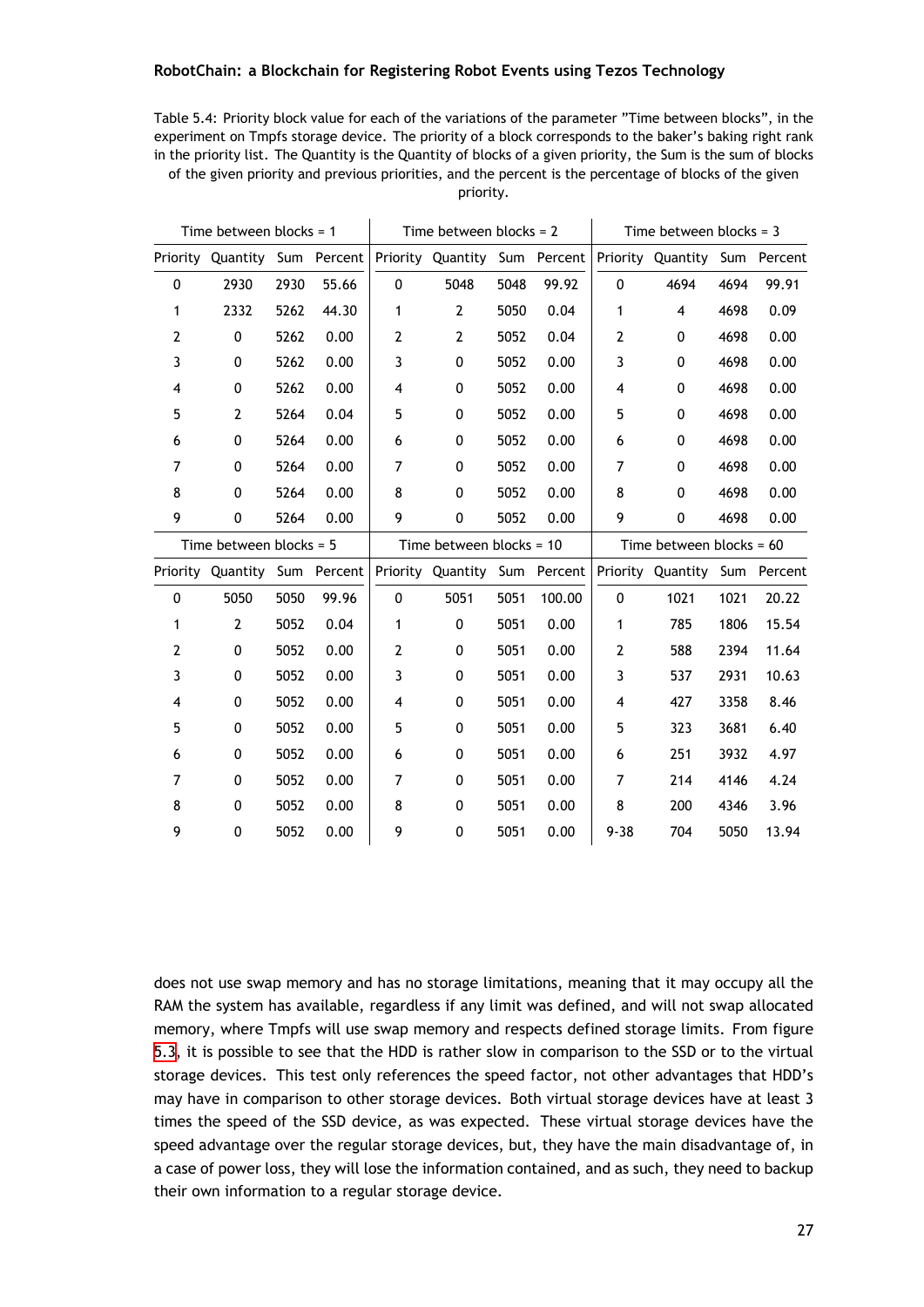

<span id="page-41-1"></span>

Figure 5.3: Storage speed on various storage devices. Ramfs corresponds to RAM FileSystem, Tmpfs corresponds to Tmpfs, a Ramfs derivate that uses swap memory. SSD correspons to a Samsung SSD 970 EVO 500GB, and the HDD is a Seagate Barracuda ST3000DM007-1WY10G, where both SSD and HDD using ext4 filesystem.

Table 5.5: Data transfer between two computers, using iperf3, with left table using PC A as server and PC B as client, and the right table using PC B as server and PC A as client, running for a total of 10 seconds.

<span id="page-41-2"></span>

|            | PC A to PC B                        |                                     |                | PC B to PC A                        |                             |
|------------|-------------------------------------|-------------------------------------|----------------|-------------------------------------|-----------------------------|
| Experiment | <b>Transfer</b>                     | <b>Bitrate</b>                      | Experiment     | Transfer                            | <b>Bitrate</b>              |
|            | [mBytes]                            | [MBits\s]                           |                | [mBytes]                            | [MBits\s]                   |
|            | $112.0 \pm 0.000$                   | $941.3 \pm 0.675$                   | 1              | $112.0 \pm 0.000$                   | $941.4 \pm 0.516$           |
| 2          |                                     | $112.0 \pm 0.000$ 941.3 $\pm 1.252$ | $\overline{2}$ |                                     | $112.0+0.000$ $941.6+0.516$ |
| 3          |                                     | $111.9 \pm 0.316$ $940.9 \pm 2.132$ | 3              | $112.0 \pm 0.000$ 941.5 $\pm 0.527$ |                             |
| 4          | $111.9 \pm 0.316$ 940.3 $\pm 4.111$ |                                     | 4              | $112.0 \pm 0.000$                   | 941.5±0.527                 |
| 5          | $112.0 \pm 0.000$                   | 941.7±0.949                         | 5              | $112.0 \pm 0.000$                   | $941.5 \pm 0.527$           |

#### 5.4.2 Network Speed Evaluation

<span id="page-41-0"></span>This experiment explores the networking segment of the systems, without the usage of Tezos Blockchain. This and the previous experiment allow to set a baseline between the system running and the Tezos Blockchain own performance.

This experiment setup was done using two computers on their own private network containing only a switch device, firstly with one computer set as a server, and the other as a client, and the same exact experiment with the roles switched. Using the program iperf3, the results of the Table 5.5 show that the used network interfaces are almost reaching 1 Gigabit Bitrate, where bitrate is the rate at bits are transferred between two computers at a given time. The tested setup has a approximately 94% of the gigabit speed, since a gigabit bitrate is 1000 megabits per secon[d.](#page-41-2)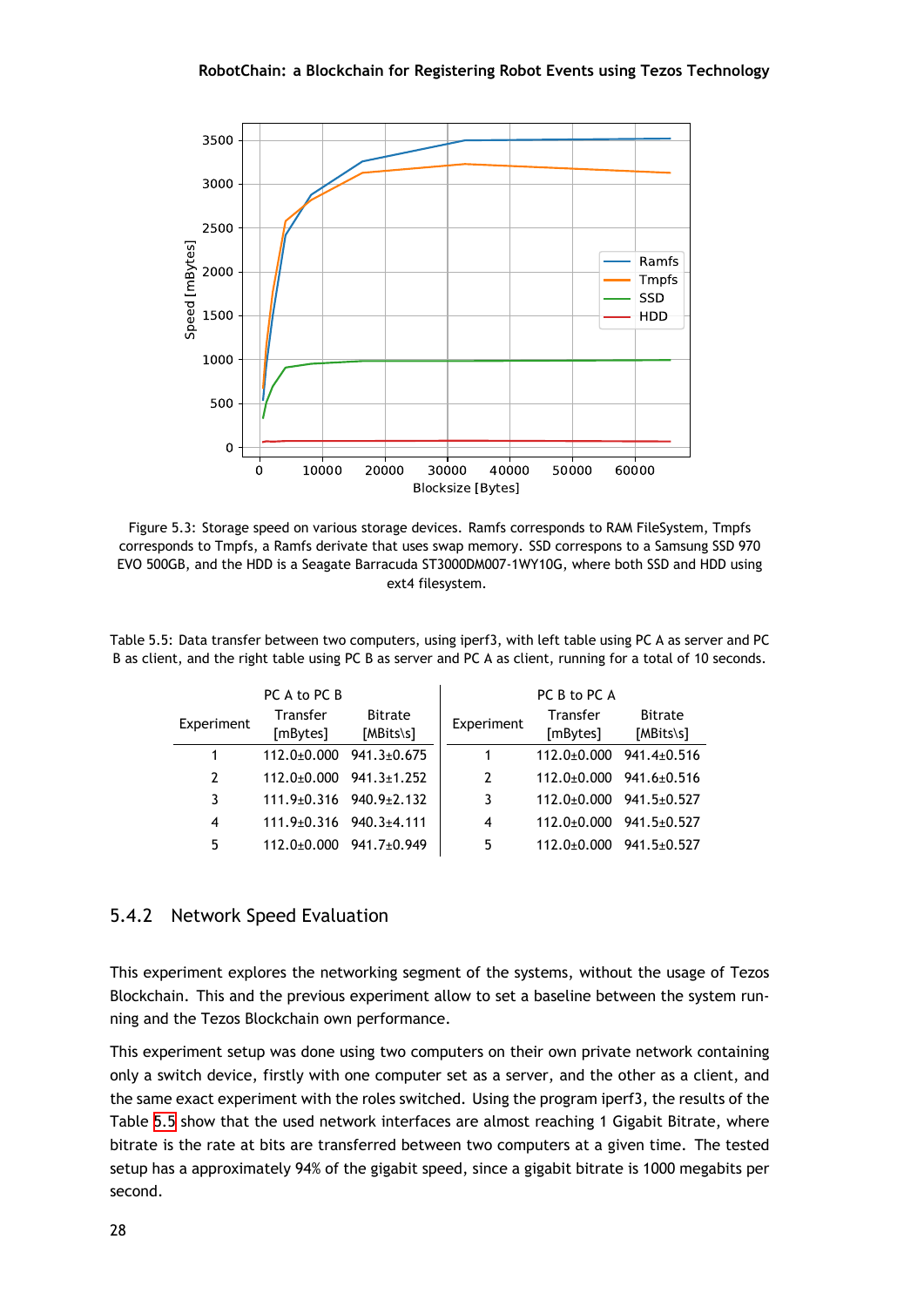#### 5.4.3 Tezos I/O Evaluation

Considering the results of experiments  $5.4.1 \text{ ft } 5.4.2$ , an operating system baseline was created and it is possible to understand how Tezos blockchain is using the resources provided by the operating system.

<span id="page-42-0"></span>Since the work on this project was cons[tantly](#page-39-0) e[volvin](#page-41-0)g, this experiment will contain the changes stated in 4.2 & 4.3.

This experiment was ran on a single computer running *iotop* for monitoring input/output of a single running node, from its genesis, activation and the injection of 5000 transactions, with no block [limi](#page-28-2)t. [The](#page-29-0) time between blocks parameter was set as 1. It was ran 5 times for both HDD and SSD storage devices. Tmpfs was not tested in order to prevent RAM shortage, with consideration to the added monitoring tools.

A single node was used to test a close to life-like situation, where a computer runs a node, a baker and a client. The network was not tested in this experiment in order to remove a possible I/O pressure from the network interface.

Table 5.6: IOtop results and transaction statistics for the 5 executions of the experiment in the HDD storage device, where TpB corresponds to Transactions per Block.

<span id="page-42-2"></span>

| Total<br>Seconds | Avg. Kbytes\s   | Total Kbytes<br>Written | Total<br><b>Blocks</b> | Avg. TpB         | Total<br><b>Transactions</b> | <b>Total Blocks</b><br>with Transactions |
|------------------|-----------------|-------------------------|------------------------|------------------|------------------------------|------------------------------------------|
| 381              | 211.626+239.163 | 77476                   | 78                     | $64.766 + 3.304$ | 4987                         | 77                                       |
| 309              | 262.020+279.143 | 77248                   | 78                     | 64.935+4.615     | 5000                         | 77                                       |
| 328              | 249.577+272.114 | 78384                   | 79                     | $64.935 + 3.690$ | 5000                         | 77                                       |
| 334              | 245.987+257.660 | 78816                   | 79                     | 64.935+4.435     | 5000                         | 77                                       |
| 315              | 258.880+274.072 | 78248                   | 78                     | $64.935 + 4.937$ | 5000                         | 77                                       |

Table 5.7: IOtop results and transaction statistics for the 5 executions of the experiment in the SSD storage device, where TpB corresponds to Transactions per Block.

<span id="page-42-3"></span>

| Total<br>Seconds | Avg. Kbytes\s   | <b>Total Kbytes</b><br>Written | Total<br><b>Blocks</b> | Avg. TpB           | Total<br><b>Transactions</b> | <b>Total Blocks</b><br>with Transactions |
|------------------|-----------------|--------------------------------|------------------------|--------------------|------------------------------|------------------------------------------|
| 154              | 658.098+487.614 | 94700                          | 97                     | 54.945+4.151       | 5000                         | 91                                       |
| 154              | 662.685±575.371 | 95356                          | 96                     | 54 348+5 128       | 5000                         | 92                                       |
| 155              | 663.500±568.258 | 96136                          | 96                     | 54 348+7 409       | 5000                         | 92                                       |
| 155              | 659.694±468.207 | 95580                          | 96                     | $54.945 \pm 5.216$ | 5000                         | 91                                       |
| 154              | 659.028±566.674 | 95492                          | 96                     | $54.945 \pm 4.600$ | 5000                         | 91                                       |

The results presented on tables 5.6 & 5.7 both support the previous experiments regarding the various storage devices and performance, where the HDD device has a weaker performance in relation to the other storage devices, and as such, it is not feasible to run RobotChain with an HDD, due to the fact that th[e H](#page-42-2)DD [doe](#page-42-3)s not support the high throughput of a robot injecting thousands of operations per second. As such, this situation lead to the time-segmentation technique presented in 4.5.1, in order to use the Tmpfs with minimal RAM intact.

#### **5.5 Time-Seg[menta](#page-30-2)tion with Protocol 1**

<span id="page-42-1"></span>This experiment is based on the time-segmentation feature described in 4.5.1, and includes every other feature or modification described in chapter 4, running the RobotChain protocol. It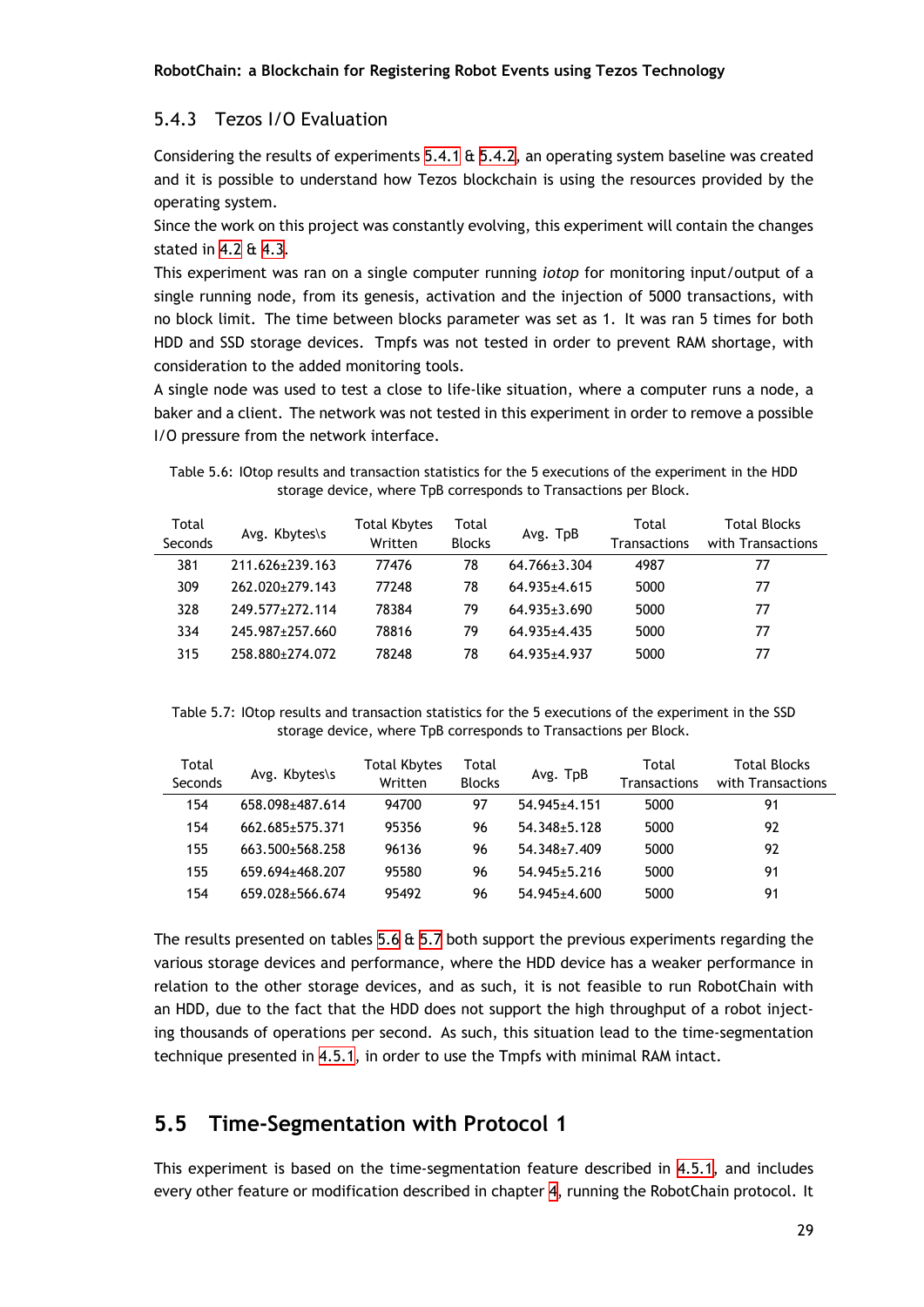considers the time-segmentation with two initial approaches as described in subsection 4.5.3. Tests were made to evaluate the storage capability of this solution, comparing the unsegmented

<span id="page-43-2"></span>

Figure 5.4: Storage size on each regular node (not cold storage), for three versions of the blockchain, as a function of the number of blocks. For the unsegmented blockchain (normal), every node contains the complete blockchain.

blockchain and the two approaches to build the segmented blockchain, where both approaches segment the blockchain at every 10 blocks. The tests were ran for 20, 50, 100, 200, 500, 1000, 5000, 10000 total blocks. Random transactions were injected into the network, with an orchestrator program running up to 32 transaction clients running at the same time. These clients inject a transaction between random accounts, with the value of 1 XTZ, with a transaction description composed by the current transaction counter of the orchestrator concatenated to a random alphanumeric string size 1000. The storage test results are provided in Fig. 5.4.

Although the first segmentation approach is considered an improvement over the regular nonsegmented network, it has the problem of not having a limit value for the necessary normal node storage, unlike the second approach, which has a average size of 5386 Kilobytes pe[r se](#page-43-2)gment. With the previous experimental results, the ability of setting a hard limit on the storage size of the blockchain, it opens the way to use the discussed virtual storage systems, allowing a higher information throughput to the blockchain. It also aids with bootstrap due to the fact that a new node won't need to obtain every segment from the start, needing only the latest one to work.

#### **5.6 Time-Segmentation with Protocol 4**

#### <span id="page-43-0"></span>5.6.1 Regular Node Storage

<span id="page-43-1"></span>After testing the original protocol, and with the results presented in previous subsection, it was decided to test the new history mode. Initial testing was thought to be done by comparing the RobotChain protocol with the latest Tezos MainNet with the new features. With the initial results presented by the latest Tezos MainNet, this idea was scrapped due to the fact that the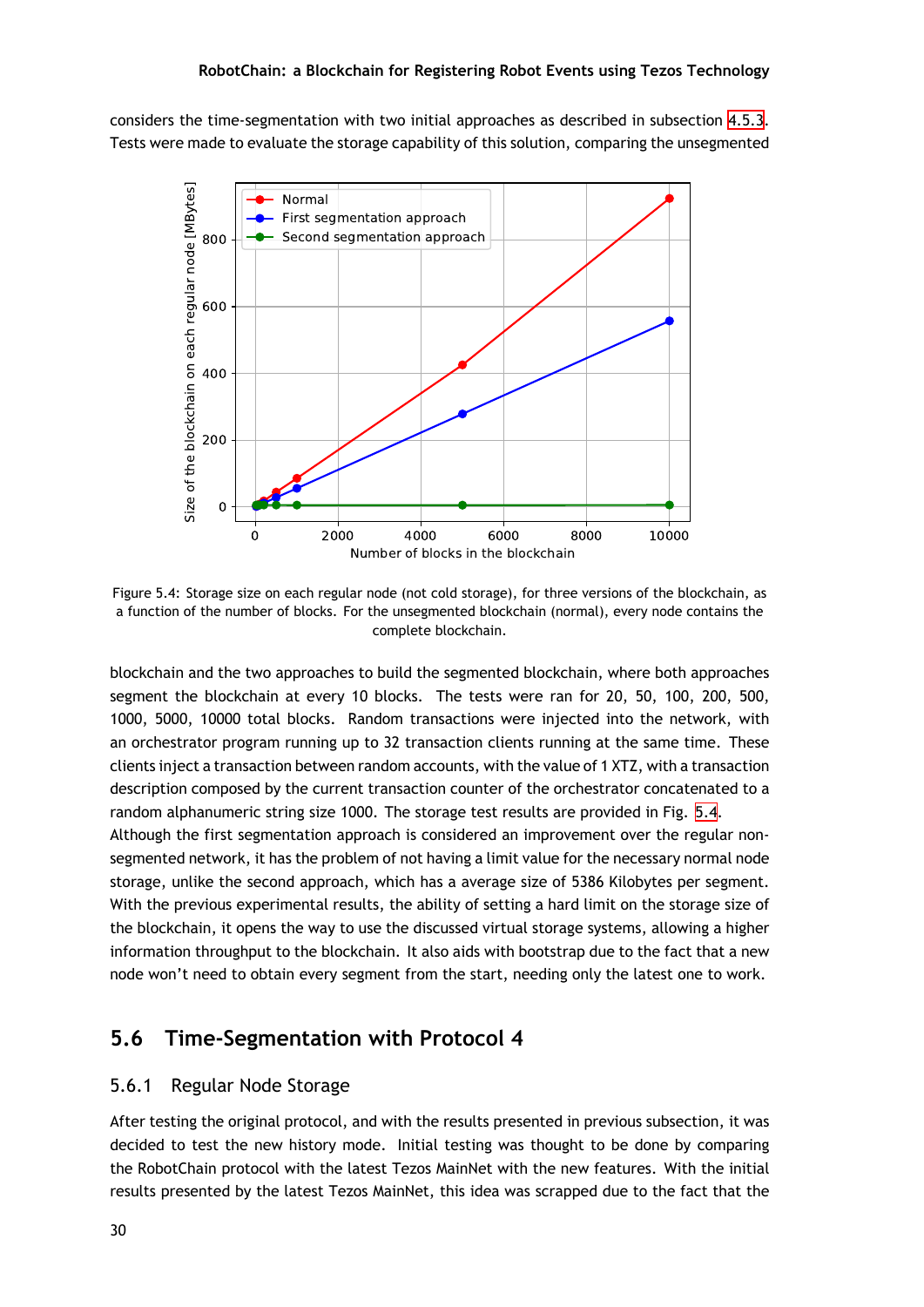<span id="page-44-1"></span>

Figure 5.5: Storage size on each compute device node (not cold storage), for four versions of the blockchain, as a function of the number of blocks. The segmented blockchain running mode is archive. The left sub-figure presents the results for the four tests, while the right sub-figure presents only the results for the rolling mode and the segmentation version, for improved comparison.

rolling release storage size results showing that the full mode had significant higher storage compared to the RobotChain protocol.

As such, this protocol with the new history mode features was modified in the same manner as the RobotChain protocol, leading to a RobotChain Version 4.

Tests were made to evaluate the storage requirements of second approach mentioned in subsection 4.5.3, comparing the unsegmented blockchain, running the three versions (archive, full, rolling) and the approach configured in full mode, to build the segmented blockchain, creating a new segment every 10 blocks. The tests were ran for 20, 50, 100, 200, 500, 1000, 5000, 10000 t[otal b](#page-32-0)locks. Random transactions were injected into the network, with an orchestrator program running up to 32 transaction clients running at the same time. These clients inject a transaction between random accounts, with the value of 1 XTZ, with a transaction description composed by the current transaction counter of the orchestrator concatenated to a random alphanumeric string size 1000. The storage test results are provided in figure 5.5.

The presented approach has an average size of 2282 Kilobytes per segment, having a definite hard limit for the maximum storage occupied by each segment, similar to the results presented on the previous experiment.

#### 5.6.2 Cold Storage Node Storage

<span id="page-44-0"></span>Additional tests were made to understand how the segmentation affected the storage capabilities of both the compute device nodes and the cold storage nodes, and how the network would grow with the various segments, considering the repeated addition of the genesis and activation blocks to each segment. The tests were ran for 20, 50, 100, 250 blocks per segment with a total of 1000 blocks per experiment. As with the previous experiment, random transactions were injected into the network, with an orchestrator program running up to 32 transaction clients running at the same time. These clients inject a transaction between random accounts, with the value of 1 XTZ, with a transaction description composed by the current transaction counter of the orchestrator concatenated to a random alphanumeric string size 1000. The storage results are presented in Fig. 5.6.

The segmentation approach has a smaller running storage footprint, with a cold storage space occupied similar to the archive node. Depending on the value for the number of segments per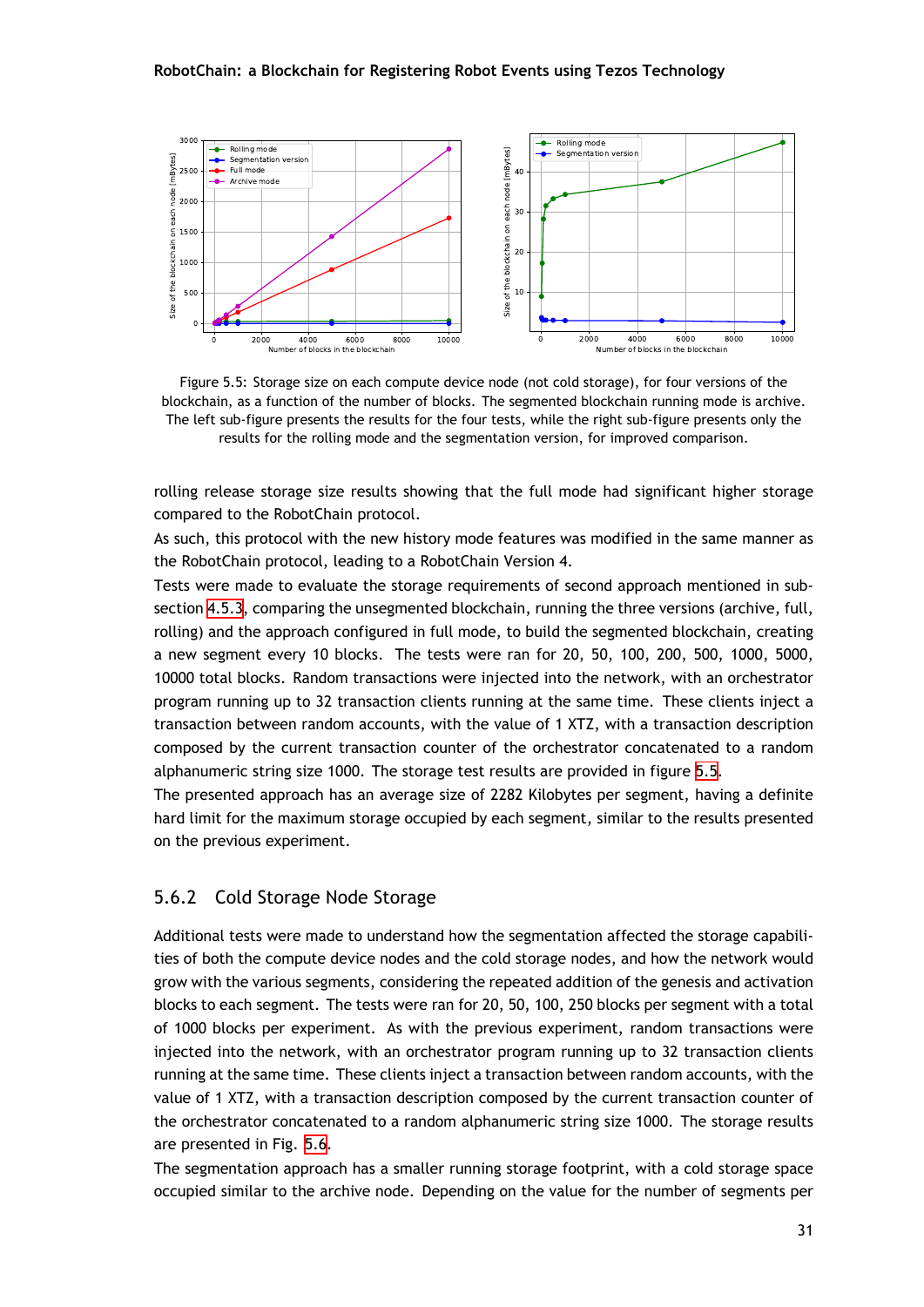

<span id="page-45-1"></span>

Figure 5.6: The left sub-figure presents the compute device storage size as a function of the number of blocks per segment for a total of 1000 blocks, compared with the corresponding rolling mode storage size of the Tezos blockchain. The right sub-figure presents the cold storage size as a number of blocks per segment for a total of 1000 blocks, compared with the archive mode of the Tezos blockchain. Results for the full mode are not presented since they are not comparable to any of the node types on our approach, regarding storage capabilities.

block, the resulting segment storage space occupied can be smaller than the rolling mode. This time-segmentation feature has the benefit of providing a definite hard limit for the segments, with a cold storage space occupied similar to a node running archive mode, taking into consideration the increased number of blocks with the added genesis and activation block. This would allow low cost nodes running the blockchain, with an increase of information throughput by allowing running inside a Tmpfs or other virtual filesystem. With the updated protocol, segmentation has the advantage of not needing to bootstrap the entire network and just needing the latest segment, with the added possibility of the availability of the snapshot import feature. Finally it is important to state that both the cold storage node and the compute device node are running in archive mode and that Tezos rolling mode does not guarantee a fixed maximum node memory size, and the memory requirements slowly grow as can be seen in Fig.5.5 (right). This invalidates the Tezos rolling mode as a solution to the limited capacity of the said nodes, since the rolling mode would eventually exhaust the available memory and the network would stop working.

#### **5.7 Conclusions**

<span id="page-45-0"></span>This chapter presented the various experimental results for the main contributions of this dissertation. Several results have been presented and several infrastructure decisions regarding the RobotChain were made.

Concerning the improvements, (sections 4.2 to 4.4), they aid with the data insertion on a transaction, data throughput by allowing multiple transactions from one robot unto a single block and the removal of data storage limitations, latter important to smart contract execution since it allows a higher data storage.

Regarding the I/O situation, with the ti[me-](#page-28-2)se[gme](#page-30-0)ntation feature addition, Tmpfs was chosen to be used as the main runtime storage device sided with other storage device such as a hard drive or sdcard in the compute devices for storage, since tmpfs is a volatile memory. Tmpfs was also chosen versus ramfs due to the fact that the Tmpfs can be programmatically limited in its storage capacity size and has the capability to use swap memory, where ramfs does not allow to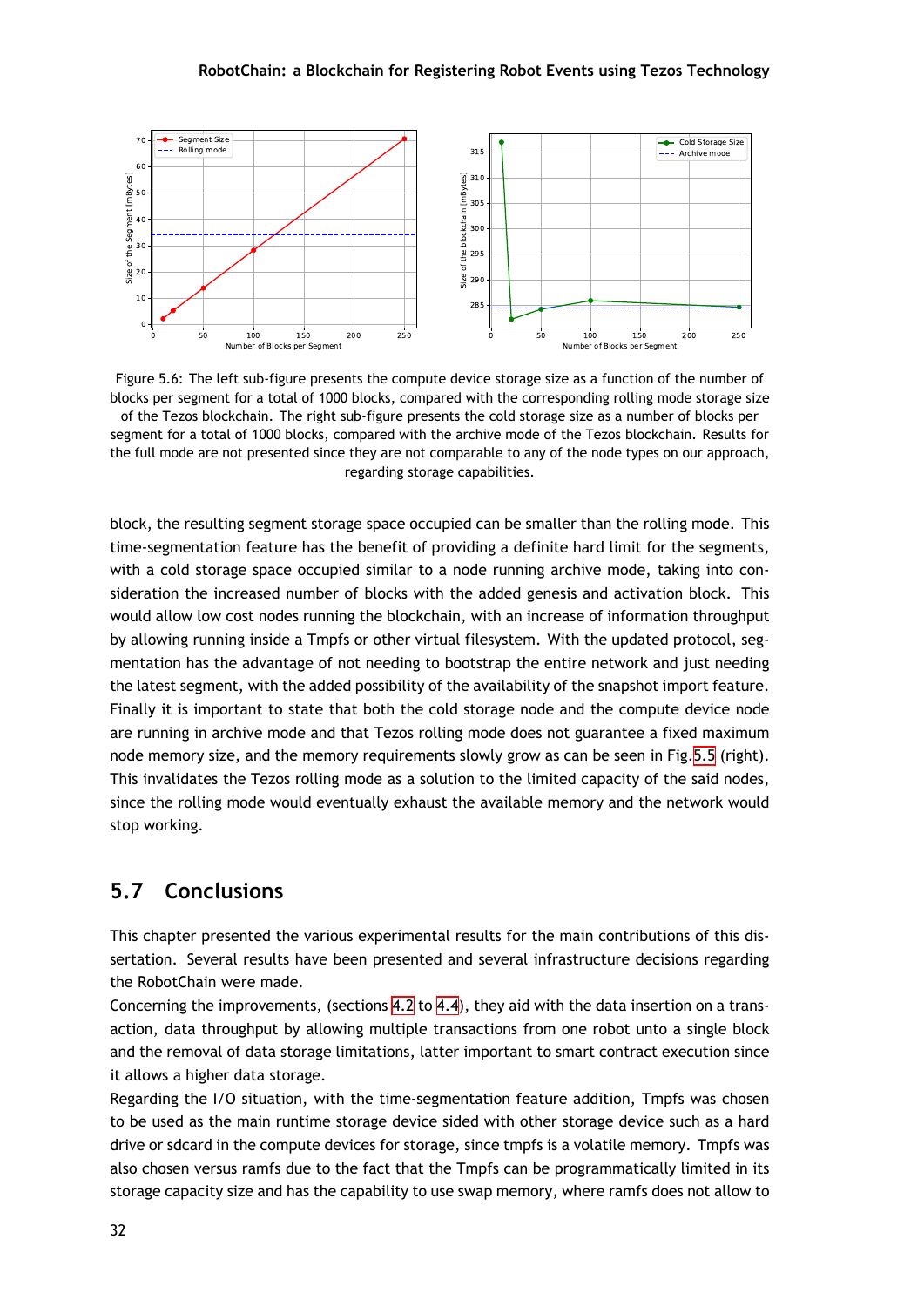define that storage capacity size and does not use swap memory, effectively, in extreme cases, ramfs would simply crash the system due to occupying the entirety of the system's memory. Considering the time-segmentation solution, with the mentioned Tmpfs storage device, with a segment size value of 100, it is considered sufficient for the execution of the blockchain without affecting the underlying operating system or other processes running. This is important in the compute device since it will need to run the RobotChain along with other software, namely an interface between the robot and the blockchain itself.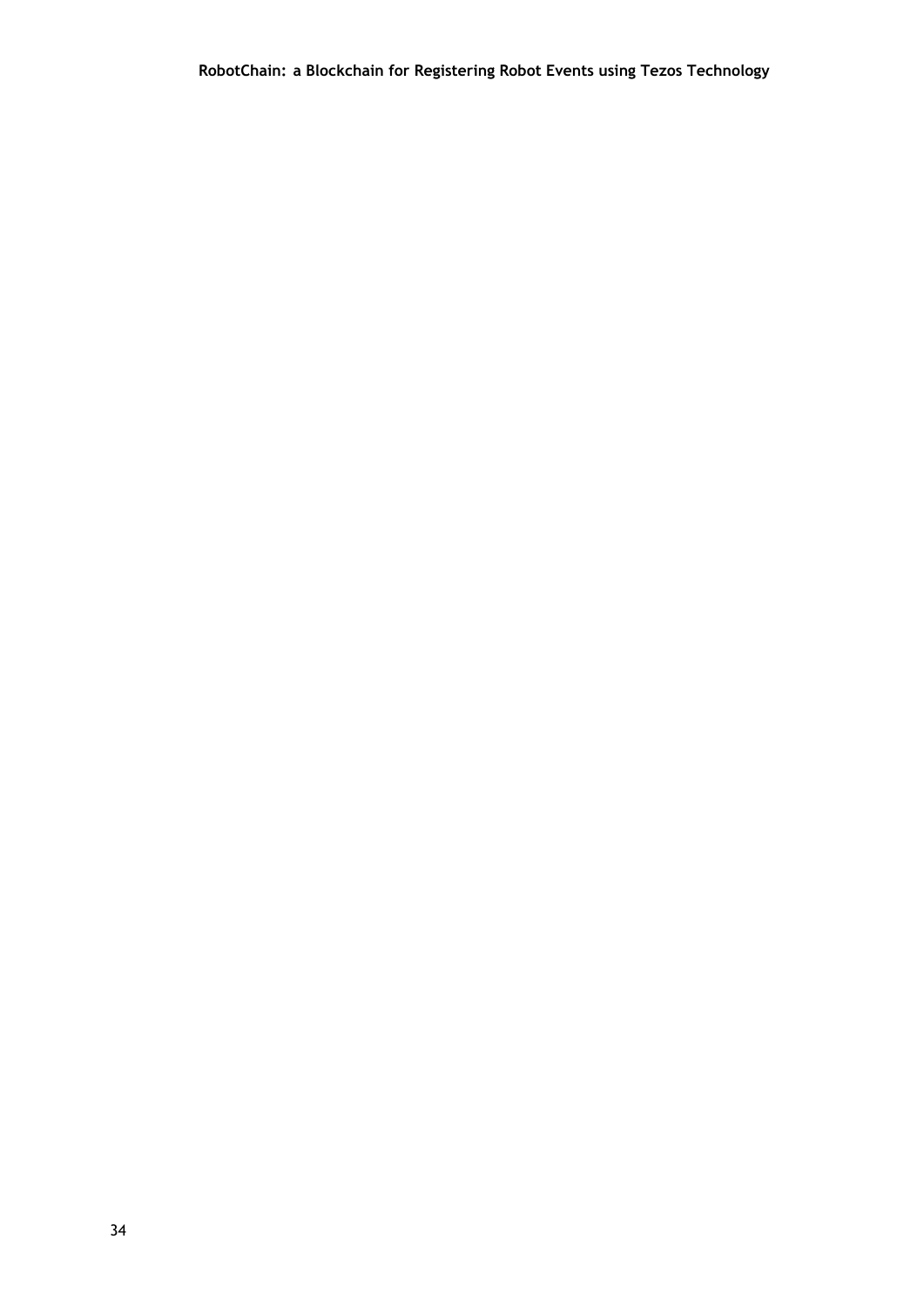## <span id="page-48-0"></span>**Conclusions and Future Work**

### **6.1 Conclusions**

<span id="page-48-1"></span>In this dissertation a new blockchain tailored to registering robotic events in closed environments, such as factories, called RobotChain, is presented with the addition of a time-segmentation technique applicable to any blockchain. RobotChain is not just useful for guaranteeing an immutable event ledger, that can be used for deciding which robot made particular actions in conflicting situations, but also allows for performance monitoring and even robot tuning by taking advantage of smart contracts.

RobotChain as been used for controlling and monitoring robots: in [LA19] an application of the log registering with abnormal behavior detection is presented. It is followed by [LAP19], where smart-contracts store image analytics of detected supply information in order to adjust robot velocity to the input provided. An improvement of the previous [work](#page-51-8) is presented in [LA], showing a smart-contract monitoring capabilities of a robot's workspace.

We further improved the initial proposal with the introduction of a time-segmentation mode to solve the problems related to the small storage capacity of compute modules. This fea[tur](#page-51-9)e allows the use of cheap compute modules for the majority of network nodes (all but the cold storage ones) and makes the processing and connection of new nodes faster both by allowing the use of faster memory for storing the segment (such as RAM) and also because only the current segment is needed for syncing the new node with the network. The new history feature from Tezos, although similar to the proposed method, has differences and requirements that deemed it not compatible with the performance that RobotChain needs to achieve. These differences include the time needed to include a new node in the RobotChain, the information needed for the robots to operate and the capability of defining a storage space hard limit that allows deployment of the compute modules for an unlimited duration.

#### **6.2 Future work**

<span id="page-48-2"></span>Regarding future work, the main concern is the stability of the network and the increase of the data throughput that is needed for receiving and recording the data from various robots. The creation of a uniform compute device that is able to be mass produced could also be investigated. Several features related to the time-segmentation solution are also meant to be implemented such as RPC interfaces for block retrieval for previous segments, allowing query nodes to access information not contained on the current segment or cold storage full synchronization by allowing new cold storage nodes to obtain previous segments from other cold storage nodes. As an alternative, the snapshot feature will also be investigated for the purposes of cold storage node bootstrap. We also intend to study the possibility of defining a different number of blocks per segment on a on node-to-node basis, that could be useful for accommodating nodes with different capabilities.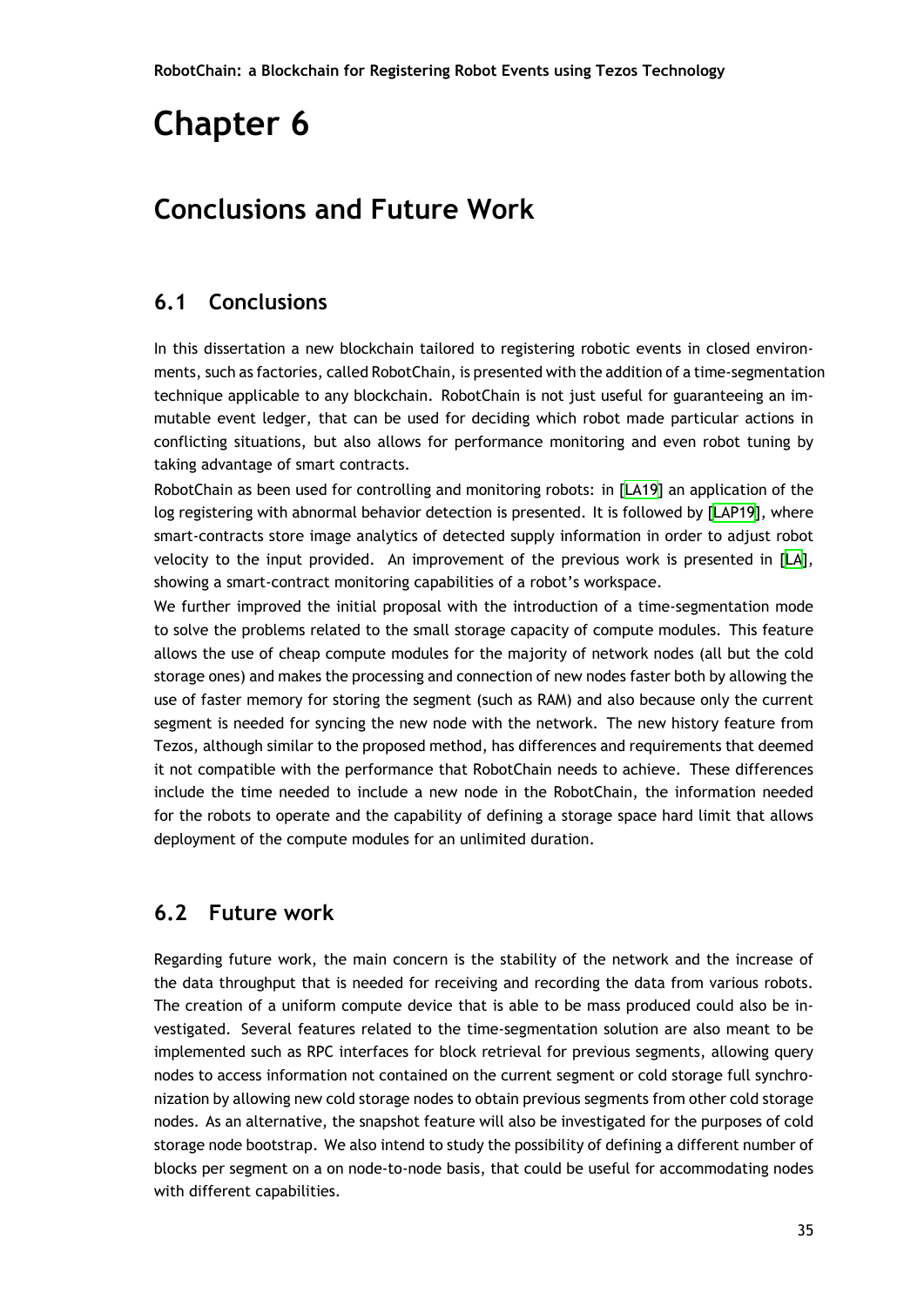Furthermore, the removal of unneeded features, such as the token itself, is under investigation as a way to simplify the network. This would need a new way to select a baker as the current baker selection way depends on the token.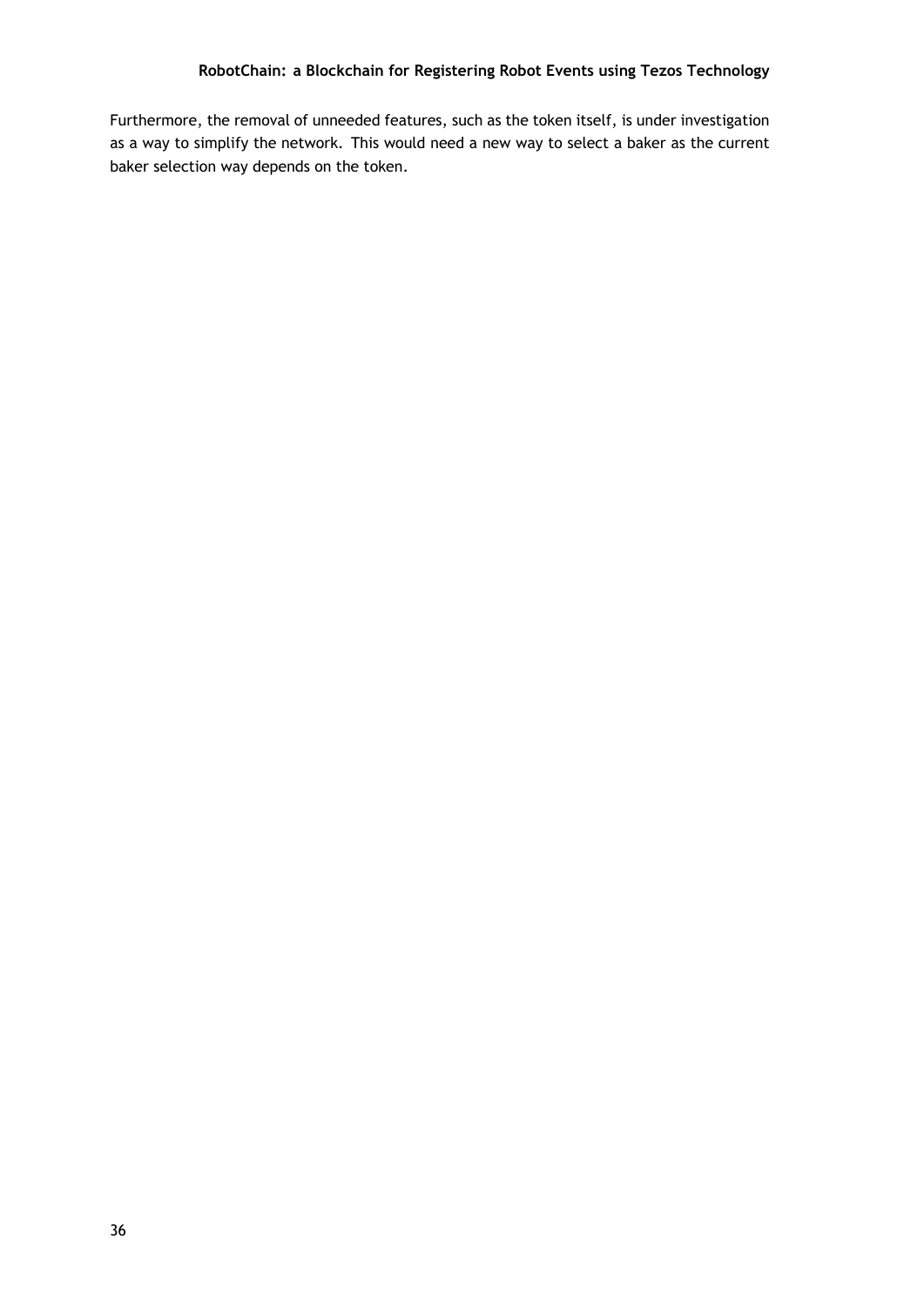## **Bibliography**

<span id="page-50-0"></span>[Agg18] Manuj Aggarwal. Blockchain in robotics — a sneak peek into the future [online]. March 2018. Available from: https://medium.com/@manuj.aggarwal/blockchainin-robotics-a-sneak-peek-into-the-future-4e115ccf4931. 6

**RobotChain: a Blockchain for Registering Robot Events using Tezos Technology**

- <span id="page-50-8"></span>[ASMAE] Kristo Karjust Aleksei Snatkin, Jüri Majak, Tanel Aruväli, and Tanel Eiskop. Real time production monitoring sy[stem in sme. Available from:](https://medium.com/@manuj.aggarwal/blockchain-in-robotics-a-sneak-peek-into-the-future-4e115ccf4931) h[tt](#page-19-1)p://innomet.ttu. [ee/daaam\\_publications/2012/snatkin.pdf](https://medium.com/@manuj.aggarwal/blockchain-in-robotics-a-sneak-peek-into-the-future-4e115ccf4931). 4
- <span id="page-50-6"></span>[DRKA18] Konstantin Danilov, Ruslan Rezin, Alexander Kolotov, and Ilya Afanasyev. Towards blockchain-based robonomics: autonomous agents behavior [validation. may 2018.](http://innomet.ttu.ee/daaam_publications/2012/snatkin.pdf) Available from: [http://arxiv.org/abs/1805](http://innomet.ttu.ee/daaam_publications/2012/snatkin.pdf)[.0](#page-17-1)3241. 3, 7
- <span id="page-50-4"></span>[FA18] Miguel Fernandes and Luís A. Alexandre. Robotchain: Using Tezos Technology for Robot Event Management. 2018. Available from: htt[ps](#page-16-2)[:/](#page-20-1)/www.ledgerjournal.org/ ojs/index.php[/ledger/article/view/175](http://arxiv.org/abs/1805.03241). 1
- <span id="page-50-2"></span>[FA19] Miguel Fernandes and Luís A. Alexandre. A time-segmented consortium blockchain for robotic event registration. *CoRR*, abs/1[90](#page-14-3)4.0[4306, 2019. Available from:](https://www.ledgerjournal.org/ojs/index.php/ledger/article/view/175) http: [//arxiv.org/abs/1904.04306](https://www.ledgerjournal.org/ojs/index.php/ledger/article/view/175). 1
- [Fer16] Eduardo Castelló Ferrer. The blockchain: a new framework for robotic swarm sy[stems.](http://arxiv.org/abs/1904.04306) [aug 2016. Available from:](http://arxiv.org/abs/1904.04306) http[:/](#page-14-3)/arxiv.org/abs/1608.00695. 3
- <span id="page-50-3"></span>[Fou18] Tezos Foundation. Tezos launch on twitter [online]. September 2018. Available from: https://twitter.com/Te[zosFoundation/status/10416751354](http://arxiv.org/abs/1608.00695)1[20](#page-16-2)43776. 10
- <span id="page-50-10"></span>[FRHP18] Eduardo Castelló Ferrer, Ognjen Rudovic, Thomas Hardjono, and Alex Pentland. RoboChain: A Secure Data-Sharing Framework for Human-Robot Interactio[n. f](#page-23-5)eb 2018. Available from: [http://arxiv.org/abs/1802.04480](https://twitter.com/TezosFoundation/status/1041675135412043776). 3
- [Git] Tezos Gitlab. Protocol 3 description [online]. Available from: https://tezos.gitlab. io/mainnet/pr[otocols/003\\_PsddFKi3.html](http://arxiv.org/abs/1802.04480). 10
- [Goo08] L.M. Goodman. Tezos a self-amending crypto-ledger. 2008[. Available from:](https://tezos.gitlab.io/mainnet/protocols/003_PsddFKi3.html) https: [//tezos.com/static/papers/white\\_paper.p](https://tezos.gitlab.io/mainnet/protocols/003_PsddFKi3.html)[df](#page-23-5). 1, 6
- <span id="page-50-1"></span>[HDRS18] M. G. M. Mehedi Hasan, A. Datta, M. Ashiqur Rahman, and H. Shahriar. Chained of things: A secure and dependable design of autonomous vehicle services. In *20[18 IEEE](https://tezos.com/static/papers/white_paper.pdf) [42nd Annual Computer Software and Application](https://tezos.com/static/papers/white_paper.pdf)s [C](#page-14-3)[on](#page-19-1)ference (COMPSAC)*, volume 02, pages 498–503, July 2018. 4
- <span id="page-50-5"></span>[Her18] Alyssa Hertig. Bitcoin's next big software upgrade to feature new language for crypto keys [online]. September 2018. Available from: https: //www.coindesk.com/bit[co](#page-17-1)ins-next-big-software-upgrade-to-feature-newlanguage-for-crypto-keys/. 6
- <span id="page-50-9"></span><span id="page-50-7"></span>[Kam18] [Kambria. Kambria - fueling the ai & robotics future \[online\]. 2018. Available from:](https://www.coindesk.com/bitcoins-next-big-software-upgrade-to-feature-new-language-for-crypto-keys/) [https://kambria.io/](https://www.coindesk.com/bitcoins-next-big-software-upgrade-to-feature-new-language-for-crypto-keys/). 5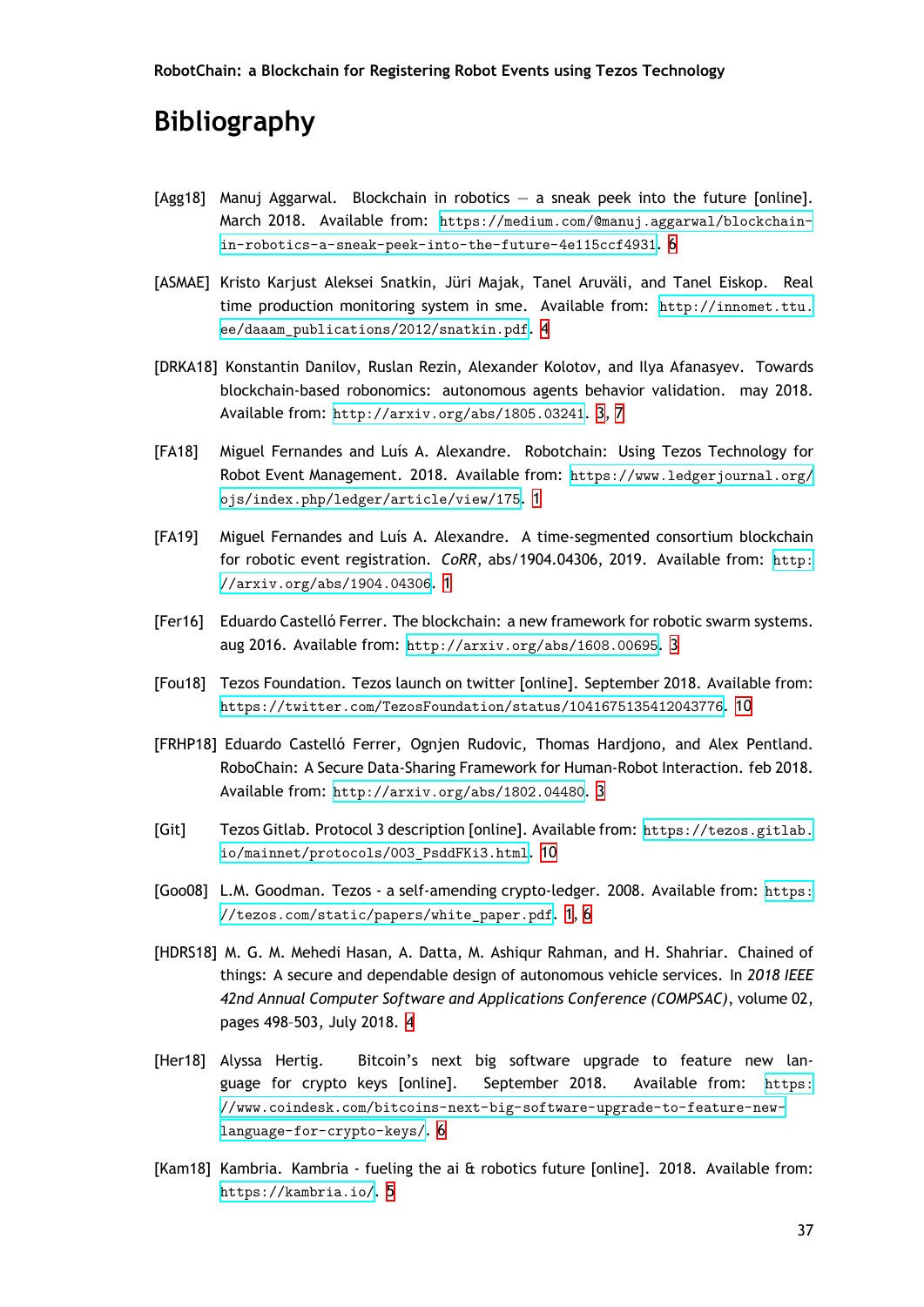- [LA] V. Lopes and L. A. Alexandre. Robot Workspace Monitoring using a Blockchain-based 3D Vision Approach. *CVPR Workshop: Blockchain Meets Computer Vision & AI, Long Beach, CA, June 17, 2019.* 35
- <span id="page-51-9"></span>[LA19] V. Lopes and L. A. Alexandre. Detecting robotic anomalies using robotchain. In *2019 IEEE International Conference on Autonomous Robot Systems and Competitions (ICARSC)*, April 2019. 35
- <span id="page-51-8"></span>[LAP19] Vasco Lopes, Luís A. Alexandre, and Nuno Pereira. Controlling Robots using Artificial Intelligence and a Consortium Blockchain. CoRR, abs/1903.00660. 2019. 35
- [Lbk17] Qu Jing Lei, Li Shao bo, and Chen Jing kun. Online monitoring of manufacturing process based on autocep. *iJOE*, 13(6):22–34, 2017. Available from: http://www.onlinejournals.org/index.php/i-joe/article/view/6812. 4
- <span id="page-51-2"></span>[LKK+] Sergey Lonshakov, Aleksandr Krupenkin, Aleksandr Kapitonov, Evgeny Radchenko, and Alisher Khassanov andAleksandr Starostin. Robonomics: platfo[rm for integration of](http://www.online-journals.org/index.php/i-joe/article/view/6812) [cyber physicalsystems into human economy. Availabl](http://www.online-journals.org/index.php/i-joe/article/view/6812)[e f](#page-17-1)rom: https://robonomics. network/robonomics\_white\_paper\_en.pdf. 3, 6, 7
- <span id="page-51-1"></span>[LV18] Benjamin Leiding and William V. Vorobev. Enabling the vehicle economy using ablockchain-based value transaction layerprotocol for vehic[ular ad-hoc networks.](https://robonomics.network/robonomics_white_paper_en.pdf) [Augst 2018.](https://robonomics.network/robonomics_white_paper_en.pdf) 6
- <span id="page-51-5"></span>[Nak08] Satoshi Nakamoto. Bitcoin: A Peer-to-Peer Electronic Cash System. *Www.Bitcoin.Org*, page 9, 2008. Available from: https://bitcoin.org/bitcoin.pdf. 5
- <span id="page-51-4"></span>[Nom19] Nomadic Labs. Introducing snapshots and history modes for the tezos node [online]. 2019. Available from: https://blog.nomadic-labs.com/introducing-snapshotsand-history-modes-for-the[-tezos-node.html](https://bitcoin.org/bitcoin.pdf). 14
- <span id="page-51-7"></span>[Res19] Tezos Dev Resources. Proof-of-stake in tezos [online]. January 2019. Available from: [https://tezos.gitlab.io/tezos/whitedoc/proof\\_of\\_stake.html](https://blog.nomadic-labs.com/introducing-snapshots-and-history-modes-for-the-tezos-node.html). 12
- <span id="page-51-6"></span>[SCD] Volker Strobel, Eduardo Castello Ferrer, and Marco Dorigo. Managing Byzantine Robots via Blockchain Technology in a Swarm Robotics Collective Decision Making Scenario. [Technical Report December 2017.](https://tezos.gitlab.io/tezos/whitedoc/proof_of_stake.html) 3
- <span id="page-51-3"></span><span id="page-51-0"></span>[SKY18] SKYF. Skyfchain [online]. 2018. SKYFchain is the first B2R (business-to-robots) blockchain based operating platform. Available from: https://www.skyfchain.io/. 4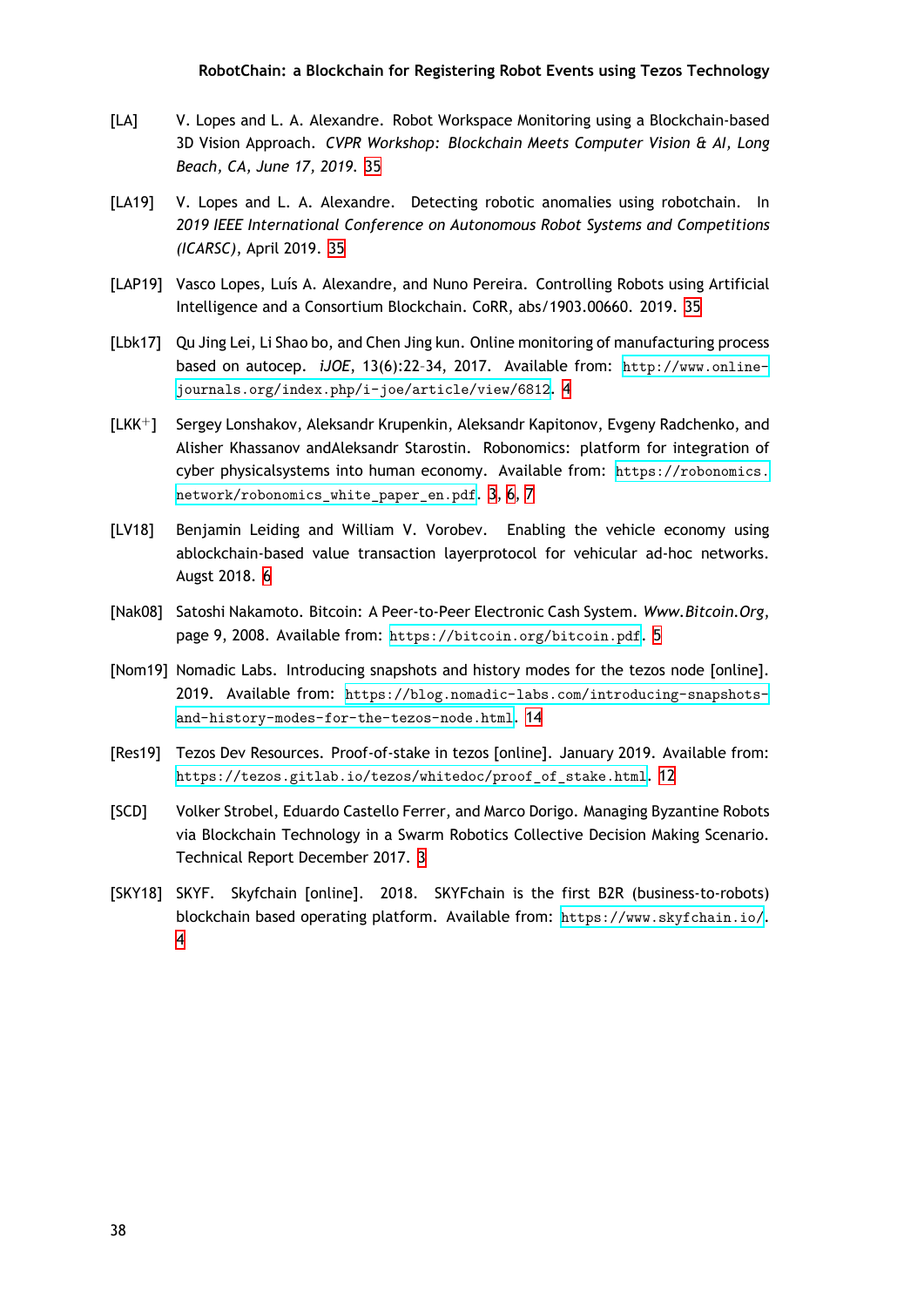## **Appendix A**

## **Tezos Blockchain**

#### **A.1 Block**

#### Listing A.1: Block Example

```
.<br>"protocol": "PsYLVpVvgbLhAhoqAkMFUo6gudkJ9weNXhUYCiLDzcUpFpkk8Wt",
methology of the railways and proceed to the respect that in the method of the method of the method of the set <br>" chain_id ": " NetXdQprcVkpaWU "
" hash " : "BM2eVYPu3AJTxy8srqCnCGZG55wX2XsRn32PDLmZTwnQq5b7JUn " ,
"header": {<br>"level": 330,<br>"proto": 1,
 "predecessor": "BM7LfoNRMeQ3LVqsBoq1JxicXhYkTw92Y9mxaAZMztnHayj7vp9",<br>"timestamp": "2019—01—11T12:28:01Z",
 " v alid ation_pass ": 4,<br>"oper ations_hash ":   "LLoabn6Y7qWTNZDQQxWReGVGB1qfoshZoSHT7eeMSfucSPwND8Bg8",
 " fitness": \overline{[}"00" ,
   "000000000000014 a"
 \overline{1},
 "context": "CoWSya6e5QC4kmCUnDPG3LrcDFKFzHKeo9ZoNq92pbUPXmhMiM4L",<br>"priority": 0,
 " proof_of_work_nonce " : "5 a9359ee2f3d90ce " ,
 " signature ": "sigptcJNiCCtk4bMjsQy77deVzWKvYuvwMHFnjY8sBindex4nAtenA1NEmRowozRUnDCgV5hMRdp6b1uyiZ6eYnJspbQzLLP
} ,
 .<br>"metadata": {
 " p r o t oc ol " : "PsYLVpVvgbLhAhoqAkMFUo6gudkJ9weNXhUYCiLDzcUpFpkk8Wt " ,
 " next_protocol": "PsYLVpVvgbLhAhoqAkMFUo6gudkJ9weNXhUYCiLDzcUpFpkk8Wt",
 " t e s t _ c h ai n _ s t a t u s " : {
  " status": "not_running"
 },<br>"max_operations_ttl": 60,
 "max_operation_data_length": 16384,
 "max_block_header_length": 238,
 " man_siten_itested_itergen : see
   {
"max_size " : 32768 ,
"max_op " : 32
  } ,
   {<br>"max_size": 32768
  \} ,
   {<br>   "max_size ":   135168,<br>  "max_op ":   132
  } ,
   {<br>"max_size": 524288<br>}
 \mathbf{1}.
 "baker": "tz1faswCTDciRzE4oJ9jn2Vm2dvjeyA9fUzU",<br>"level": {<br>"level": 330,
   "level_position": 329,<br>"cycle": 41,
  " cycle_position": 1,
  "voting\_period": 0,"voting_period_position": 329,
   "expected_commitment": false
 },<br>"voting_period_kind": "proposal",
 "nonce_hash": null,<br>"consumed_gas": "100",<br>"deactivated": [],<br>"balance_updates": [
   {<br>"kind": "contract",
    "contract": "tz1faswCTDciRzE4oJ9jn2Vm2dvjeyA9fUzU",<br>"change": "—512000000"
  } ,
  {
    .<br>"kind": "freezer",
    "category": "deposits",<br>"delegate": "tz1faswCTDciRzE4oJ9jn2Vm2dvjeyA9fUzU",
    "level": 41,<br>"change": "512000000"
  } ,
```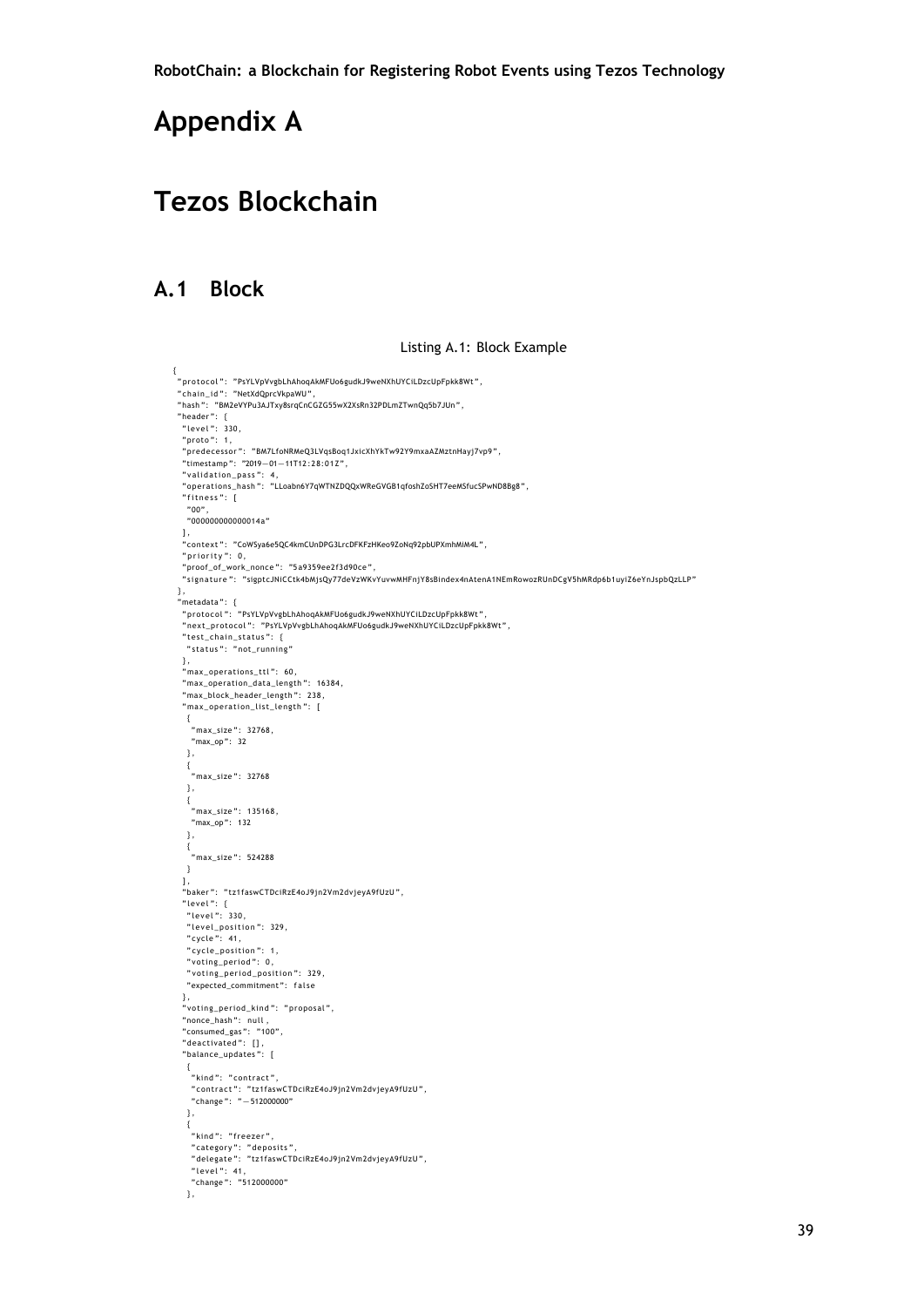```
{<br>"kind": "freezer",
        "category":  "rewards",<br>"delegate":  "tz1faswCTDciRzE4oJ9jn2Vm2dvjeyA9fUzU",
        "level": 41,<br>"change": "16000000"
     }
    \, \, \,},<br>"operations": [
    \overline{\mathfrak{g}},
    \Box,
    [ ],
    \mathbf{r}{<br>'"protocol": "PsYLVpVvgbLhAhoqAkMFUo6gudkJ9weNXhUYCiLDzcUpFpkk8Wt",
        "chain_id ":   "NetXdQprcVkpaWU",<br>"hash ":    "onm875Gh5e4cACMx6NSPcufxrawCqW4UkmxfKVHkWDTdNEMN53Q",
        " branch " : "BKj25VhsQRPwwypg37hExwoDK4tS4sgESvxWa17XM7YTWq7CoXv " ,
       " contents": [
          {<br>"kind": "transaction",
           "source": "tz1KqTpEZ7Yob7QbPE4Hy4Wo8fHG8LhKxZSx",<br>"fee": "50000",
           " counter": "51",<br>"gas_limit": "200",<br>"storage_limit": "0",<br>"amount": "100000000",
          " destination": "tz1gjaF81ZRRvdzjobyfVNsAeSC6PScjfQwN",
           "metadata": {
            " balance_updates " : [
            {<br>"kind": "contract",<br>"r" "t71KqT;"
               "kind": "contract",<br>"contract": "tz1KqTpEZ7Yob7QbPE4Hy4Wo8fHG8LhKxZSx",<br>"change": "−50000"
             } ,
              {<br>"kind": "freezer",
               "category": "fees",<br>"delegate": "tz1faswCTDciRzE4oJ9jn2Vm2dvjeyA9fUzU",<br>"level": 41,<br>"change": "50000"
             }
            \mathbf{1},
            " operation_result": {<br>,"status": "applied",
             " balance_updates " : [
                {<br>"kind": "contract",
                 "contract": "tz1KqTpEZ7Yob7QbPE4Hy4Wo8fHG8LhKxZSx",<br>"change": "—100000000"
               } ,
                {<br>"kind": "contract",
                 "contract":  "tz1gjaF81ZRRvdzjobyfVNsAeSC6PScjfQwN",<br>"change":  "100000000"
               }
             ] ,
              "consumed_gas": "100"
           }
          }
         }
        ],<br>"signature ":   "sigjjiz6mvYn8P5z7afNae3oSExcEsHhg7rsEXCrMbJhuUsqf9ZuNZ8HQuepS7dddFSt4kCYSUjZED6yfTMEHAftsAoFY3Vx"
      }
    ]
  ]
 }
}
```
### **A.2 Transactions**

Listing A.2: Transaction Error

```
Unregistred error:
   { "kind": "branch",<br>"id": "proto.001—RobotChain.contract.counter_in_the_past",
     "contract": "tz1gjaF81ZRRvdzjobyfVNsAeSC6PScjfQwN", "expected": "2",<br>"found": "1" }
Fatal error:
  transfer simulation failed
```